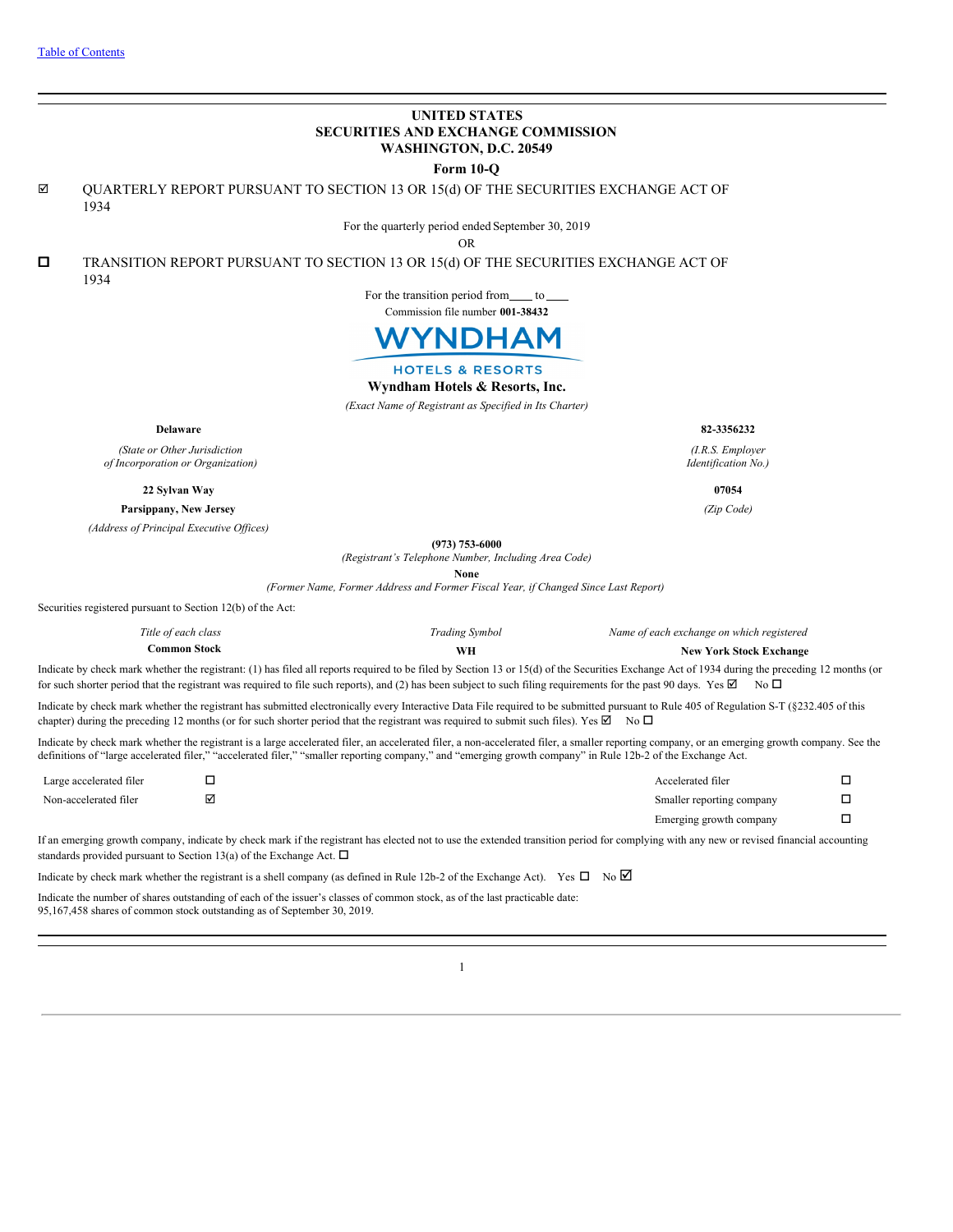### <span id="page-1-0"></span>Table of Contents

|              |                                                                                       | Page          |
|--------------|---------------------------------------------------------------------------------------|---------------|
| <b>PARTI</b> | <b>FINANCIAL INFORMATION</b>                                                          |               |
| Item 1.      | Condensed Consolidated and Combined Financial Statements (Unaudited)                  |               |
|              | Report of Independent Registered Public Accounting Firm                               |               |
|              | Condensed Consolidated and Combined Statements of Income                              |               |
|              | <b>Condensed Consolidated and Combined Statements of Comprehensive Income</b>         |               |
|              | <b>Condensed Consolidated Balance Sheets</b>                                          |               |
|              | Condensed Consolidated and Combined Statements of Cash Flows                          | $\mathcal{L}$ |
|              | Condensed Consolidated and Combined Statements of Equity                              | 6             |
|              | Notes to Condensed Consolidated and Combined Financial Statements                     |               |
| Item 2.      | Management's Discussion and Analysis of Financial Condition and Results of Operations | 24            |
|              | <b>Forward-Looking Statements</b>                                                     | 24            |
| Item 3.      | <b>Quantitative and Qualitative Disclosures About Market Risks</b>                    | 34            |
| Item 4.      | <b>Controls and Procedures</b>                                                        | 35            |
| PART II      | OTHER INFORMATION                                                                     |               |
| Item 1.      | <b>Legal Proceedings</b>                                                              | 35            |
| Item 1A.     | <b>Risk Factors</b>                                                                   | 35            |
| Item 2.      | Unregistered Sales of Equity Securities and Use of Proceeds                           | 35            |
| Item 3.      | <b>Defaults Upon Senior Securities</b>                                                | 36            |
| Item 4.      | <b>Mine Safety Disclosures</b>                                                        | 36            |
| Item 5.      | <b>Other Information</b>                                                              | 36            |
| Item 6.      | <b>Exhibits</b>                                                                       | 36            |
|              | <b>Signatures</b>                                                                     | 37            |
|              |                                                                                       |               |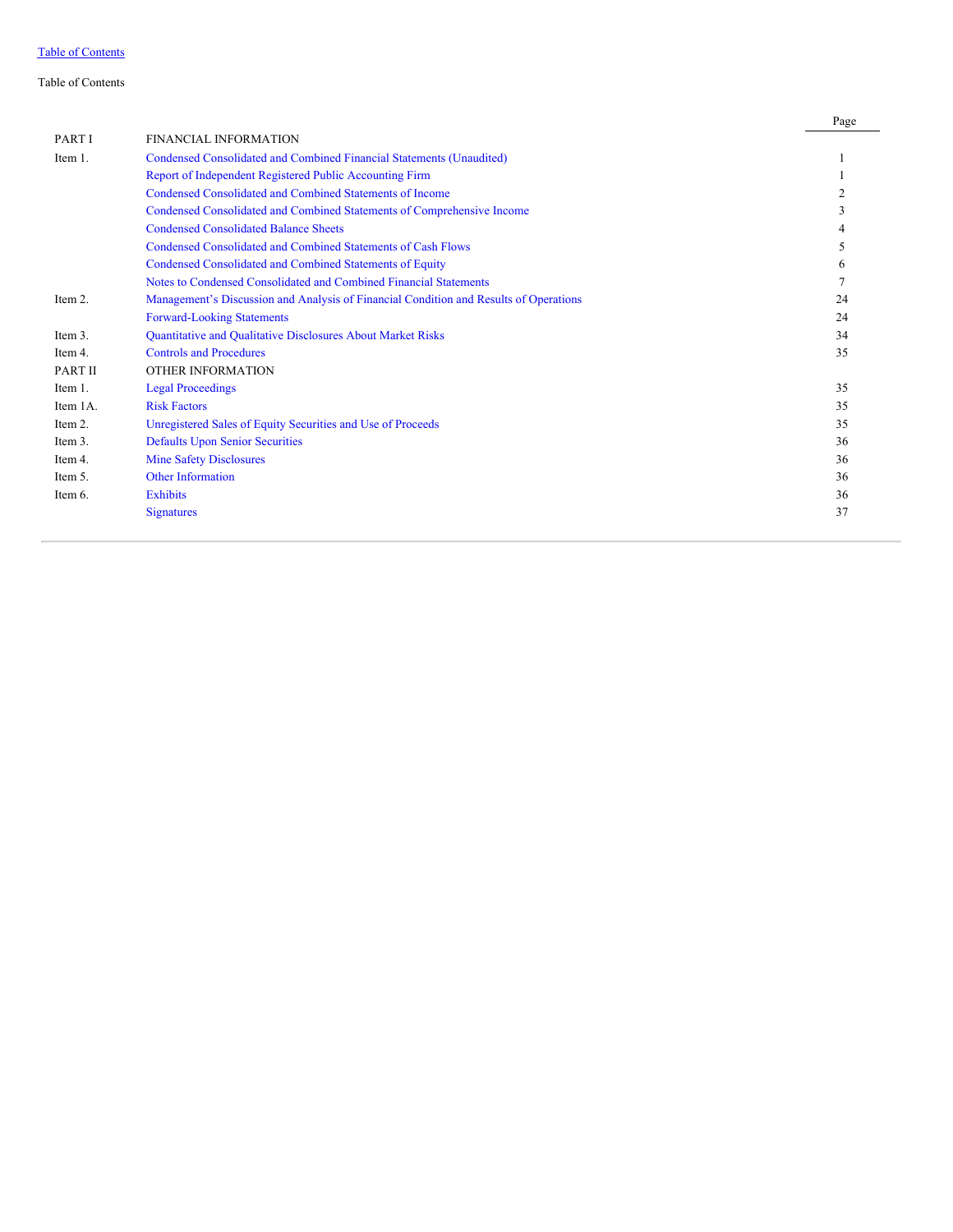### **PART I — FINANCIAL INFORMATION**

### <span id="page-2-0"></span>**Item 1. Financial Statements (Unaudited)**

### <span id="page-2-1"></span>**REPORT OF INDEPENDENT REGISTERED PUBLIC ACCOUNTING FIRM**

To the Board of Directors and Stockholders of Wyndham Hotels & Resorts, Inc.

### **Results of Review of Interim Financial Statements**

We have reviewed the accompanying condensed consolidated balance sheet of Wyndham Hotels & Resorts, Inc. and subsidiaries (the "Company") as of September 30, 2019, the related condensed consolidated and combined statements of income, comprehensive income, cash flows, and equity for the three-month and nine-month periods ended September 30, 2019 and 2018, and the related notes (collectively referred to as the "interim financial statements"). Based on our reviews, we are not aware of any material modifications that should be made to the accompanying interim financial statements for them to be in conformity with accounting principles generally accepted in the United States of America.

We have previously audited, in accordance with the standards of the Public Company Accounting Oversight Board (United States) (PCAOB), the consolidated balance sheet of the Company as of December 31, 2018, and the related consolidated and combined statements of income, comprehensive income, cash flows, and equity for the year then ended (not presented herein); and in our report dated February 14, 2019, we expressed an unqualified opinion (which included an explanatory paragraph relating to the adoption of Financial Accounting Standard Board Codification 606, *Revenue from Contracts with Customers*, and an emphasis of a matter paragraph relating to expense allocations for certain corporate functions and services historically provided by Wyndham Worldwide Corporation) on those consolidated and combined financial statements. In our opinion, the information set forth in the accompanying condensed consolidated balance sheet as of December 31, 2018, is fairly stated, in all material respects, in relation to the consolidated balance sheet from which it has been derived.

#### **Basis for Review Results**

The interim financial statements are the responsibility of the Company's management. We are a public accounting firm registered with the PCAOB and are required to be independent with respect to the Company in accordance with the U.S. federal securities laws and the applicable rules and regulations of the Securities and Exchange Commission and the PCAOB.

We conducted our reviews in accordance with standards of the PCAOB. A review of interim financial statements consists principally of applying analytical procedures and making inquiries of persons responsible for financial and accounting matters. It is substantially less in scope than an audit conducted in accordance with the standards of the PCAOB, the objective of which is the expression of an opinion regarding the financial statements taken as a whole. Accordingly, we do not express such an opinion.

/s/ Deloitte & Touche LLP New York, New York October 29, 2019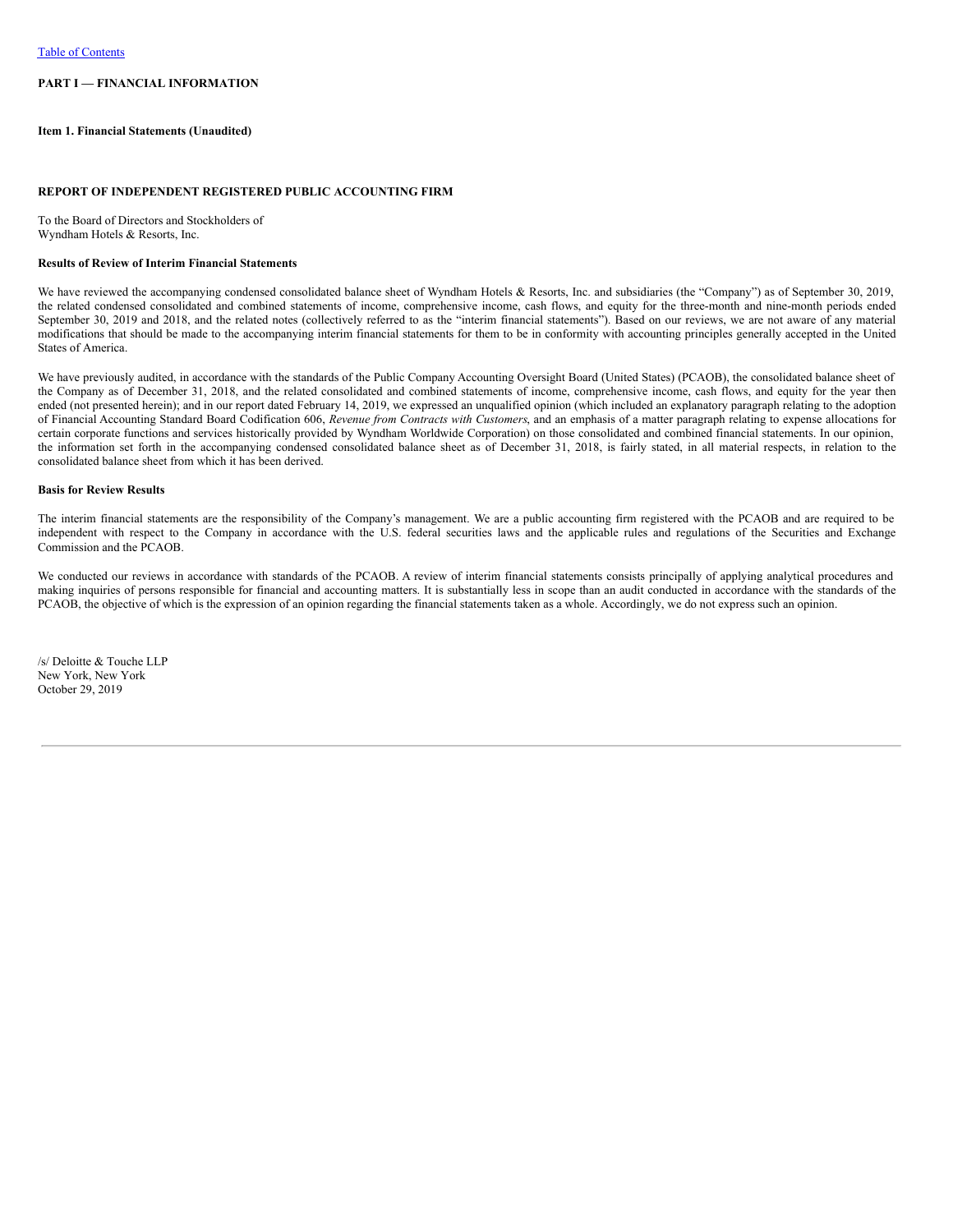### **WYNDHAM HOTELS & RESORTS, INC. CONDENSED CONSOLIDATED AND COMBINED STATEMENTS OF INCOME (In millions, except per share amounts) (Unaudited)**

<span id="page-3-0"></span>

|                                               |              | <b>Three Months Ended</b><br>September 30, |              |                 |              |       |             | <b>Nine Months Ended</b><br>September 30, |  |  |
|-----------------------------------------------|--------------|--------------------------------------------|--------------|-----------------|--------------|-------|-------------|-------------------------------------------|--|--|
|                                               |              | 2019                                       |              | 2018            |              | 2019  |             | 2018                                      |  |  |
| <b>Net revenues</b>                           |              |                                            |              |                 |              |       |             |                                           |  |  |
| Royalties and franchise fees                  | \$           | 140                                        | \$           | 138             | \$           | 368   | S           | 332                                       |  |  |
| Marketing, reservation and loyalty            |              | 167                                        |              | 151             |              | 421   |             | 359                                       |  |  |
| Hotel management                              |              | 12                                         |              | 32              |              | 88    |             | 90                                        |  |  |
| License and other revenues from former Parent |              | 35                                         |              | 36              |              | 97    |             | 79                                        |  |  |
| Cost reimbursements                           |              | 161                                        |              | 219             |              | 476   |             | 398                                       |  |  |
| Other                                         |              | 45                                         |              | 28              |              | 111   |             | 83                                        |  |  |
| Net revenues                                  |              | 560                                        |              | 604             |              | 1,561 |             | 1,341                                     |  |  |
| <b>Expenses</b>                               |              |                                            |              |                 |              |       |             |                                           |  |  |
| Marketing, reservation and loyalty            |              | 160                                        |              | 139             |              | 437   |             | 347                                       |  |  |
| Operating                                     |              | 43                                         |              | 51              |              | 124   |             | 139                                       |  |  |
| General and administrative                    |              | 33                                         |              | 36              |              | 98    |             | 85                                        |  |  |
| Cost reimbursements                           |              | 161                                        |              | 219             |              | 476   |             | 398                                       |  |  |
| Depreciation and amortization                 |              | 26                                         |              | 30              |              | 81    |             | 71                                        |  |  |
| Impairment, net                               |              |                                            |              | $\qquad \qquad$ |              | 45    |             |                                           |  |  |
| Contract termination                          |              | 34                                         |              | --              |              | 43    |             |                                           |  |  |
| Separation-related                            |              | $\overline{\phantom{0}}$                   |              | 17              |              | 22    |             | 63                                        |  |  |
| Transaction-related, net                      |              | 12                                         |              | $\tau$          |              | 30    |             | 37                                        |  |  |
| Total expenses                                |              | 469                                        |              | 499             |              | 1,356 |             | 1,140                                     |  |  |
| <b>Operating income</b>                       |              | 91                                         |              | 105             |              | 205   |             | 201                                       |  |  |
| Interest expense, net                         |              | 25                                         |              | 24              |              | 76    |             | 36                                        |  |  |
| Income before income taxes                    |              | 66                                         |              | 81              |              | 129   |             | 165                                       |  |  |
| Provision for income taxes                    |              | 21                                         |              | 23              |              | 36    |             | 47                                        |  |  |
| Net income                                    | \$           | 45                                         | \$           | 58              | $\mathbb{S}$ | 93    | \$          | 118                                       |  |  |
|                                               |              |                                            |              |                 |              |       |             |                                           |  |  |
| Earnings per share                            |              |                                            |              |                 |              |       |             |                                           |  |  |
| <b>Basic</b>                                  | $\mathbb{S}$ | 0.47                                       | $\mathbb{S}$ | 0.58            | $\mathbb{S}$ | 0.95  | $\mathbf S$ | 1.19                                      |  |  |
| Diluted                                       |              | 0.47                                       |              | 0.58            |              | 0.95  |             | 1.19                                      |  |  |

See Notes to Condensed Consolidated and Combined Financial Statements.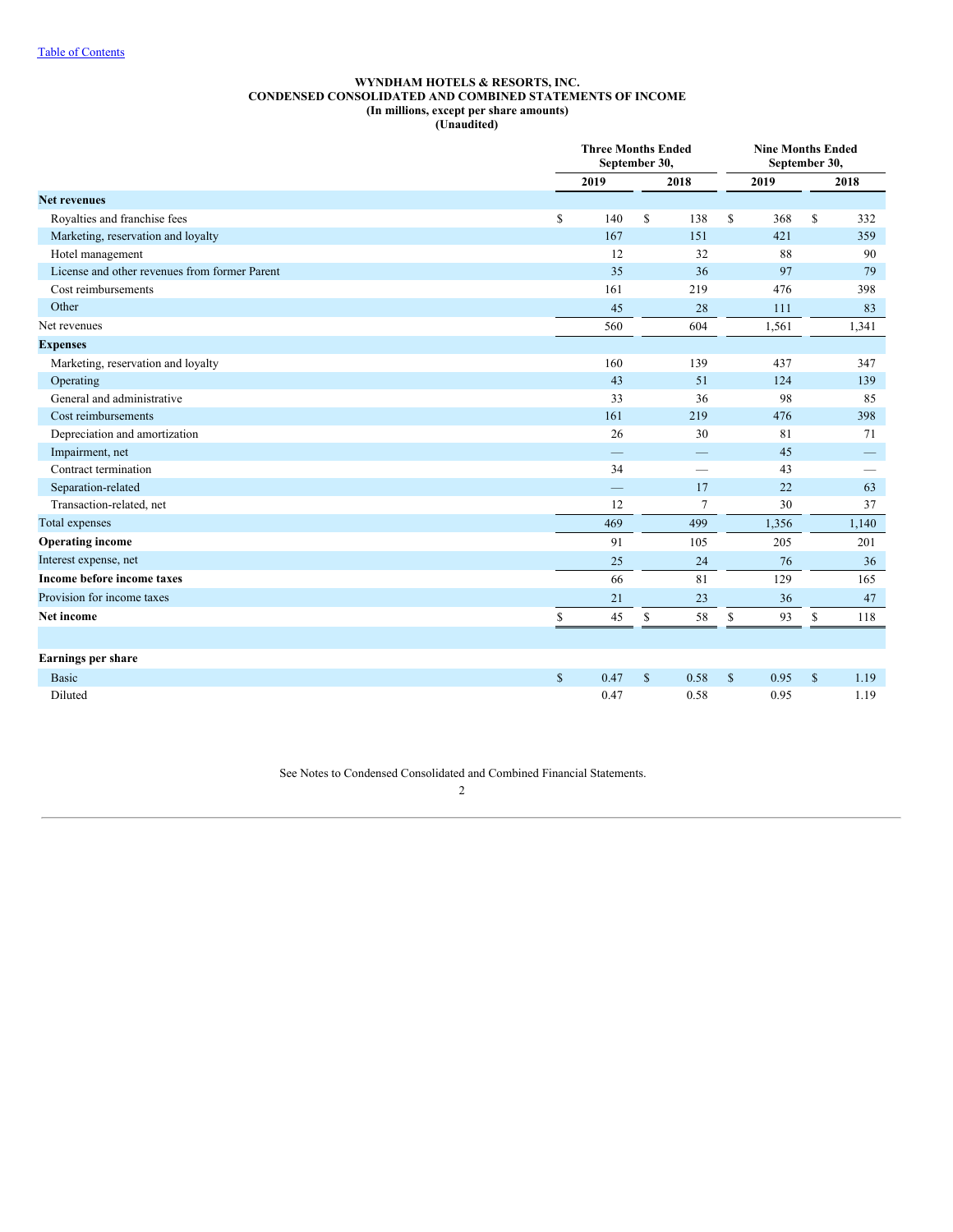### **WYNDHAM HOTELS & RESORTS, INC. CONDENSED CONSOLIDATED AND COMBINED STATEMENTS OF COMPREHENSIVE INCOME (In millions)**

**(Unaudited)**

<span id="page-4-0"></span>

|                                               | <b>Three Months Ended</b><br>September 30, |      |     |  | <b>Nine Months Ended</b><br>September 30, |  |      |  |
|-----------------------------------------------|--------------------------------------------|------|-----|--|-------------------------------------------|--|------|--|
|                                               | 2019                                       | 2018 |     |  | 2019                                      |  | 2018 |  |
| <b>Net income</b>                             | 45                                         |      | 58  |  | 93                                        |  | 118  |  |
| Other comprehensive (loss)/income, net of tax |                                            |      |     |  |                                           |  |      |  |
| Foreign currency translation adjustments      | (1)                                        |      | (4) |  |                                           |  | (8)  |  |
| Unrealized (losses)/gains on cash flow hedges | (3)                                        |      |     |  | (27)                                      |  |      |  |
| Other comprehensive (loss)/income, net of tax | (4)                                        |      |     |  | (26)                                      |  | (1)  |  |
| Comprehensive income                          | 41                                         |      | 59  |  | 67                                        |  | 117  |  |
|                                               |                                            |      |     |  |                                           |  |      |  |

See Notes to Condensed Consolidated and Combined Financial Statements.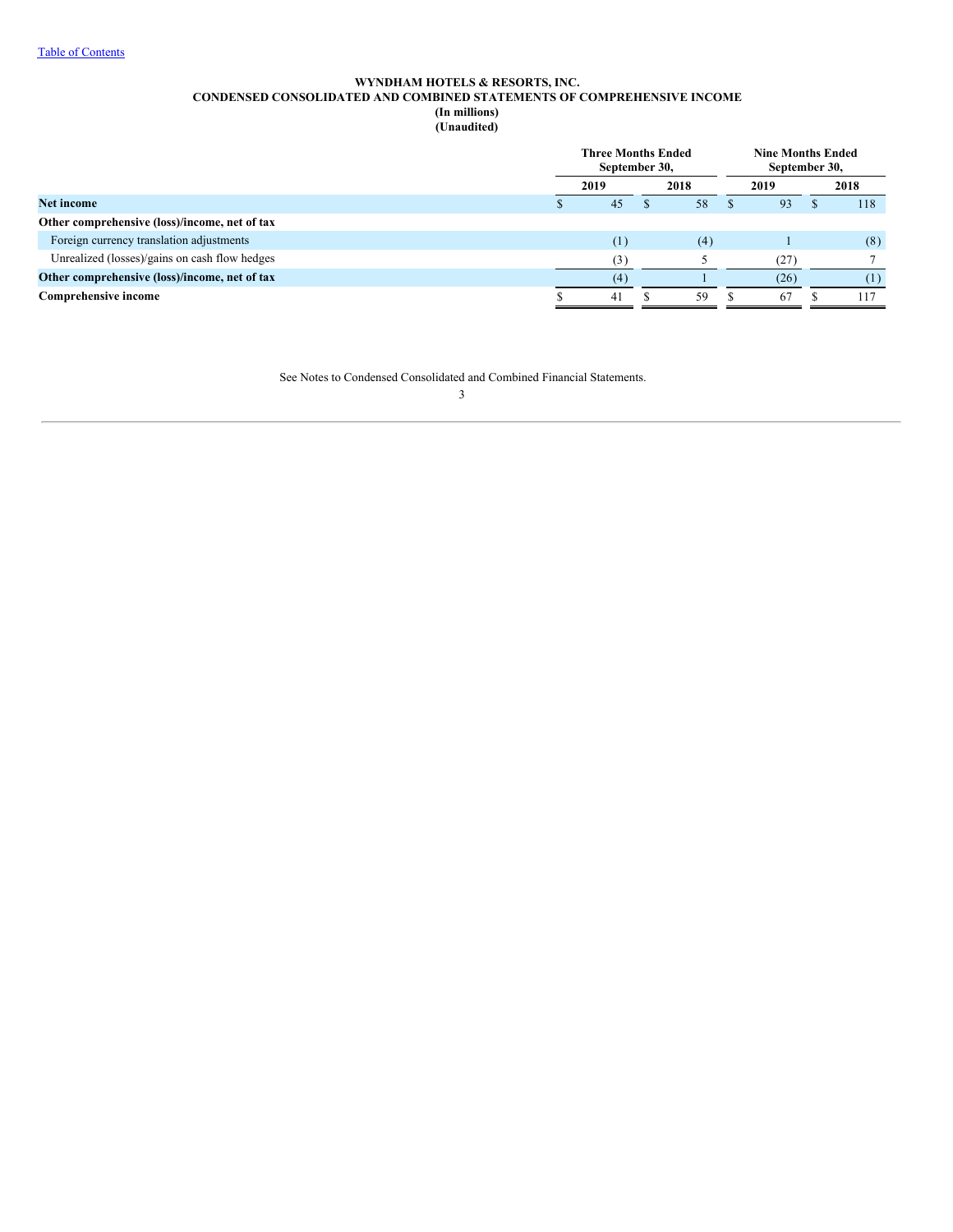### **WYNDHAM HOTELS & RESORTS, INC. CONDENSED CONSOLIDATED BALANCE SHEETS (In millions) (Unaudited)**

<span id="page-5-0"></span>

|                                                                                                                                                                 | September 30, 2019<br>December 31, 2018 |              |               |              |
|-----------------------------------------------------------------------------------------------------------------------------------------------------------------|-----------------------------------------|--------------|---------------|--------------|
| <b>Assets</b>                                                                                                                                                   |                                         |              |               |              |
| Current assets:                                                                                                                                                 |                                         |              |               |              |
| Cash and cash equivalents                                                                                                                                       | $\mathsf{\$}$                           | 134          | $\mathsf{\$}$ | 366          |
| Trade receivables, net                                                                                                                                          |                                         | 339          |               | 293          |
| Prepaid expenses                                                                                                                                                |                                         | 46           |               | 40           |
| Other current assets                                                                                                                                            |                                         | 67           |               | 152          |
| Total current assets                                                                                                                                            |                                         | 586          |               | 851          |
| Property and equipment, net                                                                                                                                     |                                         | 310          |               | 326          |
| Goodwill                                                                                                                                                        |                                         | 1,539        |               | 1,547        |
| Trademarks, net                                                                                                                                                 |                                         | 1,395        |               | 1,397        |
| Franchise agreements and other intangibles, net                                                                                                                 |                                         | 559          |               | 590          |
| Other non-current assets                                                                                                                                        |                                         | 241          |               | 265          |
| <b>Total assets</b>                                                                                                                                             | $\mathbb{S}$                            | 4,630        | $\mathbb{S}$  | 4,976        |
| <b>Liabilities and equity</b>                                                                                                                                   |                                         |              |               |              |
| Current liabilities:                                                                                                                                            |                                         |              |               |              |
| Current portion of long-term debt                                                                                                                               | \$                                      | 21           | \$            | 21           |
| Accounts payable                                                                                                                                                |                                         | 52           |               | 61           |
| Deferred income                                                                                                                                                 |                                         | 94           |               | 109          |
| Accrued expenses and other current liabilities                                                                                                                  |                                         | 347          |               | 502          |
| Total current liabilities                                                                                                                                       |                                         | 514          |               | 693          |
| Long-term debt                                                                                                                                                  |                                         | 2,106        |               | 2,120        |
| Deferred income taxes                                                                                                                                           |                                         | 383          |               | 399          |
| Deferred income                                                                                                                                                 |                                         | 158          |               | 164          |
| Other non-current liabilities                                                                                                                                   |                                         | 227          |               | 182          |
| <b>Total liabilities</b>                                                                                                                                        |                                         | 3,388        |               | 3,558        |
| Commitments and contingencies (Note 9)                                                                                                                          |                                         |              |               |              |
| Stockholders' equity:                                                                                                                                           |                                         |              |               |              |
| Preferred stock, \$.01 par value, authorized 6,000,000 shares, none issued and outstanding                                                                      |                                         |              |               |              |
| Common stock, \$.01 par value, authorized 600,000,000 shares, 100,561,270 and 100,360,236 issued and outstanding at<br>September 30, 2019 and December 31, 2018 |                                         | $\mathbf{1}$ |               | $\mathbf{1}$ |
| Treasury stock, at $\cos(-5,462,801)$ and $2,269,169$ shares at September 30, 2019 and December 31, 2018                                                        |                                         | (289)        |               | (119)        |
| Additional paid-in capital                                                                                                                                      |                                         | 1,487        |               | 1,475        |
| Retained earnings                                                                                                                                               |                                         | 77           |               | 69           |
| Accumulated other comprehensive income                                                                                                                          |                                         | (34)         |               | (8)          |
| Total stockholders' equity                                                                                                                                      |                                         | 1,242        |               | 1,418        |
| <b>Total liabilities and equity</b>                                                                                                                             | $\mathsf{\$}$                           | 4,630        | $\mathsf{\$}$ | 4,976        |

See Notes to Condensed Consolidated and Combined Financial Statements.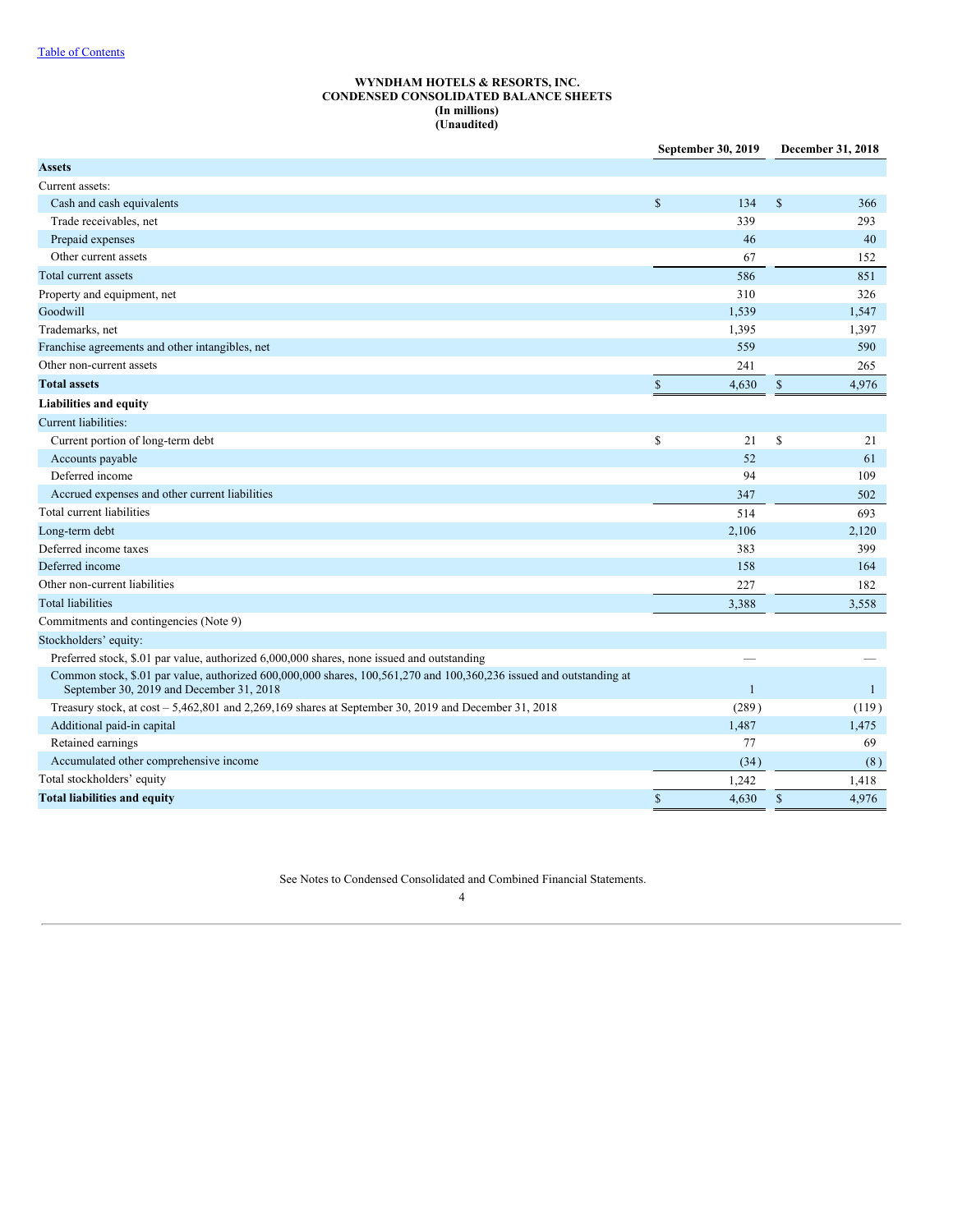#### **WYNDHAM HOTELS & RESORTS, INC. CONDENSED CONSOLIDATED AND COMBINED STATEMENTS OF CASH FLOWS (In millions) (Unaudited)**

<span id="page-6-0"></span>

|                                                                                             |                          | 30,          | <b>Nine Months Ended September</b> |  |  |
|---------------------------------------------------------------------------------------------|--------------------------|--------------|------------------------------------|--|--|
|                                                                                             | 2019                     |              | 2018                               |  |  |
| <b>Operating Activities</b>                                                                 |                          |              |                                    |  |  |
| Net income                                                                                  | 93<br>\$                 | <sup>S</sup> | 118                                |  |  |
| Adjustments to reconcile net income to net cash provided by/(used in) operating activities: |                          |              |                                    |  |  |
| Depreciation and amortization                                                               | 81                       |              | 71                                 |  |  |
| Impairment, net                                                                             | 45                       |              |                                    |  |  |
| Gain on sale                                                                                | $\overline{\phantom{0}}$ |              | (23)                               |  |  |
| Deferred income taxes                                                                       | (12)                     |              | (11)                               |  |  |
| Stock-based compensation                                                                    | 15                       |              | 17                                 |  |  |
| Net change in assets and liabilities:                                                       |                          |              |                                    |  |  |
| Trade receivables                                                                           | (46)                     |              | (69)                               |  |  |
| Prepaid expenses                                                                            | (6)                      |              | $\equiv$                           |  |  |
| Other current assets                                                                        | (16)                     |              | (19)                               |  |  |
| Accounts payable, accrued expenses and other current liabilities                            | 57                       |              | 82                                 |  |  |
| Payment of tax liability assumed in La Quinta acquisition                                   | (188)                    |              | (35)                               |  |  |
| Deferred income                                                                             | $\mathbf{1}$             |              | (29)                               |  |  |
| Payments of development advance notes, net                                                  | (10)                     |              | (11)                               |  |  |
| Other, net                                                                                  | (5)                      |              | 10                                 |  |  |
| Net cash provided by operating activities                                                   | $\mathbf{Q}$             |              | 101                                |  |  |
| <b>Investing Activities</b>                                                                 |                          |              |                                    |  |  |
| Property and equipment additions                                                            | (35)                     |              | (55)                               |  |  |
| Acquisition of business, net of cash acquired                                               | $\overline{\phantom{0}}$ |              | (1,696)                            |  |  |
| Proceeds from sale of assets, net                                                           |                          |              | 27                                 |  |  |
| Proceeds from/(issuance of) loans, net                                                      | (2)                      |              | 13                                 |  |  |
| Insurance proceeds                                                                          |                          |              | 14                                 |  |  |
| Net cash used in investing activities                                                       | (37)                     |              | (1,697)                            |  |  |
| <b>Financing Activities</b>                                                                 |                          |              |                                    |  |  |
| Net transfer to former Parent                                                               |                          |              | (38)                               |  |  |
| Proceeds from borrowings from former Parent                                                 |                          |              | 13                                 |  |  |
| Finance lease payments                                                                      | (4)                      |              | (2)                                |  |  |
| Proceeds from/(principal payments on) long-term debt                                        | (12)                     |              | 2,100                              |  |  |
| Debt issuance costs                                                                         | $\overline{\phantom{0}}$ |              | (28)                               |  |  |
| Capital contribution from former Parent                                                     | 68                       |              | 106                                |  |  |
| Dividend to former Parent                                                                   |                          |              | (90)                               |  |  |
| Dividends to shareholders                                                                   | (84)                     |              | (52)                               |  |  |
| Repurchases of common stock                                                                 | (168)                    |              | (57)                               |  |  |
| Net share settlement of incentive equity awards                                             | (5)                      |              | (27)                               |  |  |
| Other, net                                                                                  | $\mathbf{1}$             |              | (1)                                |  |  |
| Net cash (used in)/provided by financing activities                                         | (204)                    |              | 1,924                              |  |  |
| Effect of changes in exchange rates on cash, cash equivalents and restricted cash           |                          |              |                                    |  |  |
| Net (decrease)/increase in cash, cash equivalents and restricted cash                       | (232)                    |              | 328                                |  |  |
| Cash, cash equivalents and restricted cash, beginning of period                             | 366                      |              | 59                                 |  |  |
| Cash, cash equivalents and restricted cash, end of period                                   | \$<br>134                | \$           | 387                                |  |  |
|                                                                                             |                          |              |                                    |  |  |

See Notes to Condensed Consolidated and Combined Financial Statements.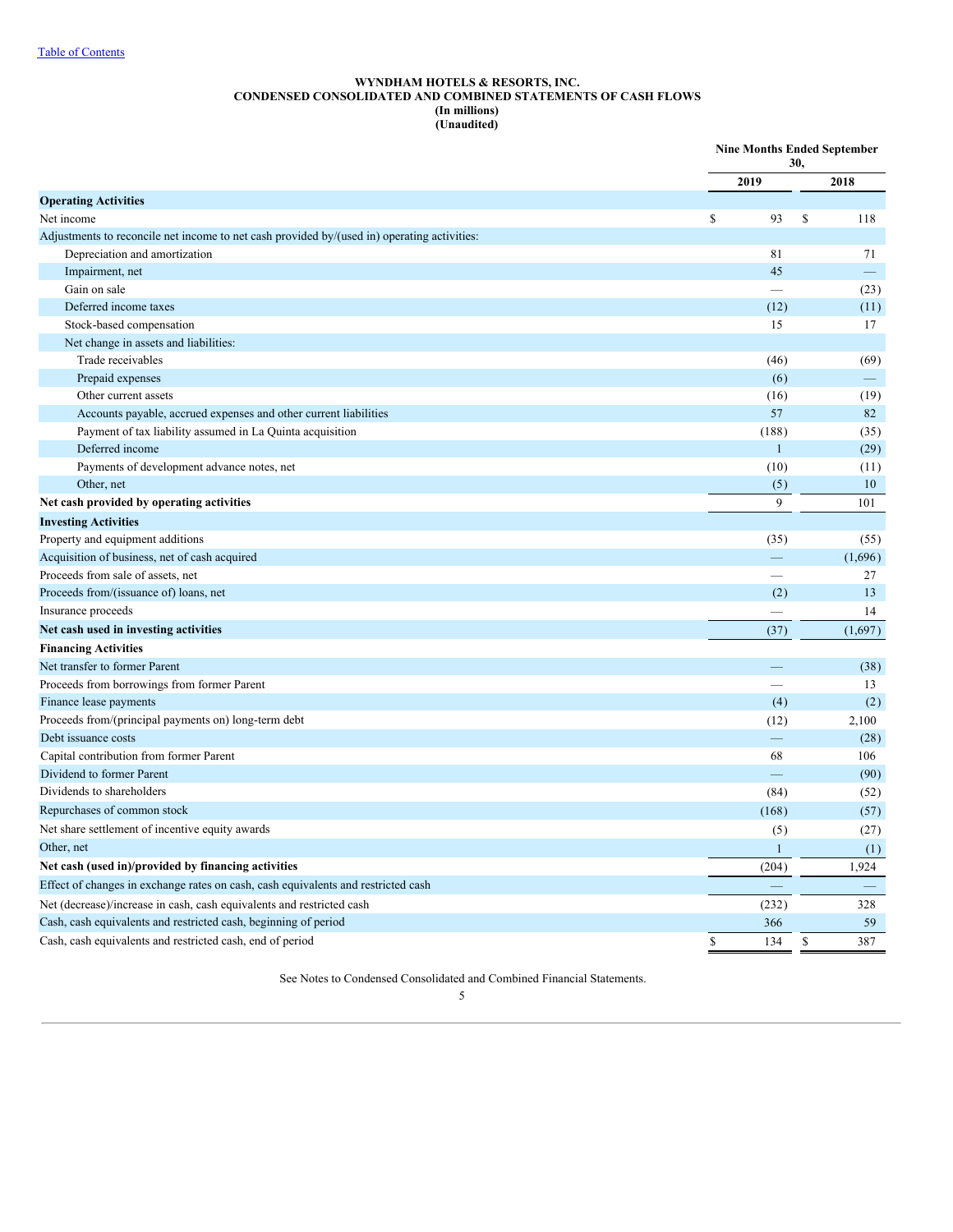#### **WYNDHAM HOTELS & RESORTS, INC. CONDENSED CONSOLIDATED AND COMBINED STATEMENTS OF EQUITY (In millions) (Unaudited)**

<span id="page-7-0"></span>

|                                                 | <b>Common Shares</b><br>Outstanding |   | <b>Common Stock</b> |              | Treasury<br><b>Stock</b> |              | <b>Additional Paid-</b><br>in Capital |    | Retained<br><b>Earnings</b> |              | <b>Accumulated Other</b><br>Comprehensive<br>Income/(Loss) |              | <b>Total Equity</b> |
|-------------------------------------------------|-------------------------------------|---|---------------------|--------------|--------------------------|--------------|---------------------------------------|----|-----------------------------|--------------|------------------------------------------------------------|--------------|---------------------|
| Balance as of December 31, 2018                 | 98                                  | S | $\mathbf{1}$        | $\mathbf{s}$ | (119)                    | $\mathbf{s}$ | 1,475                                 | \$ | 69                          | $\mathbf{s}$ | (8)                                                        | $\mathsf{s}$ | 1,418               |
| Net income                                      | $\overline{\phantom{a}}$            |   |                     |              | $\overline{\phantom{a}}$ |              |                                       |    | 21                          |              | $\overline{\phantom{a}}$                                   |              | 21                  |
| Other comprehensive loss                        |                                     |   |                     |              |                          |              |                                       |    |                             |              | (7)                                                        |              | (7)                 |
| Dividends                                       |                                     |   |                     |              | $\overline{\phantom{a}}$ |              |                                       |    | (29)                        |              | $\overline{\phantom{a}}$                                   |              | (29)                |
| Repurchase of common stock                      | (1)                                 |   |                     |              | (44)                     |              |                                       |    |                             |              |                                                            |              | (44)                |
| Change in deferred compensation                 | $\qquad \qquad$                     |   |                     |              | $\qquad \qquad$          |              | 5                                     |    | $\qquad \qquad$             |              |                                                            |              | 5                   |
| Other                                           |                                     |   |                     |              | (1)                      |              | $\mathbf{1}$                          |    |                             |              |                                                            |              | $\qquad \qquad -$   |
| Balance as of March 31, 2019                    | 97                                  |   | $\mathbf{1}$        |              | (164)                    |              | 1,481                                 |    | 61                          |              | (15)                                                       |              | 1,364               |
| Net income                                      |                                     |   |                     |              |                          |              |                                       |    | 26                          |              |                                                            |              | 26                  |
| Other comprehensive loss                        |                                     |   |                     |              |                          |              |                                       |    | -                           |              | (15)                                                       |              | (15)                |
| Dividends                                       |                                     |   |                     |              |                          |              |                                       |    | (28)                        |              |                                                            |              | (28)                |
| Repurchase of common stock                      | (1)                                 |   |                     |              | (50)                     |              |                                       |    | --                          |              |                                                            |              | (50)                |
| Net share settlement of incentive equity awards |                                     |   |                     |              |                          |              | (4)                                   |    |                             |              |                                                            |              | (4)                 |
| Change in deferred compensation                 | $\overline{\phantom{a}}$            |   |                     |              |                          |              | 6                                     |    |                             |              | $\overline{\phantom{a}}$                                   |              | 6                   |
| Other                                           |                                     |   |                     |              |                          |              | $\mathbf{1}$                          |    |                             |              |                                                            |              | $\mathbf{1}$        |
| Balance as of June 30, 2019                     | 96                                  |   | $\overline{1}$      |              | (214)                    |              | 1,484                                 |    | 59                          |              | (30)                                                       |              | 1,300               |
| Net income                                      |                                     |   |                     |              | -                        |              |                                       |    | 45                          |              |                                                            |              | 45                  |
| Other comprehensive loss                        | $\overline{\phantom{a}}$            |   |                     |              |                          |              | $\overline{\phantom{a}}$              |    |                             |              | (4)                                                        |              | (4)                 |
| <b>Dividends</b>                                |                                     |   |                     |              |                          |              |                                       |    | (28)                        |              |                                                            |              | (28)                |
| Repurchase of common stock                      | (1)                                 |   | -                   |              | (75)                     |              | $\overline{\phantom{0}}$              |    | $\sim$                      |              | -                                                          |              | (75)                |
| Net share settlement of incentive equity awards |                                     |   |                     |              |                          |              | (1)                                   |    |                             |              |                                                            |              | (1)                 |
| Change in deferred compensation                 |                                     |   |                     |              | -                        |              | $\overline{4}$                        |    |                             |              |                                                            |              | $\overline{4}$      |
| Other                                           |                                     |   |                     |              |                          |              |                                       |    | $\mathbf{1}$                |              |                                                            |              | $\overline{1}$      |
| Balance as of September 30, 2019                | 95                                  | s | $\mathbf{1}$        | s            | (289)                    | s            | 1,487                                 | s  | 77                          | s            | (34)                                                       | s            | 1,242               |

|                                                           | <b>Common Shares</b><br>Outstanding | <b>Common Stock</b> |                          |              | Treasury<br><b>Stock</b> | <b>Former Parent's</b><br><b>Net Investment</b> |                | <b>Additional Paid-</b><br>in Capital |                          |              | <b>Retained</b><br><b>Earnings</b> |                    | <b>Accumulated Other</b><br>Comprehensive<br>Income/(Loss) |              | <b>Total Equity</b> |
|-----------------------------------------------------------|-------------------------------------|---------------------|--------------------------|--------------|--------------------------|-------------------------------------------------|----------------|---------------------------------------|--------------------------|--------------|------------------------------------|--------------------|------------------------------------------------------------|--------------|---------------------|
| Balance as of December 31, 2017                           |                                     | $\mathbf{s}$        |                          | S            |                          | $\mathbf{s}$                                    | 1,257          | $\mathbf{s}$                          |                          |              |                                    | $\hat{\mathbf{x}}$ | $\overline{5}$                                             | $\mathbb{S}$ | 1,262               |
| Net income                                                |                                     |                     |                          |              |                          |                                                 | 39             |                                       |                          |              |                                    |                    |                                                            |              | 39                  |
| Other comprehensive income                                |                                     |                     |                          |              |                          |                                                 |                |                                       |                          |              |                                    |                    | $\overline{1}$                                             |              | $\mathbf{1}$        |
| Net transfers to former Parent                            |                                     |                     | $\overline{\phantom{a}}$ |              |                          |                                                 | (14)           |                                       |                          |              |                                    |                    |                                                            |              | (14)                |
| Cumulative effect of change in accounting standard        |                                     |                     |                          |              |                          |                                                 | (15)           |                                       |                          |              |                                    |                    |                                                            |              | (15)                |
| Balance as of March 31, 2018                              |                                     |                     |                          |              |                          |                                                 | 1,267          |                                       |                          |              |                                    |                    | 6                                                          |              | 1,273               |
| Net income                                                |                                     |                     |                          |              |                          |                                                 | $\overline{4}$ |                                       |                          |              | 17                                 |                    |                                                            |              | 21                  |
| Other comprehensive loss                                  |                                     |                     |                          |              |                          |                                                 | -              |                                       |                          |              |                                    |                    | (3)                                                        |              | (3)                 |
| Net transfers to former Parent                            |                                     |                     |                          |              |                          |                                                 | (24)           |                                       |                          |              |                                    |                    |                                                            |              | (24)                |
| Net contributions from former Parent                      |                                     |                     |                          |              |                          |                                                 | 234            |                                       | $\overline{\phantom{a}}$ |              |                                    |                    |                                                            |              | 234                 |
| <b>Dividends</b>                                          |                                     |                     |                          |              |                          |                                                 | (25)           |                                       |                          |              |                                    |                    |                                                            |              | (25)                |
| Transfers of net investment to additional paid-in capital |                                     |                     |                          |              |                          |                                                 | (1, 456)       |                                       | 1,456                    |              |                                    |                    |                                                            |              |                     |
| Issuance of common stock                                  | 100                                 |                     |                          |              |                          |                                                 |                |                                       |                          |              |                                    |                    |                                                            |              | $\overline{1}$      |
| Net share settlement of incentive equity awards           | $\overline{\phantom{m}}$            |                     |                          |              |                          |                                                 |                |                                       | (27)                     |              |                                    |                    |                                                            |              | (27)                |
| Repurchase of common stock                                |                                     |                     |                          |              | (15)                     |                                                 |                |                                       |                          |              |                                    |                    |                                                            |              | (15)                |
| Change in deferred compensation                           |                                     |                     |                          |              |                          |                                                 |                |                                       | (4)                      |              |                                    |                    |                                                            |              | (4)                 |
| Other                                                     |                                     |                     |                          |              |                          |                                                 |                |                                       | $\overline{4}$           |              | $\mathbf{1}$                       |                    |                                                            |              | $\mathfrak{S}$      |
| Balance as of June 30, 2018                               | 100                                 |                     | $\overline{1}$           |              | (15)                     |                                                 |                |                                       | 1,429                    |              | $18\,$                             |                    | 3                                                          |              | 1,436               |
| Net income                                                |                                     |                     |                          |              |                          |                                                 |                |                                       |                          |              | 58                                 |                    |                                                            |              | 58                  |
| Other comprehensive income                                |                                     |                     |                          |              |                          |                                                 |                |                                       |                          |              |                                    |                    | $\overline{1}$                                             |              | $\mathbf{1}$        |
| Net contributions from former Parent                      |                                     |                     |                          |              |                          |                                                 | (1)            |                                       |                          |              |                                    |                    |                                                            |              | (1)                 |
| Dividends                                                 |                                     |                     |                          |              |                          |                                                 |                |                                       |                          |              | (25)                               |                    |                                                            |              | (25)                |
| Transfers of net investment to additional paid-in capital |                                     |                     |                          |              |                          |                                                 |                |                                       | (1)                      |              |                                    |                    |                                                            |              |                     |
| Repurchase of common stock                                |                                     |                     |                          |              | (44)                     |                                                 |                |                                       | -                        |              |                                    |                    |                                                            |              | (44)                |
| Change in deferred compensation                           |                                     |                     |                          |              |                          |                                                 |                |                                       | 21                       |              |                                    |                    |                                                            |              | 21                  |
| Other                                                     |                                     |                     |                          |              |                          |                                                 |                |                                       | (3)                      |              |                                    |                    |                                                            |              | (3)                 |
| Balance as of September 30, 2018                          | 100                                 |                     | $\mathbf{1}$             | $\mathbf{s}$ | (59)                     | $\mathbf{s}$                                    |                | $\mathsf{s}$                          | 1,446                    | $\mathbf{s}$ | 51                                 | $\mathsf{s}$       | $\overline{4}$                                             | $\mathsf{s}$ | 1,443               |

See Notes to Condensed Consolidated and Combined Financial Statements.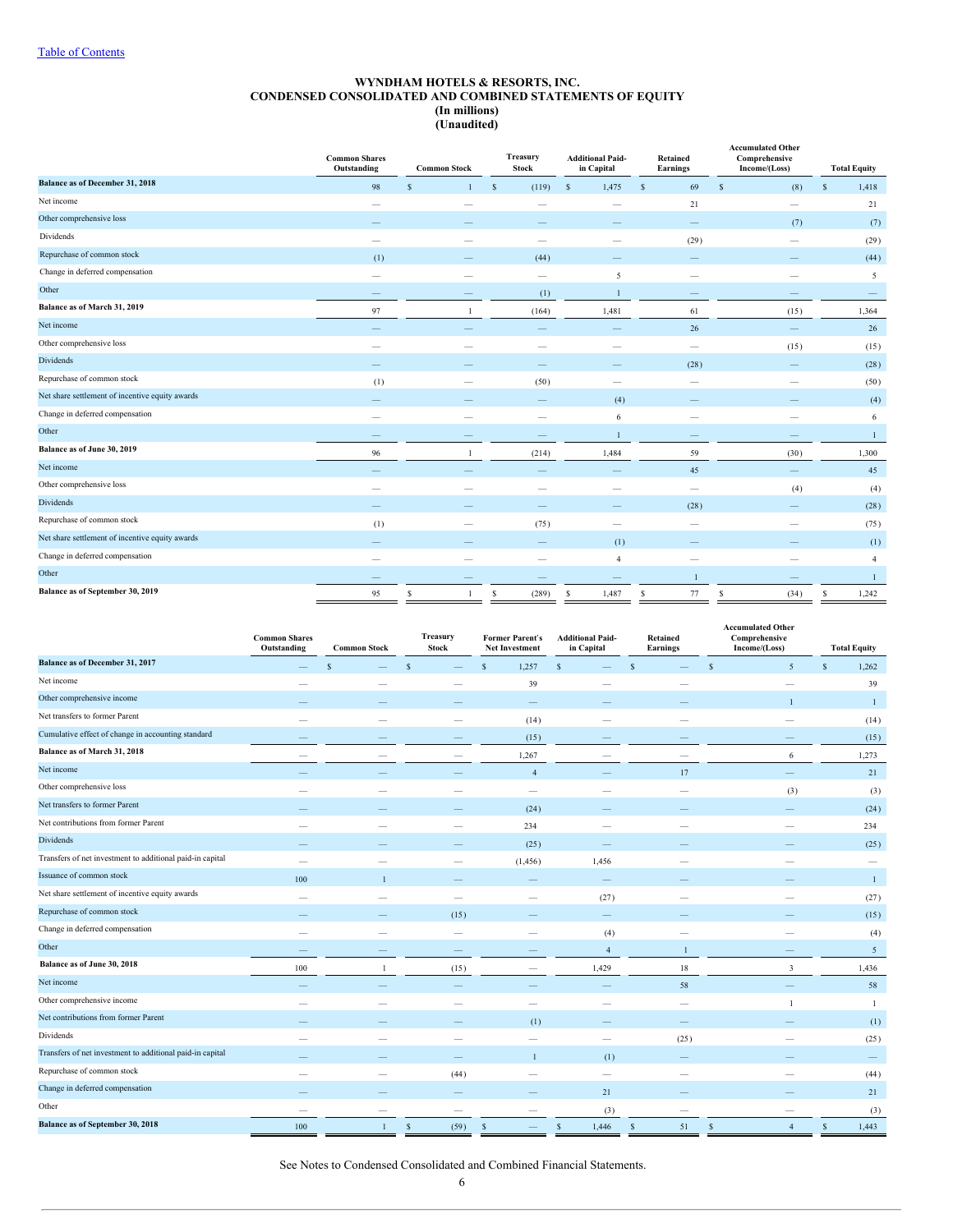### **WYNDHAM HOTELS & RESORTS, INC. NOTES TO CONDENSED CONSOLIDATED AND COMBINED FINANCIAL STATEMENTS (Unless otherwise noted, all amounts are in millions, except share and per share amounts) (Unaudited)**

#### <span id="page-8-0"></span>**1. Basis of Presentation**

Wyndham Hotels & Resorts, Inc. (collectively with its consolidated subsidiaries, "Wyndham Hotels" or the "Company") is a leading global hotel franchisor, licensing its renowned hotel brands to hotel owners in more than 80 countries around the world. Prior to May 31, 2018, the Company was wholly owned by Wyndham Worldwide Corporation (''Wyndham Worldwide'', "Wyndham Destinations" and, collectively with its consolidated subsidiaries, ''former Parent'').

The Condensed Consolidated and Combined Financial Statements have been prepared on a stand-alone basis and prior to May 31, 2018 are derived from the consolidated financial statements and accounting records of Wyndham Worldwide. The Condensed Consolidated and Combined Financial statements include Wyndham Hotels' assets, liabilities, revenues, expenses and cash flows and all entities in which Wyndham Hotels has a controlling financial interest. The accompanying Condensed Consolidated and Combined Financial Statements have been prepared in accordance with accounting principles generally accepted in the United States of America. All intercompany balances and transactions have been eliminated in the Condensed Consolidated and Combined Financial Statements.

Wyndham Hotels' Condensed Consolidated and Combined Financial Statements prior to May 31, 2018, include certain indirect general and administrative costs allocated to it by former Parent for certain functions and services including, but not limited to, executive office, finance and other administrative support. These expenses have been allocated to Wyndham Hotels on the basis of direct usage when identifiable, with the remainder allocated primarily based on its pro-rata share of combined revenues or headcount. Both Wyndham Hotels and former Parent considered the basis on which expenses prior to spin-off had been allocated to be a reasonable reflection of the utilization of services provided to or the benefit received by Wyndham Hotels during the periods presented.

In presenting the Condensed Consolidated and Combined Financial Statements, management makes estimates and assumptions that affect the amounts reported and related disclosures. Estimates, by their nature, are based on judgment and available information. Accordingly, actual results could differ from those estimates. In management's opinion, the Condensed Consolidated and Combined Financial Statements contain all normal recurring adjustments necessary for a fair presentation of interim results reported. The results of operations reported for interim periods are not necessarily indicative of the results of operations for the entire year or any subsequent interim period. These Condensed Consolidated and Combined Financial Statements should be read in conjunction with the Company's 2018 Consolidated and Combined Financial Statements included in its most recent Annual Report on [Form](http://www.sec.gov/Archives/edgar/data/1722684/000172268419000008/wh-20181231x10k.htm) 10-K filed with the U.S. Securities and Exchange Commission (the "SEC") and any subsequent reports filed with the SEC.

### *Business Description*

Wyndham Hotels operates in the following segments:

- •**Hotel franchising —** licenses the Company's lodging brands and provides related services to third-party hotel owners and others.
- •**Hotel management —**provides hotel management services for full-service and limited-service hotels as well astwo hotels that are owned by the Company.

#### **2. New Accounting Pronouncements**

#### *Recently Issued Accounting Pronouncements*

*Measurement of Credit Losses on Financial Instruments.* In June 2016, the Financial Accounting Standards Board ("FASB") issued guidance to replace the existing methodology for estimating credit losses with a methodology that reflects expected credit losses and requires consideration of a broader range of reasonable and supportable information to inform credit loss estimates. Upon adoption, the Company will be required to use a forward-looking expected credit loss model for accounts receivables, loans and other financial instruments. Credit losses relating to available-for-sale debt securities will also be recorded through an allowance for credit losses rather than as a reduction in the amortized cost basis of the securities. This guidance is effective for fiscal years beginning after December 15, 2019 and interim periods within those fiscal years. Adoption of the guidance will be applied using a modified retrospective approach through a cumulative-effect adjustment to retained earnings as of the effective date to align the Company's credit loss methodology with the new guidance. The Company is currently evaluating the impact of the adoption of this guidance on its financial statements and related disclosures.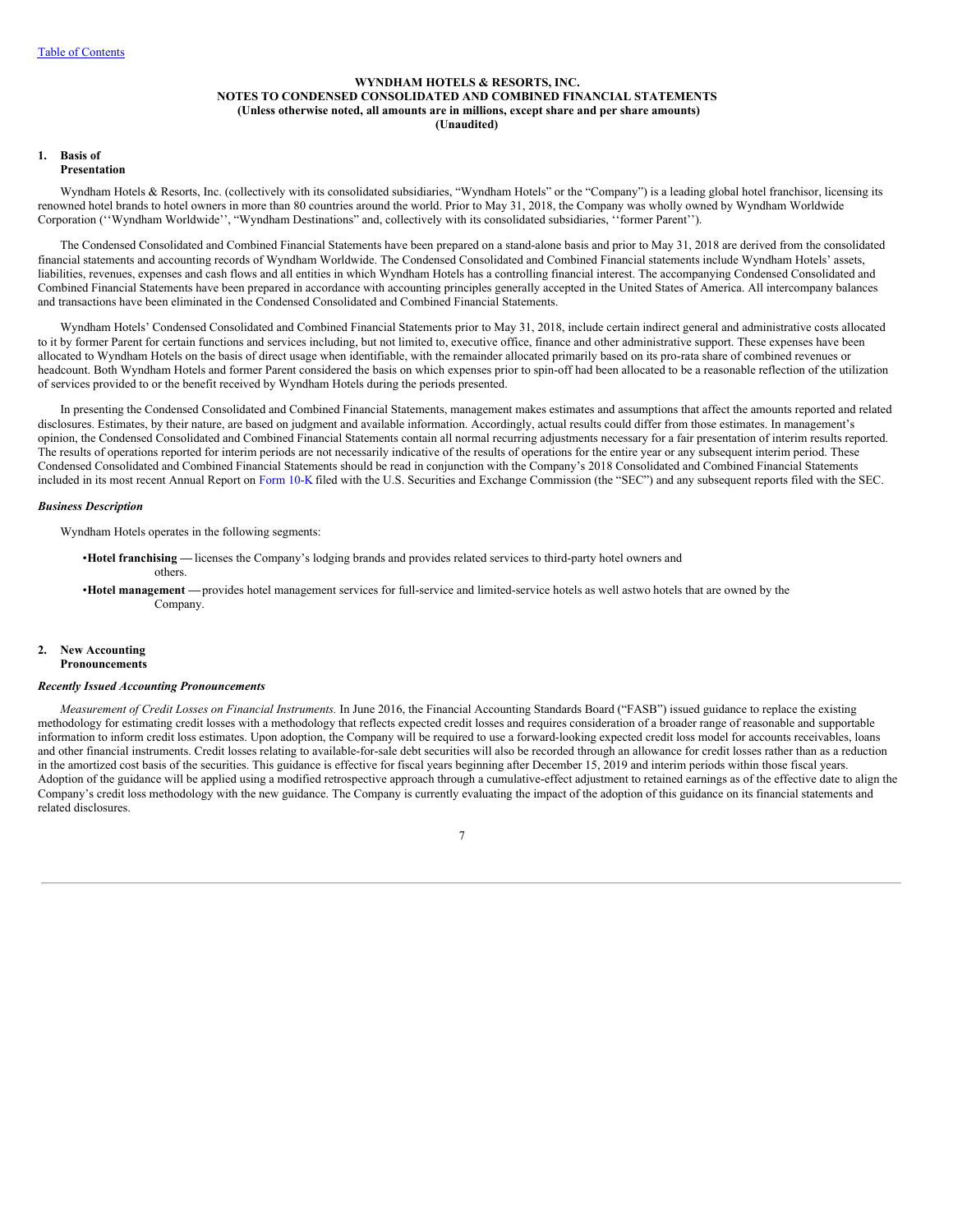*Simplifying the Test for Goodwill Impairment.*In January 2017, the FASB issued guidance which simplifies the current two-step goodwill impairment test by eliminating Step 2 of the test. The guidance requires a one-step impairment test in which an entity compares the fair value of a reporting unit with its carrying amount and recognizes an impairment charge for the amount by which the carrying amount exceeds the reporting unit's fair value, if any. This guidance is effective for fiscal years beginning after December 15, 2019 and interim periods within those fiscal years, and should be applied on a prospective basis. Early adoption is permitted for the interim or annual goodwill impairment tests performed on testing dates after January 1, 2017. The Company believes the adoption of this guidance will not have a material effect on its financial statements and related disclosures.

Customer's Accounting for Implementation Costs Incurred in a Cloud Computing Arrangement That Is a Service Contract. In August 2018, the FASB issued guidance to address a customer's accounting for implementation costs incurred in a cloud computing arrangement that is a service contract. The guidance aligns the requirements for capitalizing implementation costs incurred in such arrangements with the requirements for capitalizing implementation costs incurred to develop or obtain internal-use software. This guidance is effective for fiscal years beginning after December 15, 2019 and for interim periods within those fiscal years, with early adoption permitted. This guidance should be applied on either a retrospective or prospective basis. The Company believes the prospective adoption of this guidance will not have a material effect on its financial statements and related disclosures.

#### *Recently Adopted Accounting Pronouncements*

Leases. In February 2016, the FASB issued guidance which requires companies generally to recognize on the balance sheet operating and financing lease liabilities and corresponding right-of-use assets. This guidance is effective for fiscal years beginning after December 15, 2018 and for interim periods within those fiscal years, with early adoption permitted. The Company adopted the new accounting guidance for leases using the modified retrospective approach as of January 1, 2019. See Note 14 - Leases for further details.

Reclassification of Certain Tax Effects from Accumulated Other Comprehensive Income. In February 2018, the FASB issued guidance which permits entities to reclassify tax effects stranded in accumulated other comprehensive income to retained earnings for stranded tax effects resulting from the Tax Cuts and Jobs Act. This new guidance is effective for annual and interim periods in fiscal years beginning after December 15, 2018. The Company adopted the guidance on January 1, 2019, as required. There was no material impact on its Consolidated and Combined Financial Statements and related disclosures.

#### **3. Revenue**

#### **Recognition**

### *Deferred Income*

Deferred income, or contract liabilities, generally represents payments or consideration received in advance for goods or services that the Company has not yet provided to the customer. Deferred income amounts as of September 30, 2019 and December 31, 2018 are as follows:

|                                                 | <b>September 30, 2019</b> | December 31, 2018 |
|-------------------------------------------------|---------------------------|-------------------|
| Deferred initial franchise fee revenue          | 135                       | 127               |
| Deferred loyalty program revenue                | 85                        | 74                |
| Deferred co-branded credit card program revenue |                           | 30                |
| Deferred hotel management fee revenue           |                           |                   |
| Deferred other revenue                          | 29                        |                   |
| Total                                           | 252                       | 273               |

Deferred initial franchise fees represent payments received in advance from prospective franchisees upon the signing of a franchise agreement and are generally recognized to revenue within 12 years. Deferred loyalty revenues represent the portion of loyalty program fees charged to franchisees, net of redemption costs, that have been deferred and will be recognized over time based upon loyalty point redemption patterns. Deferred co-branded credit card program revenue represents payments received in advance from the Company's co-branded credit card partners primarily for card member activity, which is typically recognized within one year.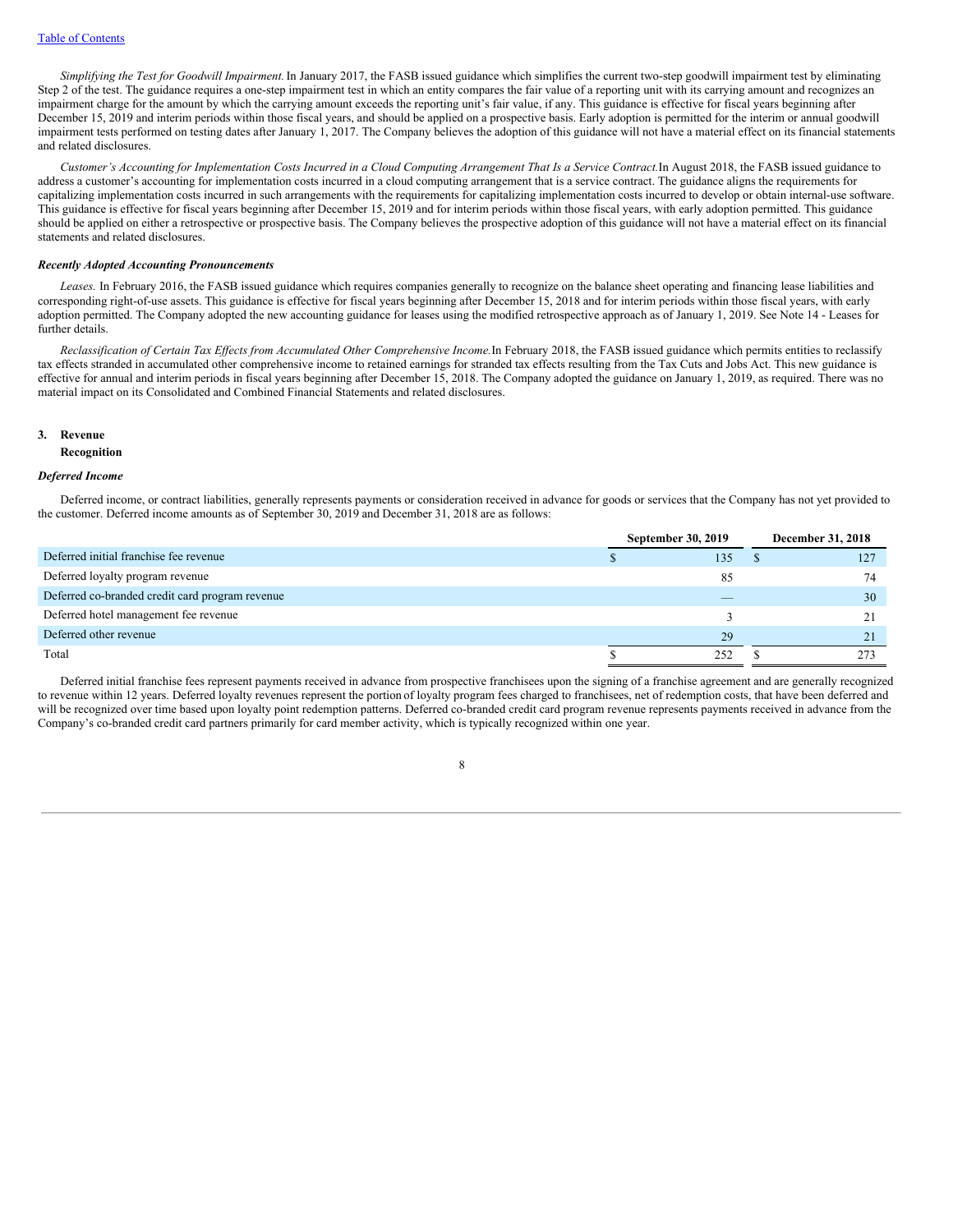### *Performance Obligations*

A performance obligation is a promise in a contract to transfer a distinct good or service to a customer. The consideration received from a customer is allocated to each distinct performance obligation and recognized as revenue when, or as, each performance obligation is satisfied. The following table summarizes the Company's remaining performance obligations for the twelve-month periods set forth below:

|                               | $10/1/2019$ -<br>9/30/2020 | $10/1/2020$ -<br>9/30/2021 | $10/1/2021-$<br>9/30/2022 |    |   | <b>Thereafter</b> |   | <b>Total</b> |
|-------------------------------|----------------------------|----------------------------|---------------------------|----|---|-------------------|---|--------------|
| Initial franchise fee revenue | 22                         | 14                         |                           | 12 | D | 87                | D | 135          |
| Loyalty program revenue       | 53                         | 21                         |                           |    |   |                   |   | 85           |
| Hotel management fee revenue  |                            | $\overline{\phantom{a}}$   |                           |    |   |                   |   |              |
| Other revenue                 | 17                         |                            |                           |    |   |                   |   | 29           |
| Total                         | 94                         | 38                         |                           | 23 |   | 97                |   | 252          |

### *Disaggregation of Net Revenues*

The table below presents a disaggregation of the Company's net revenues from contracts with customers by major services and products for each of the Company's segments:

|                                               |           |                | <b>Three Months Ended</b><br>September 30, |               | <b>Nine Months Ended</b><br>September 30, |   |                |
|-----------------------------------------------|-----------|----------------|--------------------------------------------|---------------|-------------------------------------------|---|----------------|
|                                               | 2019      |                | 2018                                       |               | 2019                                      |   | 2018           |
| <b>Hotel Franchising</b>                      |           |                |                                            |               |                                           |   |                |
| Royalties and franchise fees                  | \$<br>136 |                | $\mathbf S$<br>137                         | S             | 359                                       | S | 326            |
| Marketing, reservation and loyalty            | 166       |                | 151                                        |               | 418                                       |   | 357            |
| License and other revenues from former Parent |           | 35             | 36                                         |               | 97                                        |   | 79             |
| Other                                         |           | 42             | 24                                         |               | 105                                       |   | 78             |
| <b>Total Hotel Franchising</b>                | 379       |                | 348                                        |               | 979                                       |   | 840            |
|                                               |           |                |                                            |               |                                           |   |                |
| <b>Hotel Management</b>                       |           |                |                                            |               |                                           |   |                |
| Royalties and franchise fees                  |           | $\overline{4}$ | 1                                          |               | 9                                         |   | 6              |
| Marketing, reservation and loyalty            |           |                |                                            |               | 3                                         |   | 2              |
| Hotel management - owned properties           |           | 18             | 17                                         |               | 67                                        |   | 58             |
| Hotel management - managed properties         |           | (6)            | 15                                         |               | 21                                        |   | 32             |
| Cost reimbursements                           | 161       |                | 219                                        |               | 476                                       |   | 398            |
| Other                                         |           | $\overline{2}$ |                                            |               | $\overline{2}$                            |   |                |
| <b>Total Hotel Management</b>                 | 180       |                | 252                                        |               | 578                                       |   | 497            |
|                                               |           |                |                                            |               |                                           |   |                |
| <b>Corporate and Other</b>                    |           |                | $\overline{4}$                             |               | $\overline{4}$                            |   | $\overline{4}$ |
|                                               |           |                |                                            |               |                                           |   |                |
| <b>Net Revenues</b>                           | \$<br>560 |                | 604<br>\$                                  | $\mathcal{S}$ | 1,561                                     | S | 1,341          |

### *Capitalized Contract Costs*

The Company incurs certain direct and incremental sales commissions costs in order to obtain hotel franchise and management contracts. Such costs are capitalized and subsequently amortized beginning upon hotel opening over the first non-cancellable period of the agreement. In the event an agreement is terminated prior to the end of the first non-cancellable period, any unamortized cost is immediately expensed. In addition, the Company also capitalizes costs associated with the sale and installation of property management systems to our franchisees, which are amortized over the remaining non-cancellable period of the franchise agreement. As of September 30, 2019 and December 31, 2018, capitalized contract costs were\$31 million and \$24 million, respectively, of which \$6 million and \$8 million, respectively, were included in other current assets, and \$25 million and \$16 million, respectively, were included in other non-current assets on its Condensed Consolidated Balance Sheets.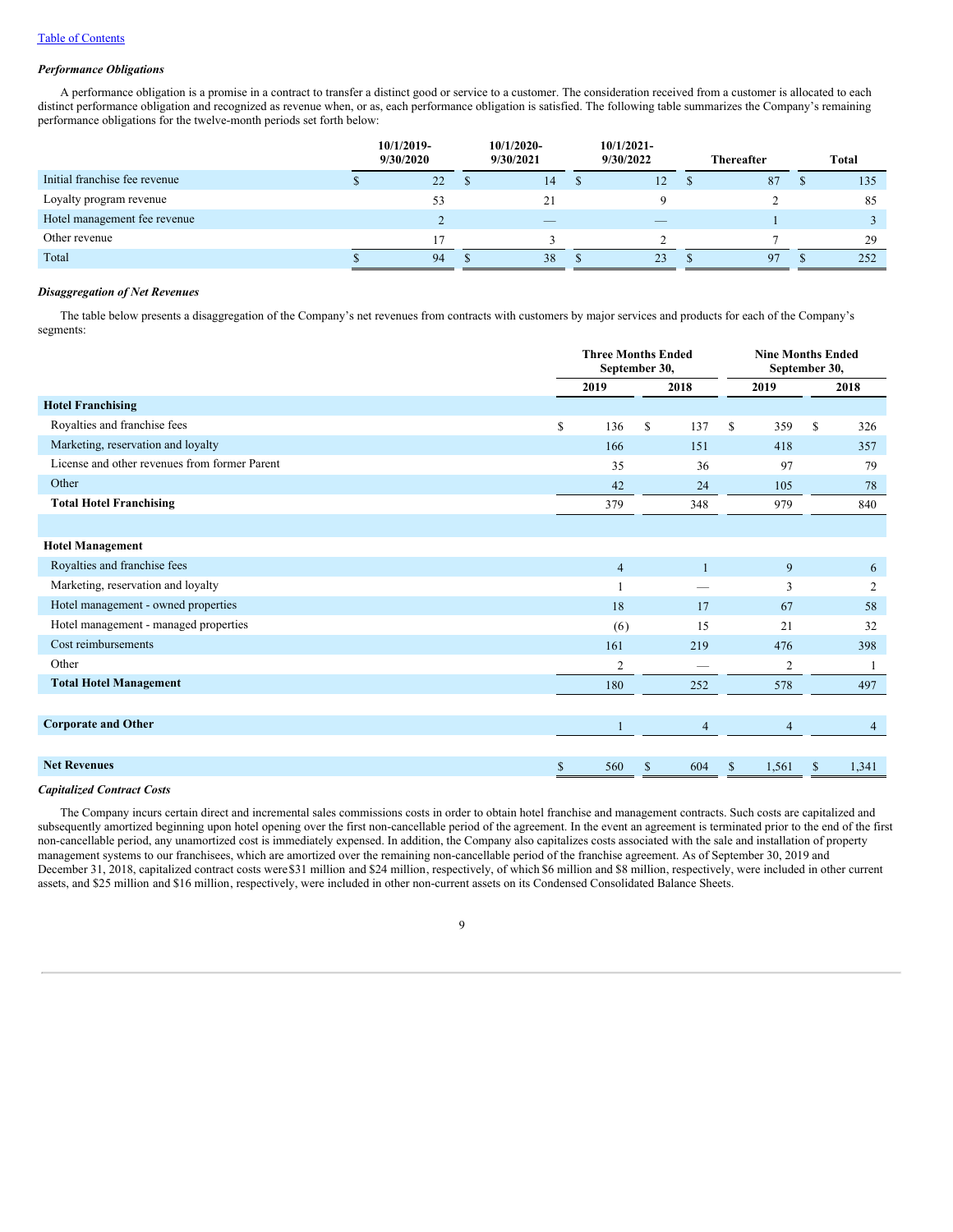#### **4. Earnings Per Share**

The computation of basic and diluted earnings per share ("EPS") is based on net income divided by the basic weighted average number of common shares and diluted weighted average number of common shares, respectively.

The following table sets forth the computation of basic and diluted EPS (in millions, except per share data):

|                                                   |              | <b>Three Months Ended</b><br>September 30, |              |       |              | <b>Nine Months Ended</b><br>September 30, |               |      |  |
|---------------------------------------------------|--------------|--------------------------------------------|--------------|-------|--------------|-------------------------------------------|---------------|------|--|
|                                                   |              | 2019                                       |              | 2018  | 2019         |                                           |               | 2018 |  |
| Net income                                        |              | 45                                         |              | 58    |              | 93                                        |               | 118  |  |
| Basic weighted average shares outstanding         |              | 96.2                                       |              | 99.8  |              | 97.0                                      |               | 99.8 |  |
| Stock options and restricted stock units ("RSUs") |              | 0.1                                        |              | 0.3   |              | 0.2                                       |               | 0.1  |  |
| Diluted weighted average shares outstanding       |              | 96.3                                       |              | 100.1 |              | 97.2                                      |               | 99.9 |  |
|                                                   |              |                                            |              |       |              |                                           |               |      |  |
| Earnings per share:                               |              |                                            |              |       |              |                                           |               |      |  |
| <b>Basic</b>                                      | $\mathbb{S}$ | 0.47                                       | $\mathbb{S}$ | 0.58  | $\mathbb{S}$ | 0.95                                      | \$            | 1.19 |  |
| Diluted                                           |              | 0.47                                       |              | 0.58  |              | 0.95                                      |               | 1.19 |  |
|                                                   |              |                                            |              |       |              |                                           |               |      |  |
| Dividends:                                        |              |                                            |              |       |              |                                           |               |      |  |
| Cash dividends declared per share                 | $\mathbb{S}$ | 0.29                                       | $\mathbb{S}$ | 0.25  | $\mathbf{s}$ | 0.87                                      | <sup>\$</sup> | 0.50 |  |
| Aggregate dividends paid to shareholders          | \$           | 28                                         | \$           | 25    | \$           | 84                                        | <sup>\$</sup> | 52   |  |

#### *Stock Repurchase Program*

The following table summarizes stock repurchase activity under the current stock repurchase program (in millions, except per share data):

|                                              | <b>Shares</b> | Cost | <b>Average Price Per</b><br><b>Share</b> |       |  |
|----------------------------------------------|---------------|------|------------------------------------------|-------|--|
| As of January 1, 2019                        | 2.3           | 19   |                                          | 52.51 |  |
| For the nine months ended September 30, 2019 |               | 169  |                                          | 53.02 |  |
| As of September 30, 2019                     | 5.5           | 289  |                                          | 52.81 |  |

Note: Amounts may not add due to rounding.

The Company had \$312 million of remaining availability under its program as ofSeptember 30, 2019.

#### **5. Franchising, Marketing and Reservation Activities**

Royalties and franchise fee revenues on the Condensed Consolidated and Combined Statements of Income include initial franchise fees of\$5 million for the three months ended September 30, 2019 and 2018, and \$12 million and \$14 million for the nine months ended September 30, 2019 and 2018, respectively.

In accordance with its franchise agreements, generally Wyndham Hotels is contractually obligated to expend the marketing and reservation fees it collects from franchisees for the operation of an international, centralized, brand-specific reservation system and for marketing purposes such as advertising, promotional and co-marketing programs, and training for the respective franchisees. Additionally, the Company is required to provide certain services to its franchisees, including technology and purchasing programs.

The Company may, at its discretion, provide development advance notes to certain franchisees or hotel owners in order to assist them in converting to one of Wyndham Hotels' brands, in building a new hotel to be flagged under one of Wyndham Hotels' brands or in assisting in other franchisee expansion efforts. Provided the franchisee/hotel owner is in compliance with the terms of the franchise/management agreement, all or a portion of the development advance notes may be forgiven by Wyndham Hotels over the period of the franchise/management agreement, which typically ranges from 10 to 20 years. Otherwise, the related principal is due and payable to Wyndham Hotels. In certain instances, Wyndham Hotels may earn interest on unpaid franchisee development advance notes. Such interest was not significant during the three months ended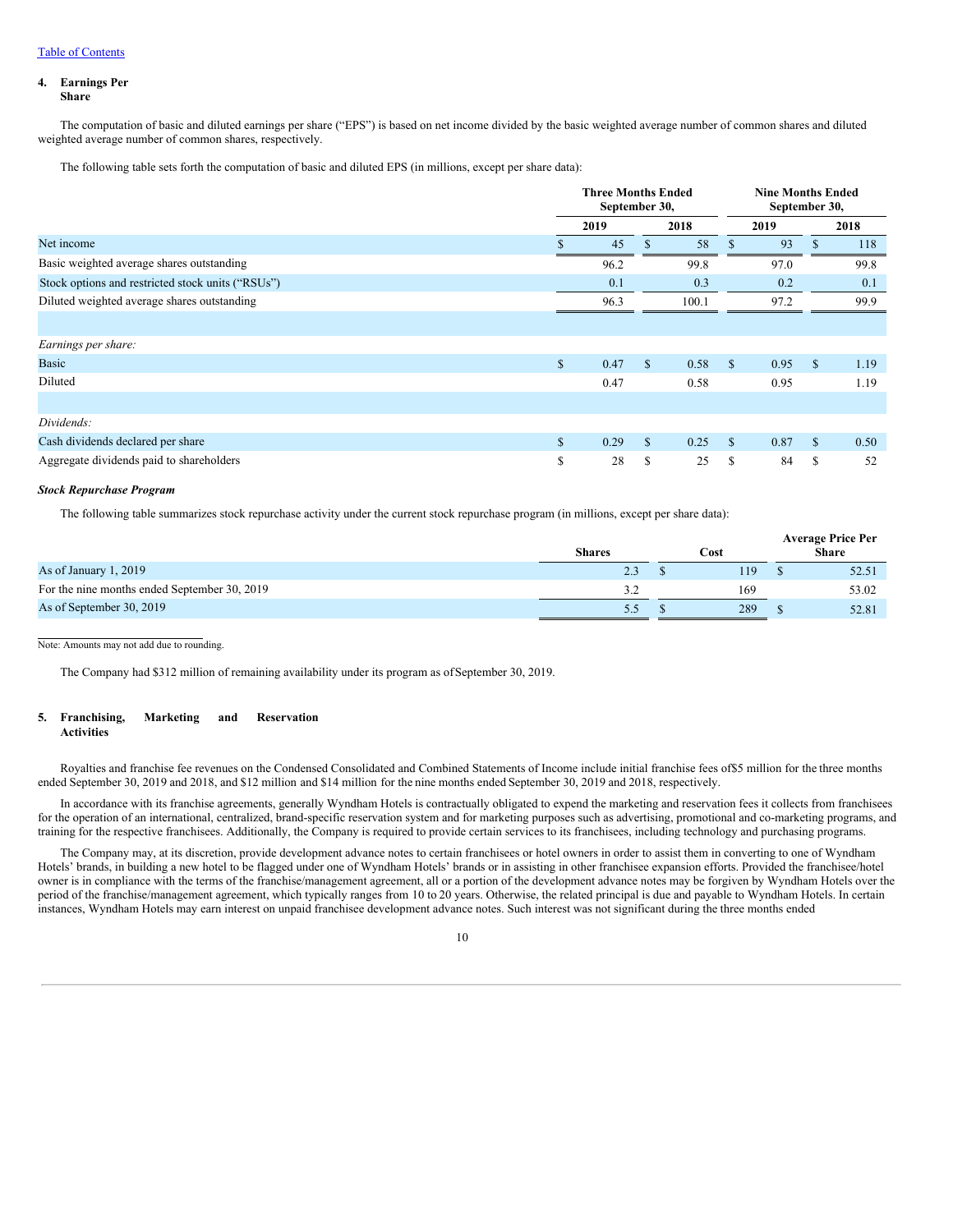September 30, 2019 and 2018, and was \$1 million for the nine months ended September 30, 2019 and 2018. Development advance notes recorded on the Condensed Consolidated Balance Sheets amounted to \$79 million and \$78 million as of September 30, 2019 and December 31, 2018, respectively, and are classified within other noncurrent assets on the Condensed Consolidated Balance Sheets. During both the three months ended September 30, 2019 and 2018, the Company recorded \$2 million related to the forgiveness of these notes. During the nine months ended September 30, 2019 and 2018, the Company recorded \$6 million and \$5 million, respectively, related to the forgiveness of these notes. Such amounts are recorded as a reduction of royalties and franchise fees and marketing, reservation and loyalty revenues on the Condensed Consolidated and Combined Statements of Income. The Company recorded less than \$1 million of bad debt expenses related to development advance notes during thethree months ended September 30, 2019 and 2018, and \$2 million and less than \$1 million for the nine months ended September 30, 2019 and 2018, respectively. Such expenses were reported within operating and marketing, reservation and loyalty expenses on the Condensed Consolidated and Combined Statements of Income. The Company received less than \$1 million and \$1 million of proceeds from repayment of development advance notes during thethree months ended September 30, 2019 and 2018, respectively, and issued \$2 million and \$11 million of development advance notes during the three months ended September 30, 2019 and 2018, respectively. The Company received \$1 million and \$11 million of proceeds from repayment of development advance notes during thenine months ended September 30, 2019 and 2018, respectively, and issued \$11 million and \$22 million of development advance notes during the nine months ended September 30, 2019 and 2018, respectively. These amounts are reflected net in operating activities on the Condensed Consolidated and Combined Statements of Cash Flows.

### **6. Income**

#### **Taxes**

The Company files income tax returns in the U.S. federal and state jurisdictions, as well as in foreign jurisdictions. Through May 31, 2018, the Company was part of a consolidated U.S. federal income tax return and consolidated and combined state returns with its former Parent. The Company is no longer subject to U.S. federal income tax examinations for years prior to 2015 as part of the former Parent's filings. The Company is no longer subject to state and local, or foreign, income tax examinations for years prior to 2010.

The Company made federal and state income tax payments, net of refunds, in the amount of\$42 million for the nine months ended September 30, 2019. These payments exclude \$188 million of tax payments related to assumed liabilities in connection with the La Quinta acquisition. During thenine months ended September 30, 2018, the former Parent paid \$27 million of federal and state income tax liabilities related to the Company. Additionally, the Company made foreign income tax payments, net of refunds, in the amount of \$11 million and \$9 million for the nine months ended September 30, 2019 and 2018.

The Company's effective tax rates were 31.8% and 28.4% during the three months ended September 30, 2019 and 2018, respectively. The increase is primarily due to a non-deductible payment we agreed to make in 2019 related to the La Quinta acquisition.

The Company's effective tax rates were 27.9% and 28.5% during the nine months ended September 30, 2019 and 2018, respectively. The decrease was primarily related to the tax impact from a settlement with state taxing authorities in the first quarter of 2019, partially offset by a non-deductible payment we agreed to make in 2019 related to the La Quinta acquisition and a tax benefit associated with stock-based compensation during 2018.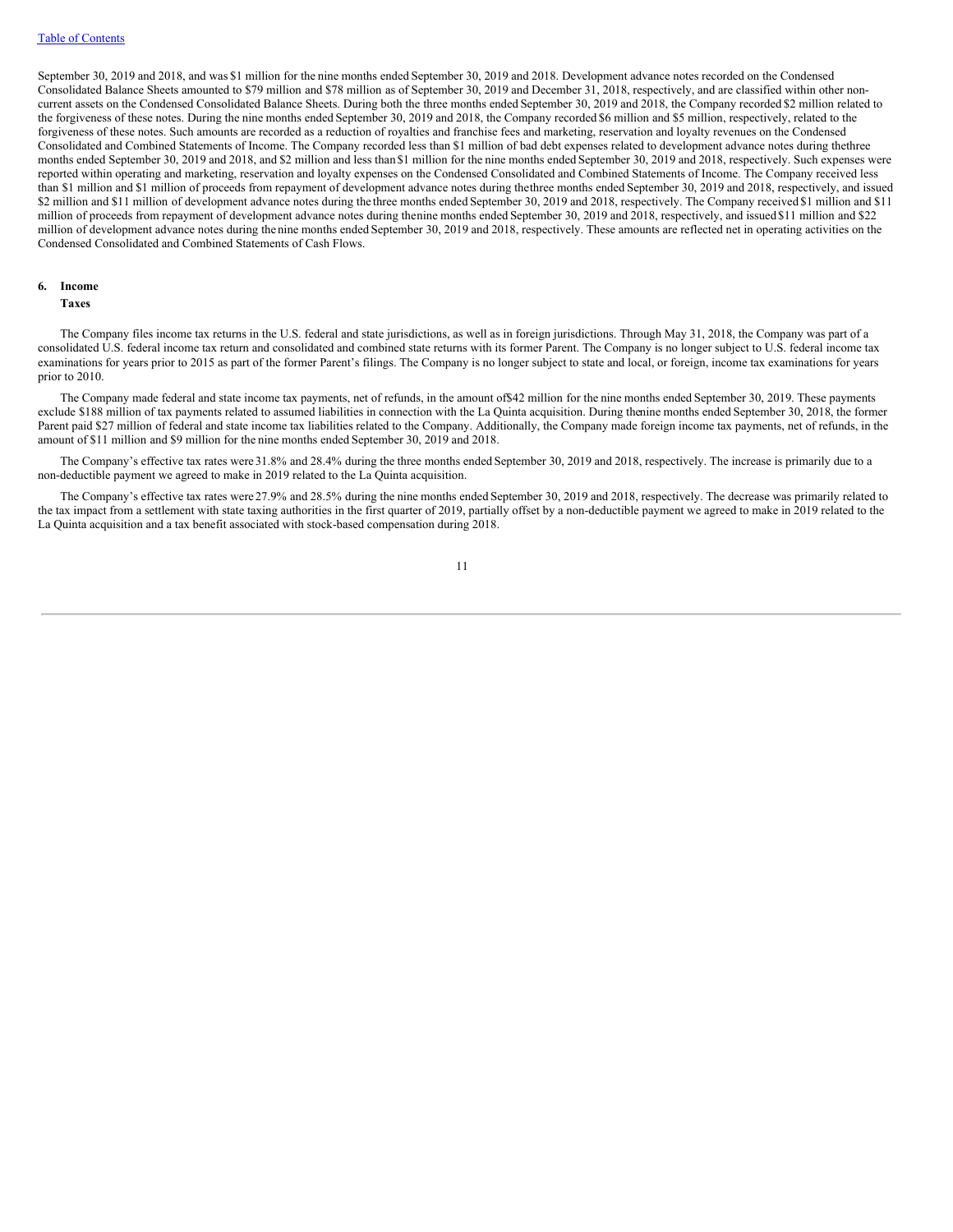### **7. Long-Term Debt and Borrowing Arrangements**

The Company's indebtedness consisted of:

|                                                        | September 30, 2019       | December 31, 2018 |
|--------------------------------------------------------|--------------------------|-------------------|
| Long-term debt: (a)                                    |                          |                   |
| \$750 million revolving credit facility (due May 2023) | $\overline{\phantom{a}}$ |                   |
| Term loan (due May 2025)                               | 1,572                    | 1,582             |
| 5.375% senior unsecured notes (due April 2026)         | 494                      | 494               |
| Finance leases                                         | 61                       | 65                |
| Total long-term debt                                   | 2.127                    | 2.141             |
| Less: Current portion of long-term debt                | 21                       | 21                |
| Long-term debt                                         | 2.106                    | 2.120             |

(a) The carrying amount of the term loan and senior unsecured notes are net of deferred debt issuance costs of \$18 million and \$21 million as of September 30, 2019 and December 31, 2018, respectively.

### *Maturities and Capacity*

The Company's outstanding debt as of September 30, 2019 matures as follows:

|                       | <b>Long-Term Debt</b> |
|-----------------------|-----------------------|
| Within 1 year         | 21                    |
| Between 1 and 2 years | 21                    |
| Between 2 and 3 years | 21                    |
| Between 3 and 4 years | 21                    |
| Between 4 and 5 years | 22                    |
| Thereafter            | 2,021                 |
| Total                 | 2,127                 |

As of September 30, 2019, the available capacity under the Company's revolving credit facility was as follows:

| Total capacity          | 750 |
|-------------------------|-----|
|                         |     |
| Less: Letters of credit |     |
| Available capacity      | 725 |

### *Deferred Debt Issuance Costs*

The Company classifies deferred debt issuance costs related to its revolving credit facility within other non-current assets on the Condensed Consolidated Balance Sheets. Such deferred debt issuance costs were \$4 million and \$5 million as of September 30, 2019 and December 31, 2018, respectively.

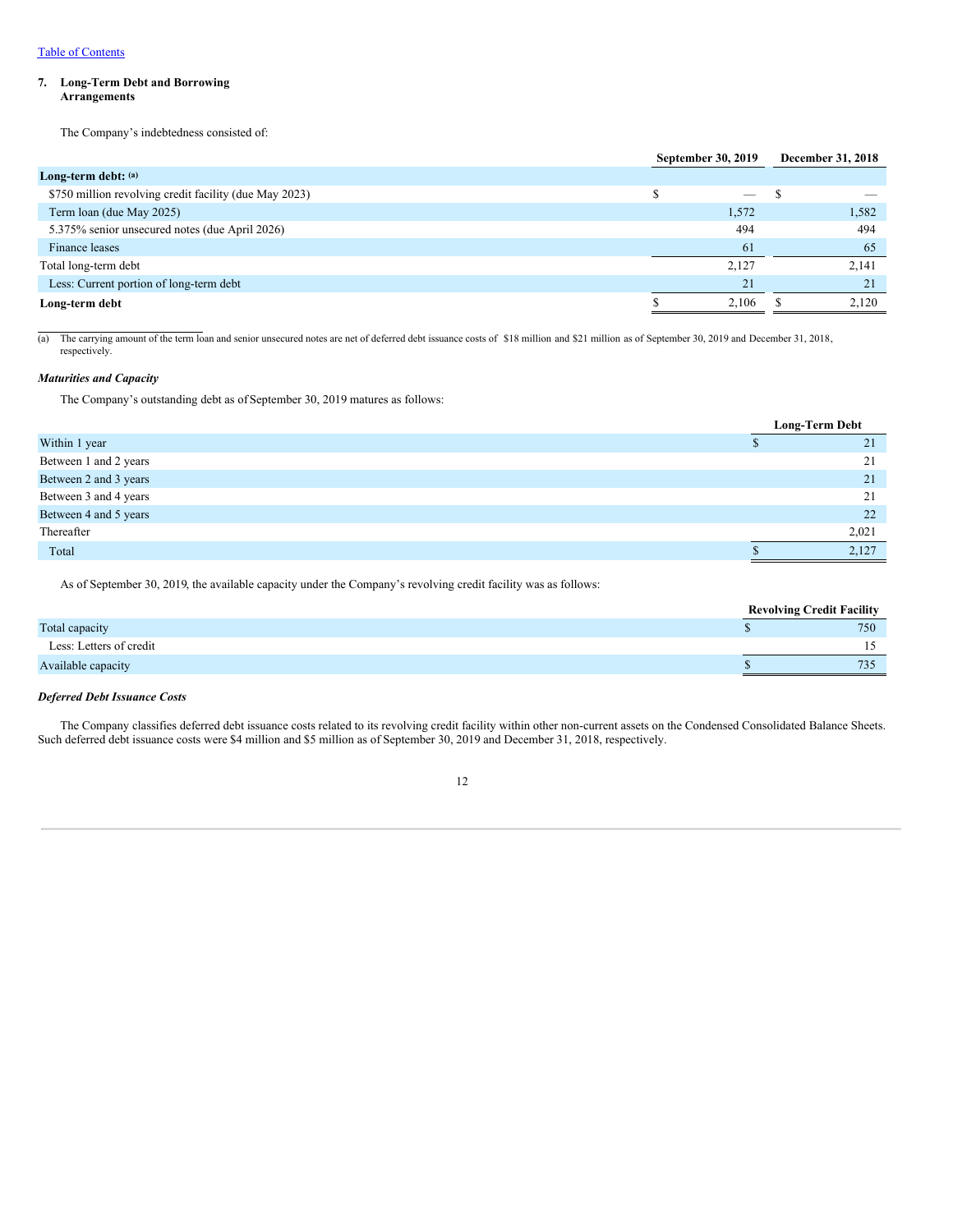#### *Cash Flow Hedge*

The Company has hedged a portion of its \$1.6 billion term loan. As of September 30, 2019, the pay-fixed/receive-variable interest rate swaps hedge\$1.1 billion of the Company's term loan interest rate exposure, of which \$600 million has a remaining term of approximately five years with a weighted average fixed rate of2.54% and \$500 million has a remaining term of approximately two years with a weighted average fixed rate of 2.41%. The variable rates of the swap agreements are based on one-month LIBOR. The aggregate fair value of these interest rate swaps was a \$42 million and \$5 million liability as of September 30, 2019 and December 31, 2018, respectively, which was included within other non-current liabilities on the Condensed Consolidated Balance Sheets. Unrealized losses recognized in accumulated other comprehensive income ("AOCI") for the three and nine months ended September 30, 2019 were \$5 million (\$3 million, net of taxes) and \$36 million (\$27 million, net of taxes), respectively. Unrealized gains recognized in AOCI for the three and nine months ended September 30, 2018 were \$5 million (\$5 million, net of taxes) and \$9 million (\$7 million, net of taxes), respectively.

#### *Interest Expense, Net*

Wyndham Hotels incurred net interest expense of\$25 million and \$24 million for the three months ended September 30, 2019 and 2018, respectively, and \$76 million and \$36 million for the nine months ended September 30, 2019 and 2018, respectively. Cash paid related to such interest was\$69 million and \$22 million for the nine months ended September 30, 2019 and 2018, respectively.

### **8. Fair**

**Value**

Wyndham Hotels measures its financial assets and liabilities at fair value on a recurring basis and utilizes the fair value hierarchy to determine such fair values. Financial assets and liabilities carried at fair value are classified and disclosed in one of the following three categories:

Level 1: Quoted prices for identical instruments in active markets.

Level 2: Quoted prices for similar instruments in active markets; quoted prices for identical or similar instruments in markets that are not active; and model-derived valuations whose inputs are observable or whose significant value driver is observable.

Level 3: Unobservable inputs used when little or no market data is available. In certain cases, the inputs used to measure fair value may fall into different levels of the fair value hierarchy. In such cases, the level in the fair value hierarchy within which the fair value measurement falls has been determined based on the lowest level input (closest to Level 3) that is significant to the fair value measurement. Wyndham Hotels' assessment of the significance of a particular input to the fair value measurement in its entirety requires judgment, and considers factors specific to the asset or liability.

The fair value of financial instruments is generally determined by reference to market values resulting from trading on a national securities exchange or in an over-thecounter market. In cases where quoted market prices are not available, fair value is based on estimates using present value or other valuation techniques, as appropriate. The carrying amounts of cash and cash equivalents, trade receivables, accounts payable and accrued expenses and other current liabilities approximate fair value due to the shortterm maturities of these assets and liabilities. The carrying amounts and estimated fair values of all other financial instruments are as follows:

|             | <b>September 30, 2019</b>                   |  |       |  |
|-------------|---------------------------------------------|--|-------|--|
|             | <b>Carrying Amount</b> Estimated Fair Value |  |       |  |
| <b>Debt</b> |                                             |  |       |  |
| Total debt  | 2.127                                       |  | 2,181 |  |

The Company estimates the fair value of its debt using Level 2 inputs based on indicative bids from investment banks or quoted market prices with the exception of finance leases, which are estimated at carrying value.

#### *Financial Instruments*

Changes in interest rates and foreign exchange rates expose Wyndham Hotels to market risk. The Company uses cash flow hedges as part of its overall strategy to manage its exposure to market risks associated with fluctuations in interest rates and foreign currency exchange rates. As a matter of policy, the Company only enters into transactions that it believes will be highly effective at offsetting the underlying risk, and it does not use derivatives for trading or speculative purposes.

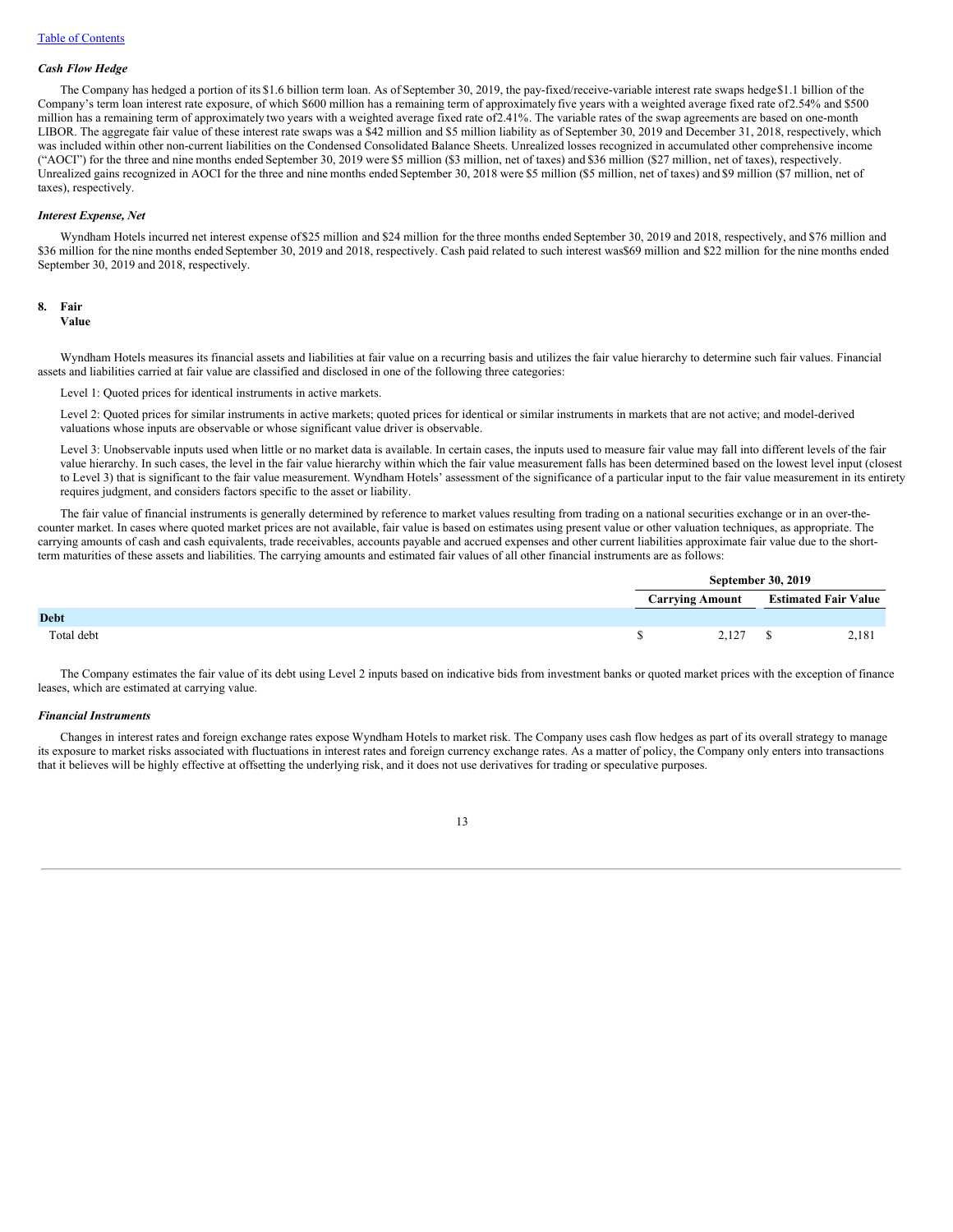#### *Interest Rate Risk*

A portion of debt used to finance the Company's operations is exposed to interest rate fluctuations. The Company uses various hedging strategies and derivative financial instruments to create a desired mix of fixed and floating rate assets and liabilities. Derivative instruments currently used in these hedging strategies include interest rate swaps. The derivatives used to manage the risk associated with the Company's floating rate debt are derivatives designated as cash flow hedges. The amount of losses the Company expects to reclassify from AOCI to earnings during the next 12 months is approximately \$5 million.

#### *Foreign Currency Risk*

The Company has foreign currency rate exposure to exchange rate fluctuations worldwide, particularly with respect to the Canadian Dollar, the Chinese Yuan, the Euro, the British Pound and the Argentine Peso. The Company uses foreign currency forward contracts at various times to manage and reduce the foreign currency exchange rate risk associated with its foreign currency denominated receivables and payables, forecasted royalties, and forecasted earnings and cash flows of foreign subsidiaries and other transactions. Losses recognized in income from freestanding foreign currency exchange contracts were \$2 million and \$3 million for the three months ended September 30, 2019 and 2018, respectively, and were \$3 million for the nine months ended September 30, 2019 and 2018.

As required, the Company began accounting for Argentina as a highly inflationary economy as of July 1, 2018. The Company incurred foreign currency exchange losses related to Argentina of \$3 million and \$4 million for the three months ended September 30, 2019 and 2018, respectively. During the nine months ended September 30, 2019 and 2018, the Company incurred \$4 million in foreign currency exchange losses related to Argentina. Such gains or losses are included in operating expenses in the Condensed Consolidated and Combined Statements of Income.

#### *Credit Risk and Exposure*

The Company is exposed to counterparty credit risk in the event of nonperformance by counterparties to various agreements and sales transactions. The Company manages such risk by evaluating the financial position and creditworthiness of such counterparties and often by requiring collateral in instances in which financing is provided. The Company mitigates counterparty credit risk associated with its derivative contracts by monitoring the amounts at risk with each counterparty to such contracts, periodically evaluating counterparty creditworthiness and financial position, and where possible, dispersing its risk among multiple counterparties.

### **9. Commitments and Contingencies**

### *Litigation*

Wyndham Hotels is involved, at times, in claims, legal and regulatory proceedings and governmental inquiries arising in the ordinary course of its business, including but not limited to: breach of contract, fraud and bad faith claims with franchisees in connection with franchise agreements and with owners in connection with management contracts, as well as negligence, breach of contract, fraud, employment, consumer protection and other statutory claims asserted in connection with alleged acts or occurrences at owned, franchised or managed properties or in relation to guest reservations and bookings. The Company may also at times be involved in claims, legal and regulatory proceedings and governmental inquiries relating to bankruptcy proceedings involving efforts to collect receivables from a debtor in bankruptcy, employment matters, claims of infringement upon third parties' intellectual property rights, claims relating to information security, privacy and consumer protection, fiduciary duty/trust claims, tax claims, environmental claims and landlord/tenant disputes.

The Company assumed one-third of certain contingent and other corporate liabilities of Wyndham Worldwide incurred prior to the spin-off, including liabilities of Wyndham Worldwide related to, arising out of or resulting from certain terminated or divested businesses, certain general corporate matters of Wyndham Worldwide and any actions with respect to the separation plan or the distribution made or brought by any third party.

Wyndham Hotels records an accrual for legal contingencies when it determines, after consultation with outside counsel, that it is probable that a liability has been incurred and the amount of the loss can be reasonably estimated. In making such determinations, Wyndham Hotels evaluates, among other things, the degree of probability of an unfavorable outcome, and when it is probable that a liability has been incurred, its ability to make a reasonable estimate of loss. Wyndham Hotels reviews these accruals each reporting period and makes revisions based on changes in facts and circumstances, including changes to its strategy in dealing with these matters.

Wyndham Hotels believes that it has adequately accrued for such matters with reserves of\$6 million and \$25 million as of September 30, 2019 and December 31, 2018, respectively. The Company also had receivables of \$1 million and \$21 million as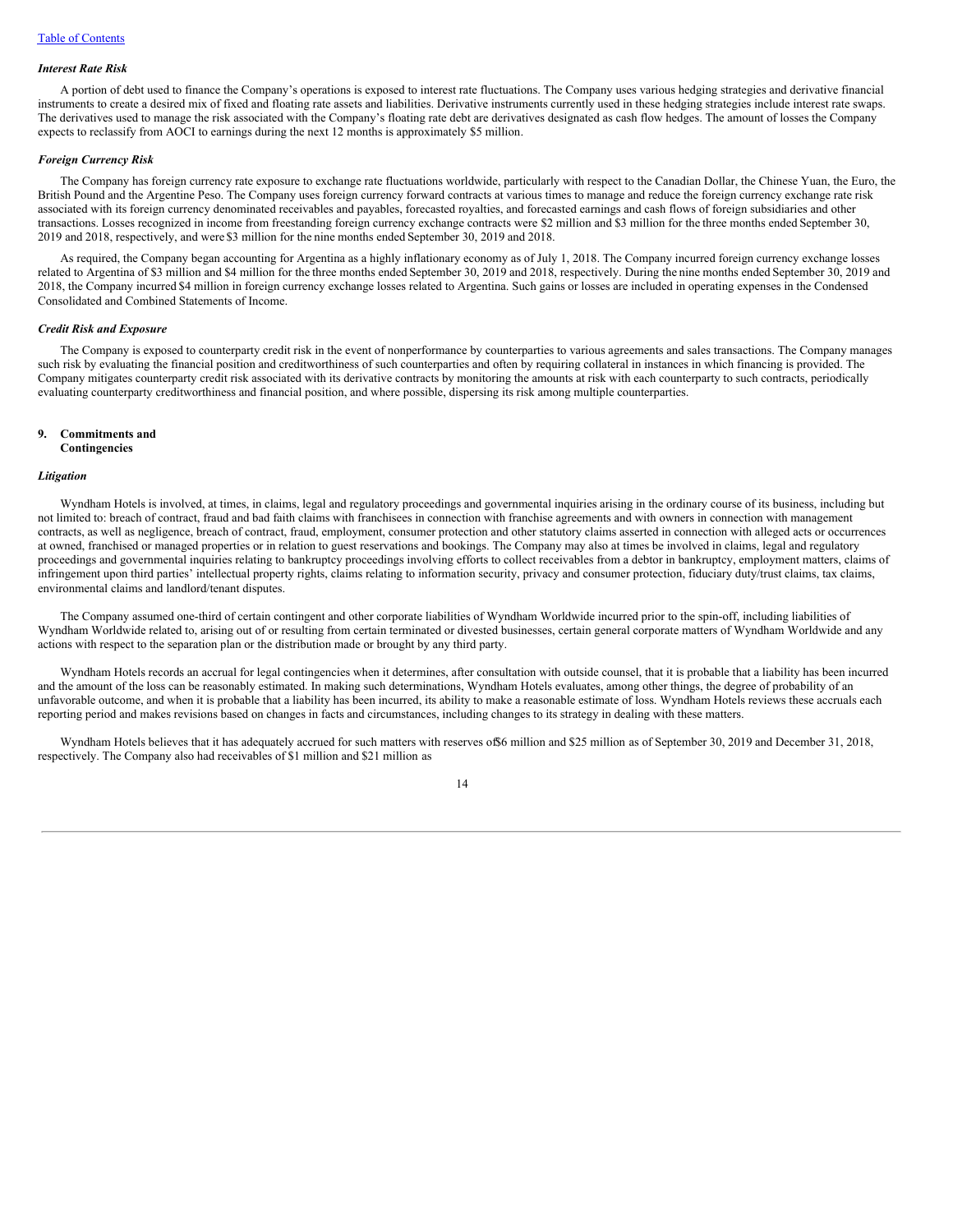of September 30, 2019 and December 31, 2018, respectively, for certain matters which are covered by insurance and were included in other current assets on its Condensed Consolidated Balance Sheets. Litigation is inherently unpredictable and, although Wyndham Hotels believes that its accruals are adequate and/or that it has valid defenses in these matters, unfavorable results could occur. As such, an adverse outcome from such proceedings for which claims are awarded in excess of the amounts accrued, if any, could be material to Wyndham Hotels with respect to earnings and/or cash flows in any given reporting period. As of September 30, 2019, the potential exposure resulting from adverse outcomes of such legal proceedings could, in the aggregate, range up to approximately \$10 million in excess of recorded accruals. However, Wyndham Hotels does not believe that the impact of such litigation will result in a material liability to Wyndham Hotels in relation to its combined financial position or liquidity.

#### *Guarantees*

### *Hotel Management Guarantees*

The Company has entered into hotel-management agreements that provide the hotel owner with a guarantee of a certain level of profitability based upon various metrics. Under such agreements, the Company would be required to compensate the hotel owner for any profitability shortfall over the life of the management agreement up to a specified aggregate amount. For certain agreements, the Company may be able to recapture all or a portion of the shortfall payments in the event that future operating results exceed targets. The original terms of the Company's existing guarantees range from nine to ten years. As of September 30, 2019, the maximum potential amount of future payments that may be made under these guarantees was \$47 million with a combined annual cap of \$26 million. These guarantees have a remaining life of approximately less than one to five years with a weighted average life of approximatelyfour years.

During the third quarter of 2019, the Company entered into an agreement with an effective date of January 1, 2020, to terminate an unprofitable hotel-management agreement which contains operating performance guarantees and covers eight hotel properties. Upon the effective date of this termination arrangement, the Company will no longer be required to fund any operating shortfalls for this agreement.

During the second quarter of 2019, the Company determined that it expects to exit an unprofitable hotel-management agreement initiated in 2013. In conjunction with this management agreement, which was subject to recapture provisions and covers 22 hotels, the Company's guarantee obligations have been exhausted, and the Company has elected not to support further out-of-pocket payments by its subsidiary to the hotels' owner. The Company expects that this will result in the hotel-management agreement, including the Company's ability to recapture out-of-pocket payments it had made to the hotels' owner, being terminated. As a result of the decision to no longer support out-ofpocket payments and other factors, \$48 million of receivables became fully impaired and were written off. Wyndham Hotels believes that the expected termination of the hotelmanagement agreement will not result in a material adverse effect on the Company. During the second quarter, the Company also wrote off a \$10 million guarantee asset and derecognized a \$13 million guarantee liability related to such management agreement. As such, the Company recorded a total net non-cash charge of \$45 million which is reported within impairment, net on the Condensed Consolidated Statement of Income.

Subsequent to the effective dates of the termination agreements discussed above, the maximum potential amount of future payments that may be made under the Company's remaining hotel-management agreement with a performance guarantee will be \$25 million, with an annual cap of \$5 million.

In connection with its remaining performance guarantee, as of September 30, 2019, the Company maintained a liability of \$13 million, comprised of deferred management fees and a guarantee liability, which was included in accrued expenses and other current liabilities on its Condensed Consolidated Balance Sheet. As of September 30, 2019, the Company had no assets related to these guarantees. As of December 31, 2018, the Company maintained a liability of \$24 million, of which \$15 million was included in other non-current liabilities and \$9 million was included in accrued expenses and other current liabilities on its Condensed Consolidated Balance Sheet. As ofDecember 31, 2018, the Company also had a corresponding \$11 million asset related to the guarantees, of which\$1 million was included in other current assets and \$10 million was included in other non-current assets on its Condensed Consolidated Balance Sheet. Such assets were amortized on a straight-line basis over the life of the agreements. The amortization expense for the performance guarantees noted above was less than \$1 million and \$1 million for the three and nine months ended September 30, 2019 and 2018, respectively.

For guarantees subject to recapture provisions, the Company had receivables of\$5 million as of September 30, 2019, of which \$1 million was included in other current assets and \$4 million was included in other non-current assets on its Condensed Consolidated Balance Sheet. As ofDecember 31, 2018, the Company had receivables of \$46 million, of which \$45 million were included in other non-current assets and \$1 million was included in other current assets on its Condensed Consolidated

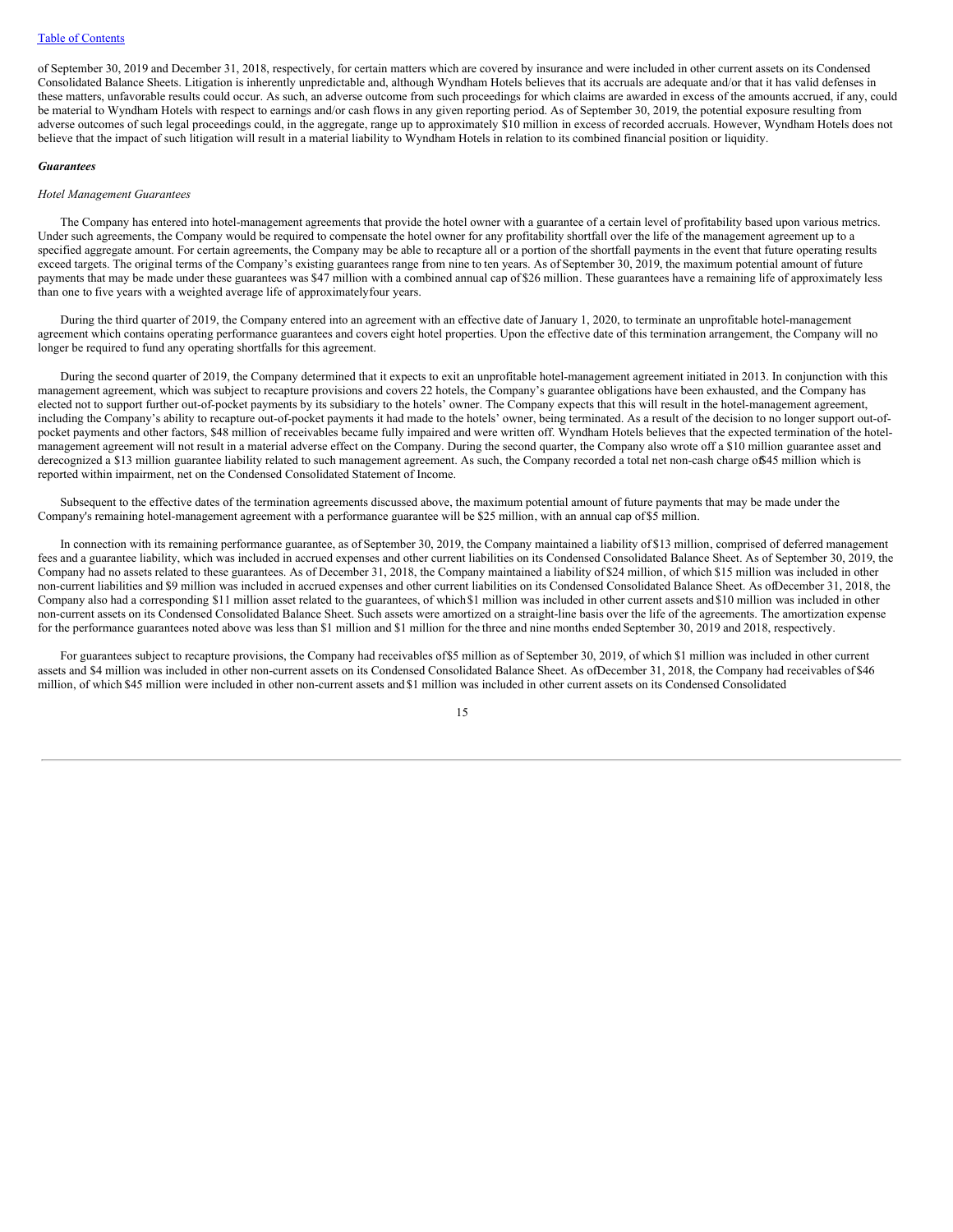Balance Sheet. Such receivables were the result of payments made to date that were subject to recapture and which the Company believed will be recoverable from future operating performance.

As of December 31, 2018, the Company also had receivables of \$21 million of deferred hotel management fees which were included within other non-current assets on the Condensed Consolidated Balance Sheets and were fully offset by \$21 million of deferred hotel management fees which were included within deferred income with the Condensed Consolidated Balance Sheets. These amounts were fully written off as of June 30, 2019.

#### Credit Support Provided and Other Indemnifications relating to Wyndham Worldwide's Sale of its European Vacation Rentals Business

In May 2018, Wyndham Worldwide completed the sale of its European Vacation Rentals business to Compass IV Limited, an affiliate of Platinum Equity, LLC. In connection with the sale of the European Vacation Rentals business, the Company provided certain post-closing credit support in the form of guarantees to help ensure that the business meets the requirements of certain credit card service providers, travel association and regulatory authorities.

Pursuant to the terms of the Separation and Distribution Agreement that was entered into in connection with the Company's spin-off, the Company will assume one-third and Wyndham Destinations will assume two-thirds of losses that may be incurred by Wyndham Destinations or the Company in the event that these credit support arrangements are enforced or called upon by any beneficiary in respect of any indemnification claims made.

As of September 30, 2019, the Company had outstanding guarantees with a notional value of \$127 million and a fair value of \$61 million. The Company also had an offsetting \$41 million receivable from its former Parent representing two-thirds of the fair value of the guarantees. The fair value of the guarantees of\$61 million was included in other non-current liabilities and the \$41 million receivable from its former Parent was included in other non-current assets on its Condensed Consolidated Balance Sheets.

In connection with the sale of the European Vacation Rentals business, the Company was entitled to one-third of the excess of net proceeds from the sale above a pre-set amount. Accordingly, the Company had a net receivable of \$40 million as of December 31, 2018, which it received from its former Parent during the second quarter of 2019. Such amount was included within capital contribution from former Parent on the Company's Condensed Consolidated and Combined Statement of Cash Flows.

### **10. Stock-Based Compensation**

The Company has a stock-based compensation plan available to grant non-qualified stock options, incentive stock options, stock-settled appreciation rights, RSUs, performance-vesting restricted stock units ("PSUs") and other stock-based awards to key employees, non-employee directors, advisors and consultants. Under the Wyndham Hotels & Resorts, Inc. 2018 Equity and Incentive Plan, which became effective on May 14, 2018, a maximum of 10.0 million shares of common stock may be awarded. As of September 30, 2019, 6.6 million shares remained available.

### *Incentive Equity Awards Granted by the Company*

During 2019, Wyndham Hotels' Board of Directors approved incentive equity award grants to employees of Wyndham Hotels in the form of RSUs, stock options and PSUs.

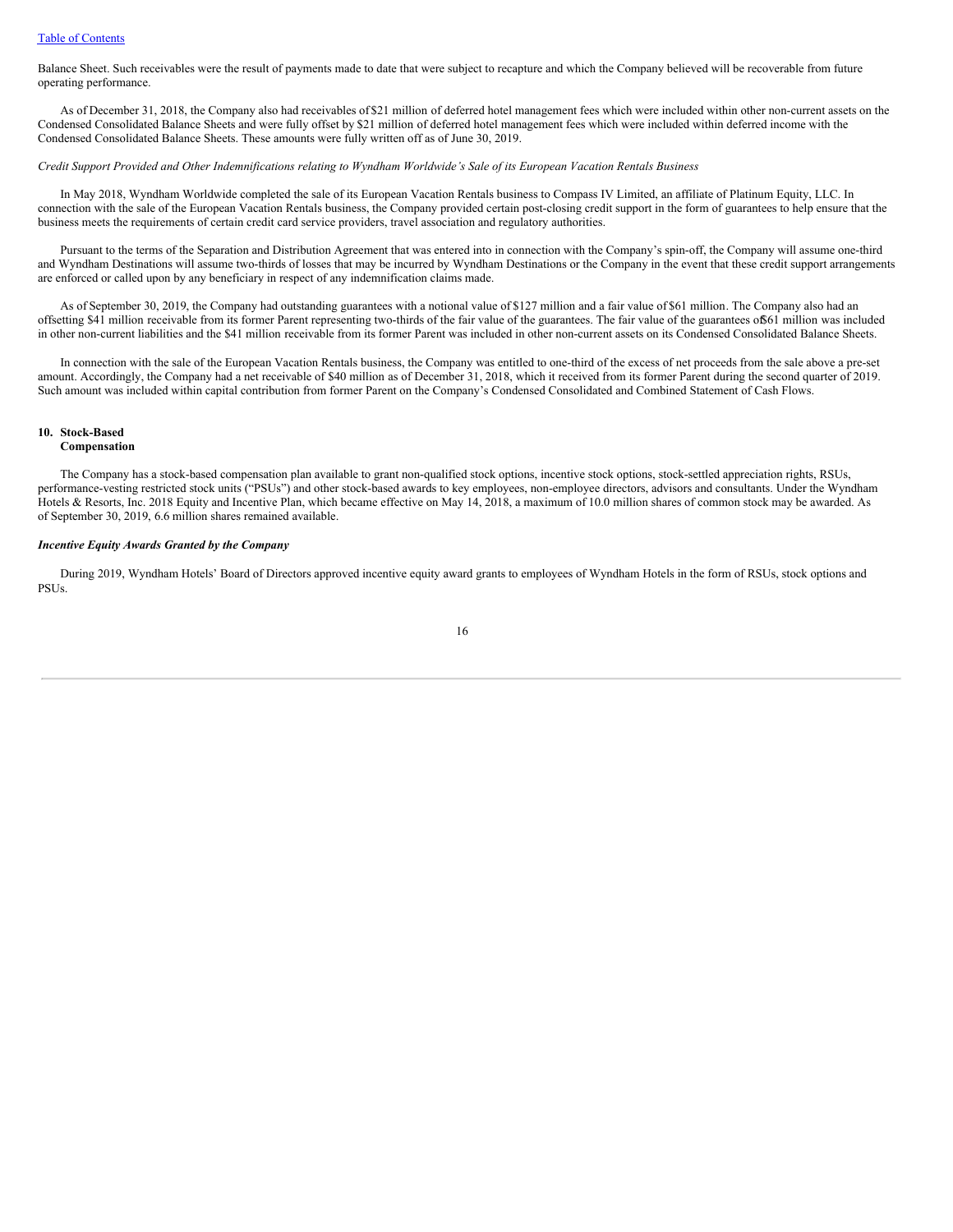### Table of [Contents](#page-1-0)

The activity related to the Company's incentive equity awards for thenine months ended September 30, 2019 consisted of the following:

|                                  | <b>RSUs</b><br><b>Options</b> |                                           |       |                                       | <b>PSUs</b>                                  |       |     |            |                                    |  |                                           |
|----------------------------------|-------------------------------|-------------------------------------------|-------|---------------------------------------|----------------------------------------------|-------|-----|------------|------------------------------------|--|-------------------------------------------|
|                                  | Number of<br><b>RSUs</b>      | Weighted<br>Average<br><b>Grant Price</b> |       | <b>Number</b><br>of<br><b>Options</b> | Weighted<br>Average<br><b>Exercise Price</b> |       |     |            | <b>Number</b><br>оf<br><b>PSUs</b> |  | Weighted<br>Average<br><b>Grant Price</b> |
| Balance as of December 31, 2018  | 0.5                           | D                                         | 61.31 | 0.5                                   |                                              | 61.40 | _   |            |                                    |  |                                           |
| $Granted^{(a)}$                  | 0.6                           |                                           | 52.40 | 0.5                                   |                                              | 52.44 | 0.1 |            | 52.44                              |  |                                           |
| Vested/Exercised                 | (0.1)                         |                                           | 61.30 |                                       |                                              |       |     |            |                                    |  |                                           |
| Canceled                         | (0.1)                         |                                           | 58.32 |                                       |                                              |       |     |            |                                    |  |                                           |
| Balance as of September 30, 2019 | 0.9<br>(b)                    |                                           | 55.85 | 1.0 <sub>1</sub><br>(c)               |                                              | 56.96 | 0.1 | (d) $\int$ | 52.44                              |  |                                           |

(a) Represents awards granted by the Company primarily in February

2019.

(b) RSUs outstanding as of September 30, 2019 are expected to vest over time and have an aggregate unrecognized compensation expense of \$43 million, which is expected to be recognized over a weighted average period of 3.1 years.

(c) Unvested options outstanding were 0.9 million with a weighted average exercise price of \$56.30 as of September 30, 2019. Unvested options are expected to vest over time and have an aggregate unrecognized compensation expense of \$9 million, which is expected to be recognized over a weighted average period of 3.1 years. The approximately 1.0 million options outstanding (0.1 million options exercisable) as of September 30, 2019 had no intrinsic value with a weighted average remaining contractual life of 7.0 years.

(d) PSUs outstanding as of September 30, 2019 are expected to vest over time and have an aggregate unrecognized compensation expense of \$5 million, which is expected to be recognized over a weighted average period of 2.6 years.

The fair value of stock options granted by Wyndham Hotels in February 2019 was estimated to b\$10.46 per option on the date of the grant using the Black-Scholes optionpricing model with the relevant assumptions outlined in the table below. Expected volatility is based on both historical and implied volatilities of the stock of comparable companies over the estimated expected life of the options. The expected life represents the period of time the options are expected to be outstanding. The risk-free interest rate is based on yields on U.S. Treasury strips with a maturity similar to the estimated expected life of the options. The projected dividend yield was based on the Company's anticipated annual dividend divided by the price of the Company's stock on the date of the grant.

|                          | 2019       |
|--------------------------|------------|
| Grant date strike price  | \$52.44    |
| Expected volatility      | 22.24%     |
| Expected life            | 6.25 years |
| Risk-free interest rate  | 2.63%      |
| Projected dividend yield | 2.21%      |

#### *Stock-Based Compensation Expense*

Stock-based compensation expense was \$4 million and \$13 million for the three months ended September 30, 2019 and 2018. For the three months endedSeptember 30, 2018, \$10 million was recorded within separation-related costs on the Condensed Consolidated and Combined Statements of Income. Further, stock-based compensation expense was \$15 million and \$37 million for the nine months ended September 30, 2019 and 2018, respectively, of which \$4 million and \$30 million, respectively, was recorded within separation-related costs on the Condensed Consolidated and Combined Statements of Income.

# **11. Segment**

**Information**

The reportable segments presented below represent Wyndham Hotels' operating segments for which separate financial information is available and is utilized on a regular basis by its chief operating decision maker to assess performance and allocate resources. In identifying its reportable segments, Wyndham Hotels also considers the nature of services provided by its operating segments. Management evaluates the operating results of each of its reportable segments based upon net revenues and "Adjusted EBITDA", which is defined as net income excluding interest expense, depreciation and amortization, impairment charges, restructuring and related charges, contract termination costs, transaction-related items (acquisition-, disposition- or separation-related), foreign currency impacts of highly inflationary countries, stock-based compensation expense, early extinguishment of debt costs and income taxes. Beginning with the third quarter of 2018, Wyndham Hotels' calculation of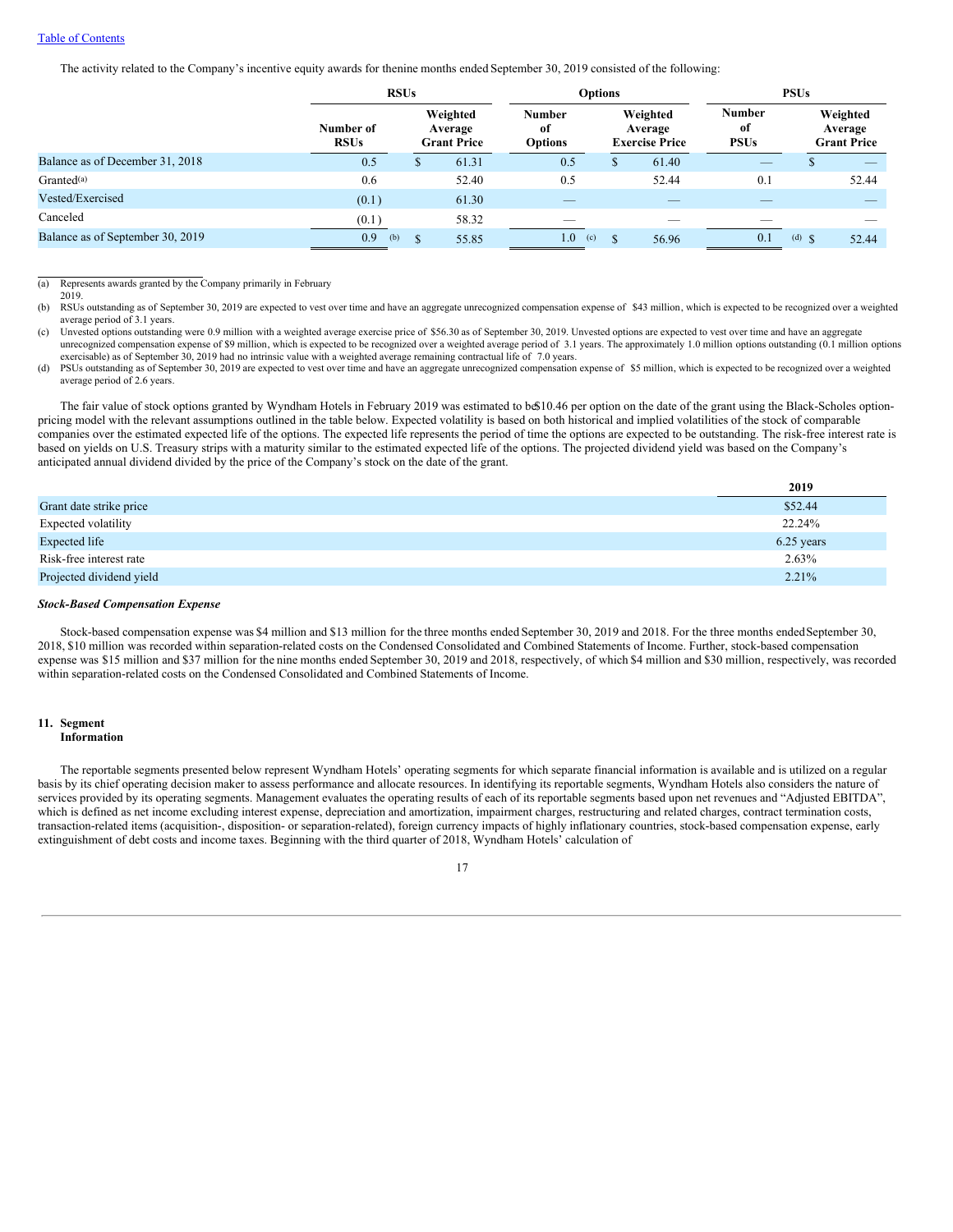Adjusted EBITDA excludes the currency effects of highly inflationary countries. Wyndham Hotels believes that Adjusted EBITDA is a useful measure of performance for its segments which, when considered with U.S. GAAP measures, Wyndham Hotels believes allows a more complete understanding of its operating performance. Wyndham Hotels' presentation of Adjusted EBITDA may not be comparable to similarly-titled measures used by other companies.

|                                  | Three Months Ended September 30, |                     |                        |      |                     |     |                        |      |  |
|----------------------------------|----------------------------------|---------------------|------------------------|------|---------------------|-----|------------------------|------|--|
|                                  | 2019                             |                     |                        |      | 2018                |     |                        |      |  |
|                                  |                                  | <b>Net Revenues</b> | <b>Adjusted EBITDA</b> |      | <b>Net Revenues</b> |     | <b>Adjusted EBITDA</b> |      |  |
| Hotel Franchising                |                                  | 379                 | Ъ.                     | 195  |                     | 348 | $\mathbf{s}$           | 178  |  |
| Hotel Management                 |                                  | 180                 |                        | 13   |                     | 252 |                        |      |  |
| <b>Total Reportable Segments</b> |                                  | 559                 |                        | 208  |                     | 600 |                        | 183  |  |
| Corporate and Other              |                                  |                     |                        | (18) |                     |     |                        | (17) |  |
| <b>Total Company</b>             |                                  | 560                 |                        | 190  |                     | 604 |                        | 166  |  |

The table below is a reconciliation of Net income to Adjusted EBITDA.

|                                                          | Three Months Ended September 30, |                |               |     |  |
|----------------------------------------------------------|----------------------------------|----------------|---------------|-----|--|
|                                                          |                                  | 2019           | 2018          |     |  |
| Net income                                               |                                  | 45             | <sup>\$</sup> | 58  |  |
| Provision for income taxes                               |                                  | 21             |               | 23  |  |
| Depreciation and amortization                            |                                  | 26             |               | 30  |  |
| Interest expense, net                                    |                                  | 25             |               | 24  |  |
| Stock-based compensation                                 |                                  | $\overline{4}$ |               |     |  |
| Contract termination costs                               |                                  | 34             |               |     |  |
| Transaction-related item                                 |                                  | 20             |               |     |  |
| Separation-related expenses                              |                                  |                |               | 17  |  |
| Transaction-related expenses, net                        |                                  | 12             |               |     |  |
| Foreign currency impact of highly inflationary countries |                                  | $\sim$         |               | 4   |  |
| <b>Adjusted EBITDA</b>                                   |                                  | 190            |               | 166 |  |

|                                  | Nine Months Ended September 30,               |       |  |      |   |       |                     |                        |  |  |
|----------------------------------|-----------------------------------------------|-------|--|------|---|-------|---------------------|------------------------|--|--|
|                                  |                                               | 2019  |  |      |   | 2018  |                     |                        |  |  |
|                                  | <b>Net Revenues</b><br><b>Adjusted EBITDA</b> |       |  |      |   |       | <b>Net Revenues</b> | <b>Adjusted EBITDA</b> |  |  |
| <b>Hotel Franchising</b>         |                                               | 979   |  | 470  | Ф | 840   | <b>S</b>            | 394                    |  |  |
| Hotel Management                 |                                               | 578   |  | 45   |   | 497   |                     | 29                     |  |  |
| <b>Total Reportable Segments</b> |                                               | 1,557 |  | 515  |   | 1,337 |                     | 423                    |  |  |
| Corporate and Other              |                                               |       |  | (54) |   |       |                     | (41)                   |  |  |
| <b>Total Company</b>             |                                               | 1,561 |  | 461  |   | 1,341 |                     | 382                    |  |  |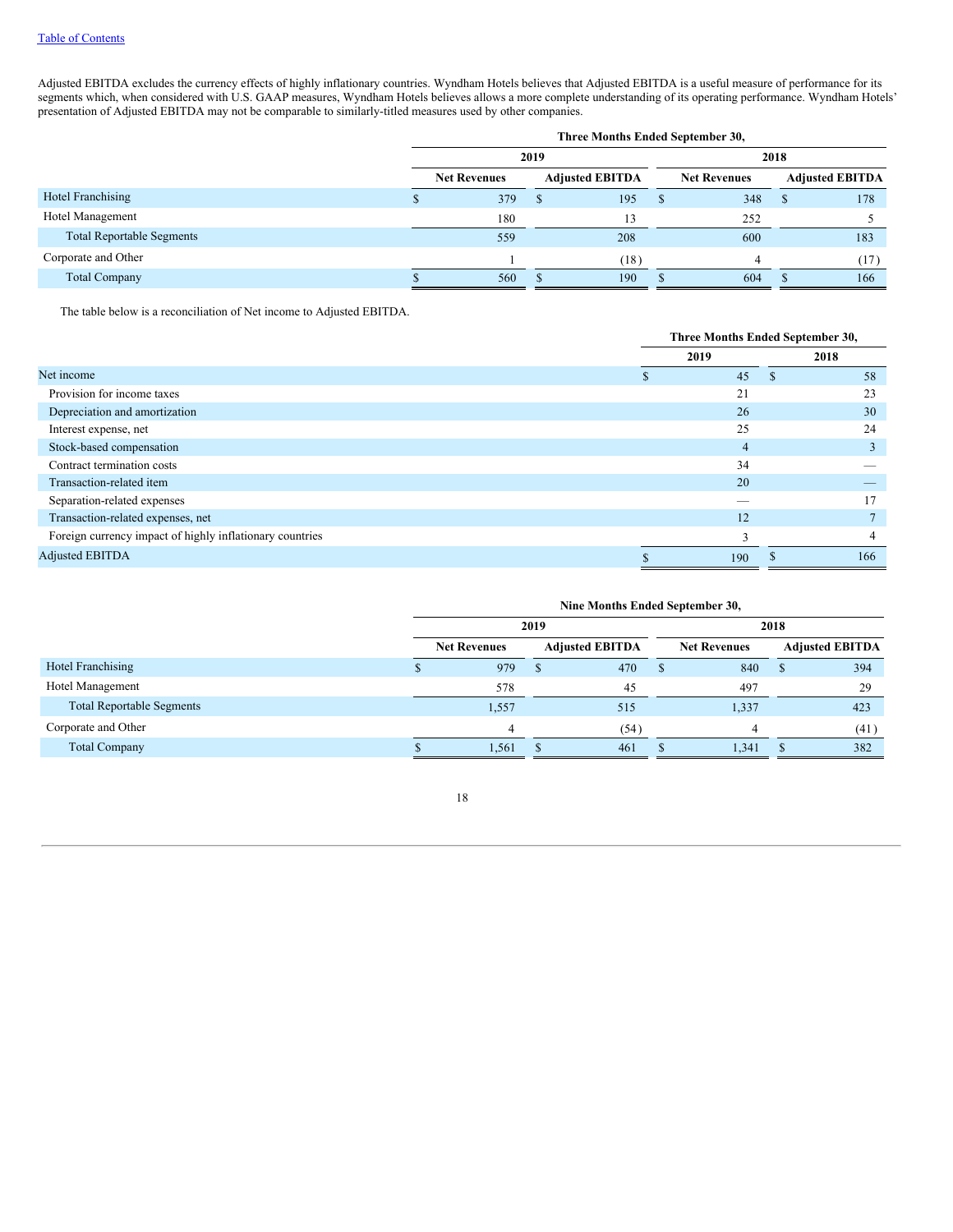The table below is a reconciliation of Net income to Adjusted EBITDA.

|                                                          | Nine Months Ended September 30, |      |               |      |
|----------------------------------------------------------|---------------------------------|------|---------------|------|
|                                                          |                                 | 2019 |               | 2018 |
| Net income                                               |                                 | 93   | <sup>\$</sup> | 118  |
| Provision for income taxes                               |                                 | 36   |               | 47   |
| Depreciation and amortization                            |                                 | 81   |               | 71   |
| Interest expense, net                                    |                                 | 76   |               | 36   |
| Stock-based compensation                                 |                                 | 11   |               | 6    |
| Impairment, net                                          |                                 | 45   |               |      |
| Contract termination costs                               |                                 | 43   |               |      |
| Transaction-related item                                 |                                 | 20   |               |      |
| Separation-related expenses                              |                                 | 22   |               | 63   |
| Transaction-related expenses, net                        |                                 | 30   |               | 37   |
| Foreign currency impact of highly inflationary countries |                                 | 4    |               | 4    |
| Adjusted EBITDA                                          |                                 | 461  |               | 382  |

# **12. Other Expenses and**

### **Charges**

#### *CorePoint Agreement*

In October 2019, the Company entered into an agreement with CorePoint Lodging Inc. ("CorePoint"), a franchisee which the Company also has hotel-management agreements with, to resolve open issues between the two companies. As part of the agreement, the Company recorded a \$20 million charge in the third quarter of 2019, representing payments Wyndham will make to CorePoint pursuant to a settlement agreement. Such charge is reflected as a reduction to hotel management revenues on the Condensed Consolidated and Combined Statements of Income. In addition, the two companies also agreed to finalize outstanding tax matters related to Wyndham's acquisition of La Quinta. Pursuant to this agreement, Wyndham will pay \$17 million to CorePoint in November 2019. As a result, Wyndham also recorded a\$6 million charge in the third quarter of 2019 related to the resolution of the tax matters, which is reflected in transaction-related costs on the Condensed Consolidated and Combined Statements of Income.

#### *Impairment, Net*

During the second quarter of 2019, the Company incurred a non-cash net impairment charge of\$45 million associated with the expected termination of a hotelmanagement arrangement which contained operating performance guarantees and covered 22 hotel properties. The charge is comprised of a \$48 million write-off of receivables, a \$10 million write-off of a guarantee asset and the derecognition of a\$13 million guarantee liability. See Note 9 - Commitments and Contingencies for further details.

### *Contract Termination*

During the second quarter of 2019, the Company incurred a contract termination charge of\$9 million in connection with an obligation associated with the expected termination of a hotel-management agreement. The Company recorded a liability which was included in accrued expenses and other current liabilities on its Condensed Consolidated Balance Sheets.

During the third quarter of 2019, the Company entered into an agreement to terminate a hotel-management agreement which contained operating performance guarantees and covered eight hotel properties. In conjunction with this termination, the Company incurred a contract termination charge of\$34 million.

### *Separation-Related*

The Company incurred separation-related costs associated with its spin-off from Wyndham Worldwide of less than\$1 million and \$17 million for the three months ended September 30, 2019 and 2018, respectively, and \$22 million and \$63 million for the nine months ended September 30, 2019 and 2018, respectively. These costs primarily consist of severance, stock-based compensation and other employee-related costs.

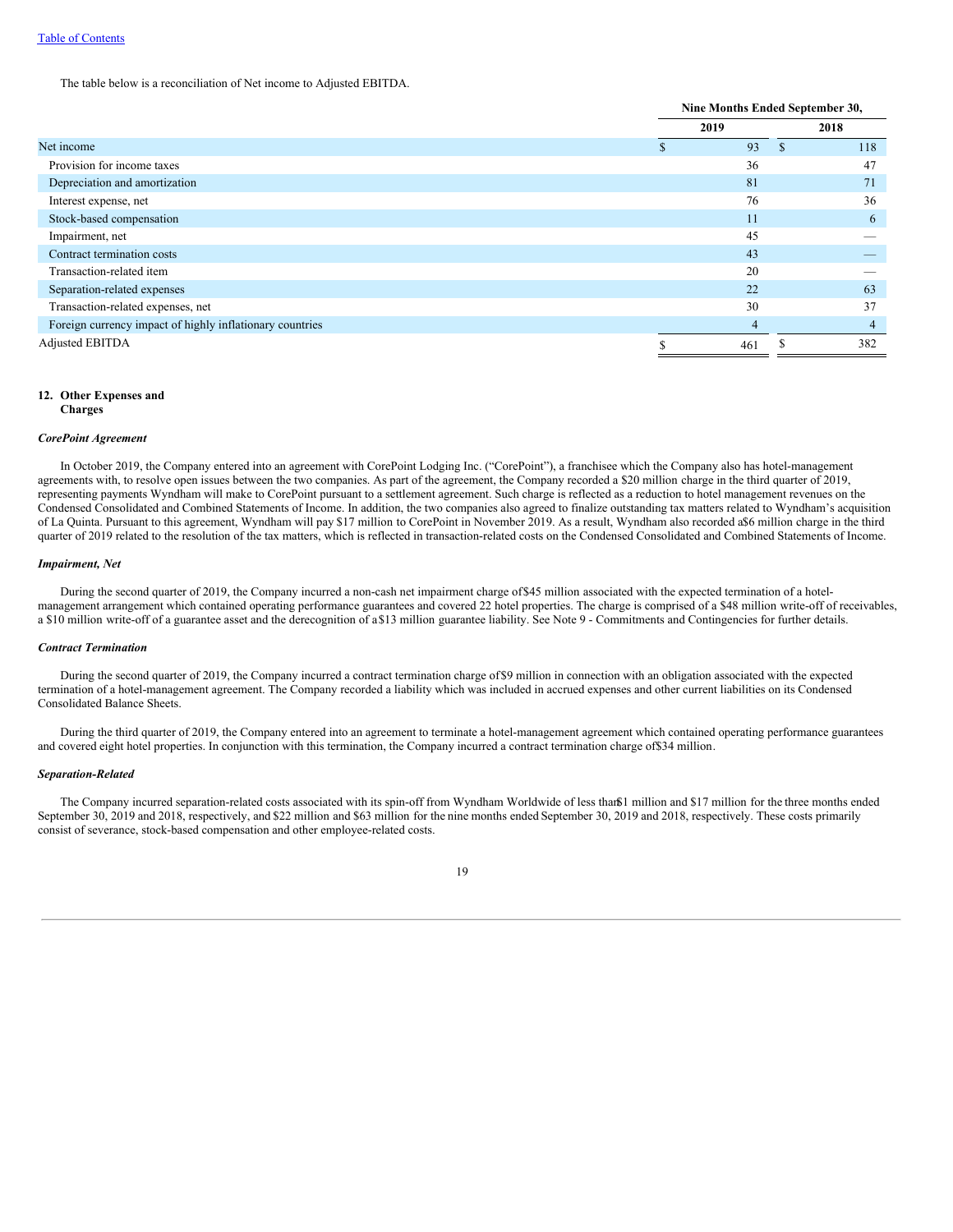#### *Transaction-Related, Net*

The Company incurred \$12 million and \$30 million of transaction-related expenses during the three and nine months ended September 30, 2019, respectively, which were primarily related to the acquisition of La Quinta and associated tax matters.

For the three and nine months ended September 30, 2018, the Company incurred \$7 million and \$37 million, respectively, of transaction-related costs primarily related to the acquisition of La Quinta in 2018, partially offset, in the nine months ended September 30, 2018, by a \$23 million gain on the sale of the Knights Inn brand.

#### **13. Transactions with Former Parent**

Wyndham Hotels has a number of arrangements with its former Parent for services provided between both parties as described below.

#### *License Agreement and Other Agreements with Former Parent*

In connection with the Company's spin-off, Wyndham Hotels and Wyndham Worldwide entered into long-term exclusive license agreements to retain Wyndham Destinations' affiliations with one of the hospitality industry's top-rated loyalty programs, Wyndham Rewards, as well as to continue to collaborate on inventory-sharing and customer cross-sell initiatives.

Wyndham Hotels also entered into several agreements with Wyndham Destinations that govern the relationship of the parties following the spin-off, including a separation and distribution agreement, an employee matters agreement, a tax matters agreement and a transition services agreement. In connection with these agreements, the Company recorded \$1 million and \$5 million of revenues for the three months ended September 30, 2019 and 2018, respectively, and \$4 million and \$5 million of revenues for the nine months ended September 30, 2019 and 2018, respectively, which are reported within other revenues on the Condensed Consolidated and Combined Statements of Income.

In addition, Wyndham Hotels recorded revenues from Wyndham Destinations in the amount of\$31 million and \$30 million for the three months ended September 30, 2019 and 2018, respectively, and \$82 million and \$63 million for the nine months ended September 30, 2019 and 2018, respectively, for a license, development and non-competition agreement. Further, the Company recorded revenues of \$4 million and \$6 million for the three months ended September 30, 2019 and 2018, respectively, and \$15 million and \$16 million for the nine months ended September 30, 2019 and 2018, respectively, for activities associated with the Wyndham Rewards program. Such fees are recorded within license and other revenues from former Parent on the Condensed Consolidated and Combined Statements of Income. Wyndham Hotels also incurred \$9 million of expense during the second quarter of 2019 as a result of an indemnification obligation to Wyndham Destinations related to the expected termination of a hotel-management agreement and an associated lease. Such expense is recorded within contract termination expenses on the Condensed Consolidated and Combined Statement of Income.

These agreements have either not existed historically, or may be on different terms than the terms of the arrangement or agreements that existed prior to the spin-off. The Condensed Consolidated and Combined Financial Statements do not reflect the effect of these new and/or revised agreements for periods prior to the spin-off.

### *Transfer of Former Parent Liabilities and Issuances of Guarantees to Former Parent and Af iliates*

Upon the distribution of the Company's common stock to Wyndham Worldwide shareholders, the Company entered into certain guarantee commitments with its former Parent. These guarantee arrangements relate to certain former Parent contingent tax and other corporate liabilities. The Company assumed and is responsible for one-third of such contingent liabilities while its former Parent is responsible for the remaining two-thirds. The amount of liabilities assumed by the Company in connection with the spin-off was \$22 million and \$24 million as of September 30, 2019 and December 31, 2018, respectively, which were included within other non-current liabilities. The Company also had a \$2 million and \$11 million liability due to its former Parent primarily related to taxes which was included within current liabilities on its Condensed Consolidated Balance Sheets as of September 30, 2019 and December 31, 2018, respectively. In addition, the Company had \$7 million and \$44 million of tax-related receivables due from former Parent as of September 30, 2019 and December 31, 2018, respectively, which were included within current assets on its Condensed Consolidated Balance Sheets. During the second quarter of 2019, the Company received \$28 million from its former Parent related to net tax refunds, which was included within capital contribution from former Parent on its Condensed Consolidated and Combined Statement of Cash Flows.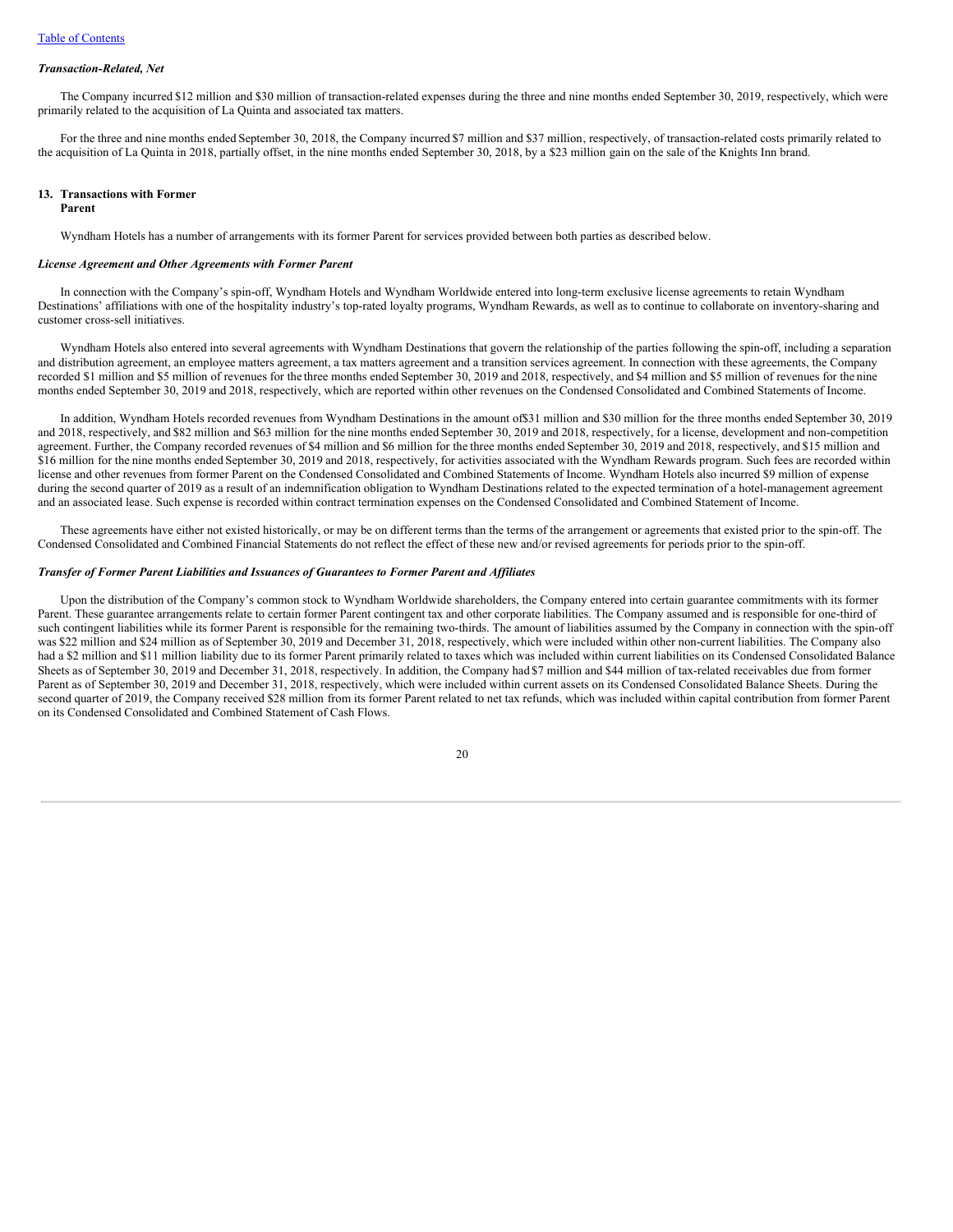#### *Cash Management*

Former Parent used a centralized cash management process. Prior to the Company's spin-off, the majority of Wyndham Hotels' daily cash receipts were transferred to former Parent and former Parent funded Wyndham Hotels' operating and investing activities as needed. Accordingly, the cash and cash equivalents held by former Parent were not allocated to Wyndham Hotels prior to the spin-off. During such periods, Wyndham Hotels reflected transfers of cash between the Company and former Parent as a component of Due to former Parent, net on its Condensed Consolidated Balance Sheets.

#### *Net Transfer to and Net Contribution from Former Parent*

The components of net transfers to and net contribution from former Parent in the Condensed and Combined Statements of former Parent's Net Investment were as follows:

|                                                            | <b>Nine Months Ended</b><br>September 30, 2018 |
|------------------------------------------------------------|------------------------------------------------|
| Cash pooling and general financing activities              | (110)<br>S                                     |
| Indirect general corporate overhead allocations            | 12                                             |
| Corporate allocations for shared services                  | 13                                             |
| Stock-based compensation allocations                       | 20                                             |
| Income taxes                                               | 27                                             |
| Net transfers to former Parent                             | (38)                                           |
|                                                            |                                                |
| Contribution of subsidiary borrowings due to former Parent | 197                                            |
| Capital contribution from former Parent                    | 106                                            |
| Dividend to former Parent                                  | (90)                                           |
| Other contributions from former Parent, net                | 20                                             |
| Net contributions from former Parent                       | 233                                            |
| Net transfers to and net contributions from former Parent  | 195                                            |

#### *Services Provided by Former Parent*

Prior to the Company's spin-off, Wyndham Hotels' Condensed Consolidated and Combined Financial Statements included costs for services that its former Parent provided to the Company, including, but not limited to, information technology support, financial services, human resources and other shared services. Historically, these costs were charged to Wyndham Hotels on a basis determined by its former Parent to reflect a reasonable allocation of actual costs incurred to perform the services. During the nine months ended September 30, 2018, Wyndham Hotels was charged\$13 million for such services, which were included in operating and general and administrative expenses in Wyndham Hotels' Condensed Consolidated and Combined Statements of Income.

Additionally, former Parent allocated indirect general corporate overhead costs to Wyndham Hotels for certain functions and services provided, including, but not limited to, executive facilities, shared service technology platforms, finance and other administrative support. Accordingly, the Company recorded \$12 million of expenses for indirect general corporate overhead from former Parent during the nine months ended September 30, 2018, which are included in general and administrative expenses within its Condensed Consolidated and Combined Statements of Income.

These allocations may not, however, reflect the expense Wyndham Hotels would have incurred as an independent, publicly traded company for the periods presented. Actual costs that may have been incurred had Wyndham Hotels been a stand-alone company would depend on a number of factors, including the chosen organizational structure, the functions Wyndham Hotels might have performed itself or outsourced and strategic decisions Wyndham Hotels might have made in areas such as information technology and infrastructure. Following the Company's spin-off, Wyndham Hotels performed these functions using its own resources or purchased services from either former Parent or third parties.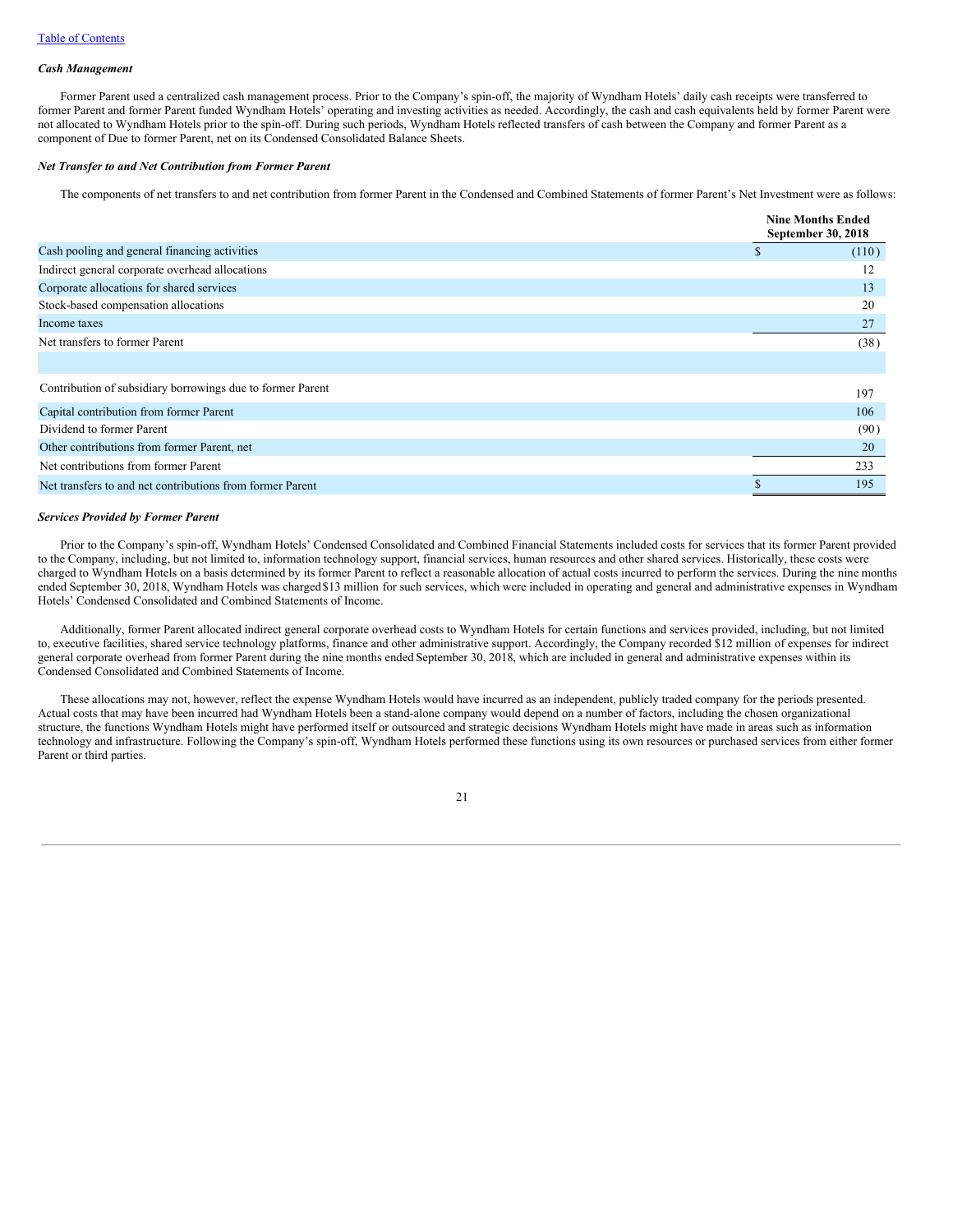#### *Insurance*

Prior to the Company's spin-off, former Parent provided the Company with insurance coverage for general liability, property, business interruption and other risks with respect to business operations and charged the Company a fee based on estimates of claims. Wyndham Hotels was charged \$1 million for the nine months ended September 30, 2018, which was included in the Condensed Consolidated and Combined Statements of Income.

### *Defined Contribution Benefit Plans*

Prior to the Company's spin-off, former Parent administered and maintained defined contribution savings plans and a deferred compensation plan that provided eligible employees of Wyndham Hotels an opportunity to accumulate funds for retirement. Former Parent matched the contributions of participating employees on the basis specified by each plan. Wyndham Hotels' cost for these plans was \$2 million for the nine months ended September 30, 2018. Subsequent to the Company's spin-off, Wyndham Hotels administers and maintains its own defined contribution savings plans and deferred compensation plan.

### **14. Leases**

The Company adopted the new accounting guidance for leases using the modified retrospective approach as of January 1, 2019. Prior-year financial statements were not recast under the new standard, and therefore those amounts are not presented in the tables below. The Company elected the package of transition provisions available for expired or existing contracts, which allowed the Company to carry forward its historical assessments of (i) whether contracts are or contain leases, (ii) lease classification and (iii) initial direct costs. The adoption of the new accounting guidance for leases resulted in the recognition of a \$12 million operating right-of-use asset and a corresponding operating lease liability. Under the prior accounting standard for leases, the Company already had \$41 million of assets and \$59 million of liabilities related to finances leases reflected on the Company's Condensed Consolidated Balance Sheet as of December 31, 2018.

The Company leases property and equipment under finance and operating leases. For leases with terms greater than one year, the Company records the related asset and obligation at the present value of lease payments over the term. The Company does not separate lease and nonlease components of equipment leases.

The table below presents the lease-related assets and liabilities recorded on the Condensed Consolidated Balance Sheets.

|                             | <b>Classification on the Balance Sheet</b>     | September 30, 2019 |    |
|-----------------------------|------------------------------------------------|--------------------|----|
| <b>Assets</b>               |                                                |                    |    |
| Operating lease assets      | Other non-current assets                       | S                  | 32 |
| Finance lease assets        | Property and equipment, net                    |                    | 39 |
| Total lease assets          |                                                |                    | 71 |
|                             |                                                |                    |    |
| <b>Liabilities</b>          |                                                |                    |    |
| Current                     |                                                |                    |    |
| Operating lease liabilities | Accrued expenses and other current liabilities | S                  | 6  |
| Finance lease liabilities   | Current portion of long-term debt              |                    |    |
| Non-current                 |                                                |                    |    |
| Operating lease liabilities | Other non-current liabilities                  |                    | 27 |
| Finance lease liabilities   | Long-term debt                                 |                    | 56 |
| Total lease liabilities     |                                                |                    | 94 |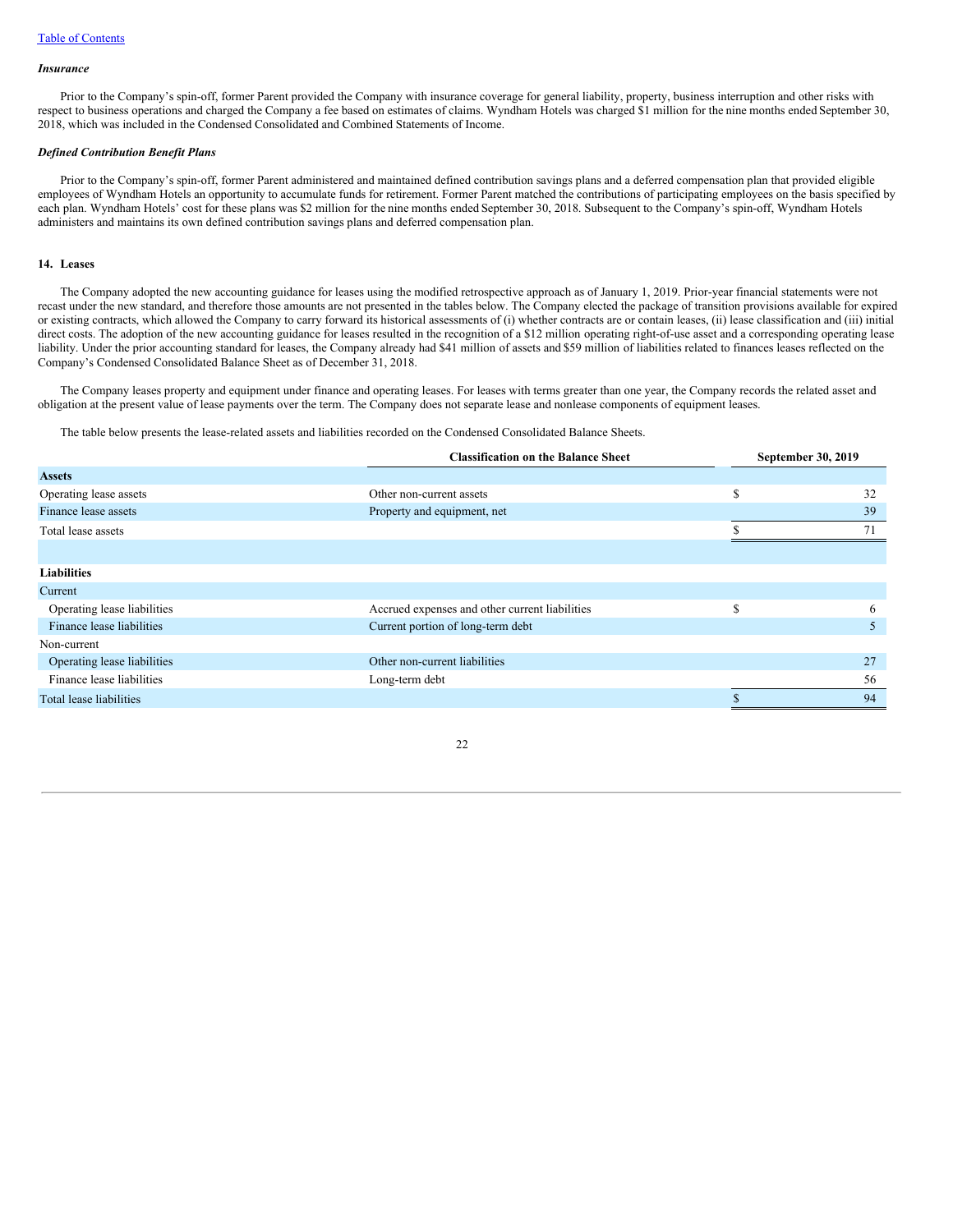During 2019, the Company entered into new leases related to its corporate headquarters and call center, which resulted in an increase of\$22 million in both operating lease assets and lease liabilities.

The table below presents the remaining lease term and discount rates for finance and operating leases.

|                                       | <b>September 30, 2019</b> |
|---------------------------------------|---------------------------|
| Weighted-average remaining lease term |                           |
| Operating leases                      | 7.6 years                 |
| Finance leases                        | 9.9 years                 |
| Weighted-average discount rate        |                           |
| Operating leases (a)                  | $4.8\%$                   |
| Finance leases                        | $4.5\%$                   |

(a) Upon adoption of the new lease guidance, discount rates used for existing leases were established on January 1, 2019.

### *Undiscounted Cash Flows*

The table below reconciles the undiscounted cash flows for each of the first five years and total of the remaining years to the finance lease liabilities and operating lease liabilities recorded on the Company's Condensed Consolidated Balance Sheet as of September 30, 2019.

|                                                      | <b>Operating Leases</b> | <b>Finance Leases</b> |    |
|------------------------------------------------------|-------------------------|-----------------------|----|
| Remainder of 2019                                    | $\bigcap$               |                       |    |
| 2020                                                 |                         |                       |    |
| 2021                                                 | 6                       |                       |    |
| 2022                                                 |                         |                       |    |
| 2023                                                 |                         |                       |    |
| 2024                                                 |                         |                       |    |
| Thereafter                                           | 13                      |                       | 38 |
| Total minimum lease payments                         | 39                      |                       | 75 |
| Less: amount of lease payments representing interest | 6                       |                       | 14 |
| Present value of future minimum lease payments       | 33                      |                       | 61 |
| Less: current obligations under leases               | 6                       |                       |    |
| Long-term lease obligations                          | 27                      |                       | 56 |
|                                                      |                         |                       |    |

### *Other Information*

For the nine months ended September 30, 2019, the Company made cash payments totaling \$6 million related to its operating and finance leases which was included within operating activities, and \$4 million of cash payments related to its finance leases which was included within financing activities on the Condensed Consolidated Statement of Cash Flows.

For the three months ended September 30, 2019, the Company incurred finance lease expense of \$1 million for each of amortization of the right-of-use assets and interest expense and incurred \$2 million of expense related to its operating leases.

For the nine months ended September 30, 2019, the Company incurred finance lease expense of \$4 million and \$2 million for amortization of right-of-use assets and interest expense, respectively, and incurred \$5 million of expense related to its operating leases.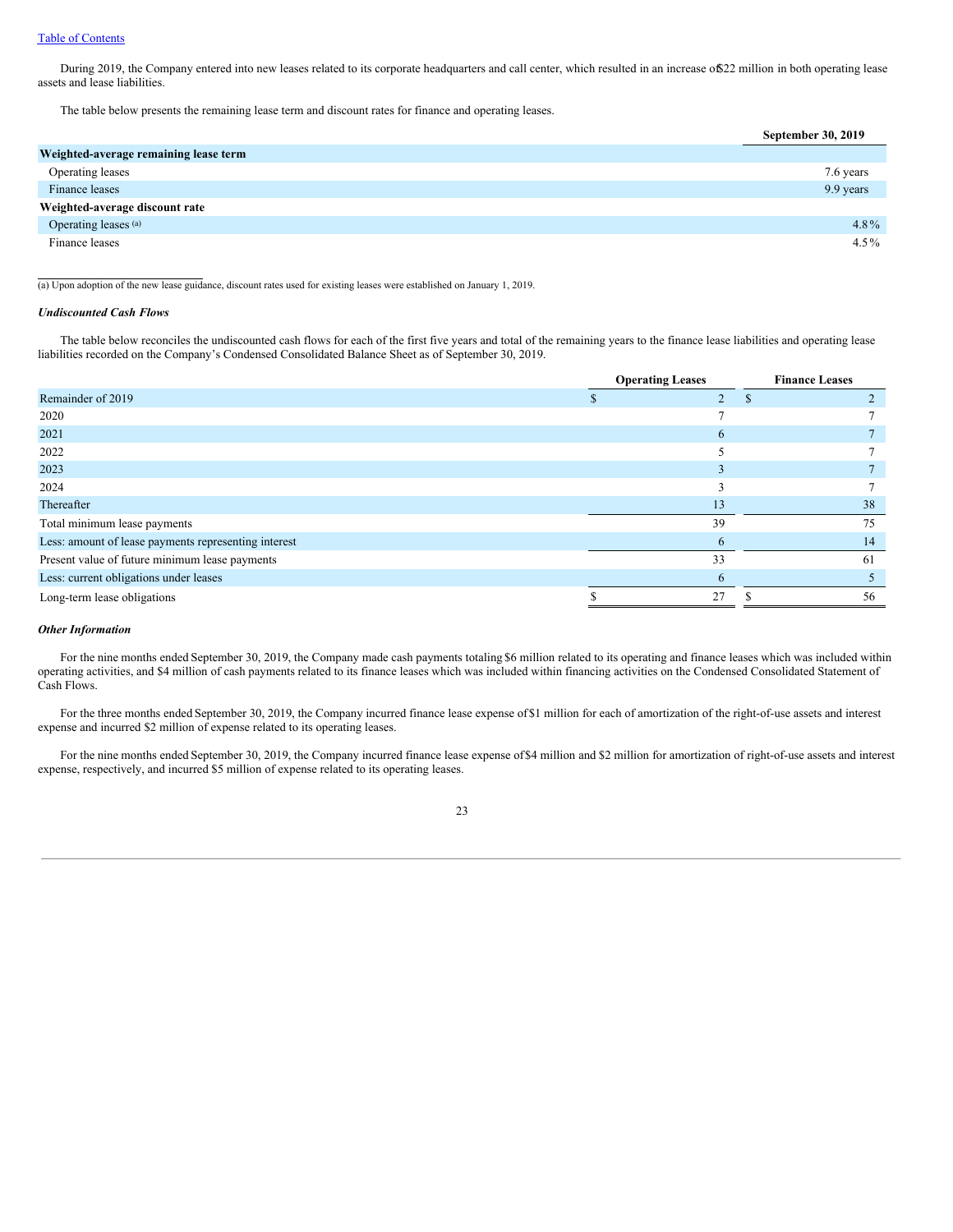### <span id="page-25-0"></span>**Item 2. Management's Discussion and Analysis of Financial Condition and Results of Operations. (Unless otherwise noted, all amounts are in millions, except share and per share amounts)**

### <span id="page-25-1"></span>**FORWARD-LOOKING STATEMENTS**

This report contains forward-looking statements within the meaning of Section 21E of the Securities Exchange Act of 1934 (the "Exchange Act"). These statements include, but are not limited to, statements related to our expectations regarding our strategy and the performance of our business, our financial results, our liquidity and capital resources and other non-historical statements. Forward-looking statements include those that convey management's expectations as to the future based on plans, estimates and projections and may be identified by words such as "will," "expect," "believe," "plan," "anticipate," "intend," "goal," "future," "outlook," "guidance," "target," "estimate" and similar words or expressions, including the negative version of such words and expressions. Such forward-looking statements involve known and unknown risks, uncertainties and other factors, which may cause the actual results, performance or achievements of Wyndham Hotels to be materially different from any future results, performance or achievements expressed or implied by such forward-looking statements.

You are cautioned not to place undue reliance on these forward-looking statements, which speak only as of the date of this report. Factors that could cause actual results to differ materially from those in the forward-looking statements include without limitation general economic conditions, the performance of the financial and credit markets, the economic environment for the hospitality industry, operating risks associated with the hotel franchising and hotel management businesses, the impact of war, terrorist activity or political strife, risks related to the acquisition and integration of La Quinta, risks related to our ability to obtain financing and the terms of such financing, risks related to our business relationships with CorePoint, risks related to the planned termination of certain hotel-management agreements (which may not be completed on the terms currently anticipated or at all), and the timing and amount of future share repurchases and dividends, as well as the risks described in our most recent Annual Report on [Form](http://www.sec.gov/Archives/edgar/data/1722684/000172268419000008/wh-20181231x10k.htm) 10-K filed with the SEC and subsequent reports filed with the SEC. Except as required by law, Wyndham Hotels undertakes no obligation to update or revise any forward-looking statements, whether as a result of new information, subsequent events or otherwise.

References herein to "Wyndham Hotels," the "Company," "we," "our" and "us" refer to both (i) Wyndham Hotels & Resorts, Inc. and its consolidated subsidiaries for time periods following the consummation of our spin-off as an independent company and (ii) the Wyndham Hotels & Resorts Businesses for time periods prior to the consummation of the spin-off. Unless the context otherwise suggests, references herein to "Wyndham Worldwide," "Wyndham Destinations" and "former Parent" refer to Wyndham Worldwide Corporation and its consolidated subsidiaries.

### **BUSINESS AND OVERVIEW**

Wyndham Hotels & Resorts is a leading global hotel franchisor, licensing its renowned hotel brands to hotel owners in more than 80 countries around the world.

Wyndham Hotels operates in the following segments:

- •**Hotel franchising —** licenses our lodging brands and provides related services to third-party hotel owners and
- others. •**Hotel management —**provides hotel management services for full-service and limited-service hotels as well as two hotels that are owned by us.

The Condensed Consolidated and Combined Financial Statements presented herein have been prepared on a stand-alone basis and prior to May 31, 2018 are derived from the consolidated financial statements and accounting records of Wyndham Worldwide. The Condensed Consolidated and Combined Financial Statements include Wyndham Hotels' assets, liabilities, revenues, expenses and cash flows and all entities in which Wyndham Hotels has a controlling financial interest.

### **RESULTS OF OPERATIONS**

Discussed below are our key operating statistics, combined results of operations and the results of operations for each of our reportable segments. The reportable segments presented below represent our operating segments for which discrete financial information is available and used on a regular basis by our chief operating decision maker to assess performance and to allocate resources. In identifying our reportable segments, we also consider the nature of services provided by our operating segments. Management evaluates the operating results of each of our reportable segments based upon net revenues and Adjusted EBITDA. Beginning with the third quarter of 2018, our calculation of Adjusted EBITDA excludes the currency effects of highly inflationary countries. Adjusted EBITDA is defined as net income excluding interest expense, depreciation and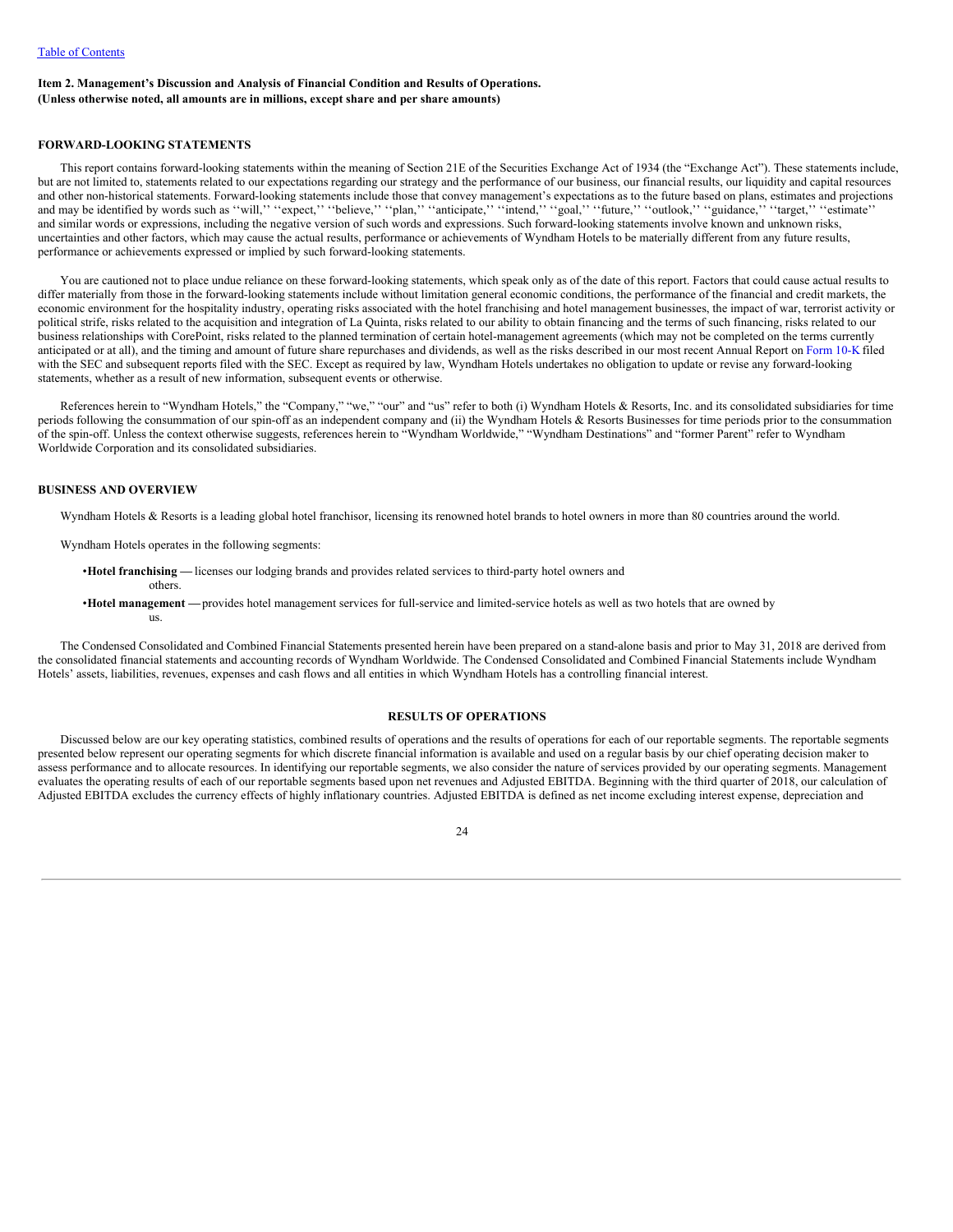amortization, impairment charges, restructuring and related charges, contract termination costs, transaction-related items (acquisition-, disposition- or separation-related), foreign currency impacts of highly inflationary countries, stock-based compensation expense, early extinguishment of debt costs and income taxes. We believe that Adjusted EBITDA is a useful measure of performance for our segments and, when considered with U.S. GAAP measures, gives a more complete understanding of our operating performance. Adjusted EBITDA is not a recognized term under U.S. GAAP and should not be considered as an alternative to net income or other measures of financial performance or liquidity derived in accordance with U.S. GAAP. Our presentation of Adjusted EBITDA may not be comparable to similarly-titled measures used by other companies.

We generate royalties and franchise fees, management fees and other revenues from hotel franchising and hotel management activities, as well as fees from licensing our "Wyndham" trademark, certain other trademarks and intellectual property. In addition, pursuant to our franchise and management contracts with third-party hotel owners, we generate marketing, reservation and loyalty fee revenues and cost reimbursement revenues that over time are offset, respectively, by the marketing, reservation and loyalty costs and property operating costs that we incur. We completed our acquisition of La Quinta Holdings, Inc. in May 2018, as a result of which certain comparisons of operating and financial metrics for the nine months ended September 30, 2019 to the prior period include significant acquisition impacts.

### **OPERATING STATISTICS**

The table below presents our operating statistics for the three andnine months ended September 30, 2019 and 2018. "Rooms" represent the number of hotel rooms in our brand systems as of the last date of the period. "RevPAR" represents the room rental revenues generated by our franchisees divided by the number of available room-nights in the period. These operating statistics are drivers of our revenues and therefore provide an enhanced understanding of our business. Refer to the Results of Operations section below for a discussion as to how these operating statistics affected our business for the periods presented.

|                      |         | As of September 30, |          |  |  |  |
|----------------------|---------|---------------------|----------|--|--|--|
|                      | 2019    | 2018                | % Change |  |  |  |
| <b>Rooms</b>         |         |                     |          |  |  |  |
| <b>United States</b> | 509,200 | 504,500             | $1\%$    |  |  |  |
| International        | 312,600 | 293,800             | $6\%$    |  |  |  |
| Total rooms          | 821,800 | 798,300             | $3\%$    |  |  |  |
|                      |         |                     |          |  |  |  |

|                              | Three Months Ended September 30, |       |          |  |  |  |  |
|------------------------------|----------------------------------|-------|----------|--|--|--|--|
|                              | 2019                             | 2018  | % Change |  |  |  |  |
| <b>RevPAR</b>                |                                  |       |          |  |  |  |  |
| <b>United States</b>         | 53.79                            | 54.42 | $(1\%)$  |  |  |  |  |
| International <sup>(a)</sup> | 35.63                            | 37.31 | $(5\%)$  |  |  |  |  |
| Total RevPAR <sup>(a)</sup>  | 46.94                            | 48.21 | $(3\%)$  |  |  |  |  |

|                             | Nine Months Ended September 30, |       |       |          |  |
|-----------------------------|---------------------------------|-------|-------|----------|--|
|                             |                                 | 2019  |       | % Change |  |
| $RevPAR^{(b)}$              |                                 |       |       |          |  |
| <b>United States</b>        |                                 | 48.52 | 46.75 | $4\%$    |  |
| International $(c)$         |                                 | 32.39 | 34.08 | $(5\%)$  |  |
| Total RevPAR <sup>(c)</sup> |                                 | 42.46 | 41.97 | $1\%$    |  |

(a) Excluding currency effects, international RevPAR decreased 1% and total RevPAR decreased 2%.

<sup>(</sup>b) Includes the impact of acquisitions and dispositions from their respective dates

forward.

<sup>(</sup>c) Excluding currency effects, international RevPAR increased 1% and total RevPAR increased 3%.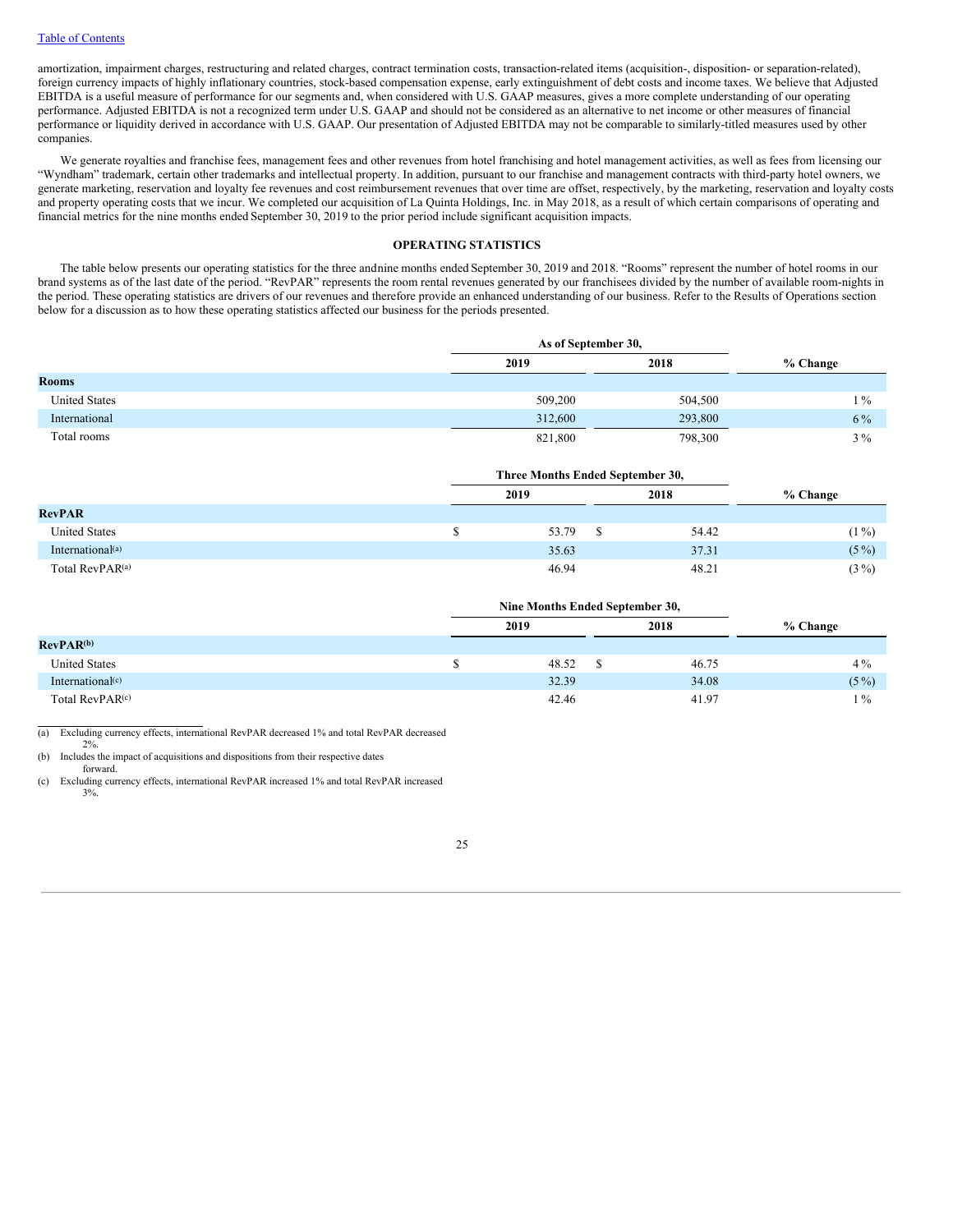### **THREE MONTHS ENDED SEPTEMBER 30, 2019 VS. THREE MONTHS ENDED SEPTEMBER 30, 2018**

| Three Months Ended September 30, |  |  |  |  |
|----------------------------------|--|--|--|--|
|----------------------------------|--|--|--|--|

|                            | 2019 |     |  |     | $%$ Change |  |
|----------------------------|------|-----|--|-----|------------|--|
| Net revenues               |      | 560 |  | 604 | (7%)       |  |
| Expenses                   |      | 469 |  | 499 | $(6\%)$    |  |
| Operating income           |      | 91  |  | 105 | $(13\%)$   |  |
| Interest expense, net      |      | 25  |  | 24  | $4\%$      |  |
| Income before income taxes |      | 66  |  | 81  | $(19\%)$   |  |
| Provision for income taxes |      | 21  |  | 23  | $(9\%)$    |  |
| Net income                 |      | 45  |  | 58  | $(22\%)$   |  |

During the three months ended September 30, 2019, net revenues decreased 7% compared with the prior-year period due to lower cost-reimbursement revenues and a \$20 million charge representing payments we will make to a customer pursuant to a settlement agreement, which is reflected as a reduction to hotel-management revenues. The reduction in cost-reimbursement revenues is primarily the result of a change in our responsibility from being the principal for certain property-related activities to being an agent, and therefore these costs are no longer reflected in our Condensed Consolidated and Combined Statements of Income. Such decrease was partially offset by higher royalty and franchise fees and other revenues as well as increased marketing revenues due to timing of our global franchisee conference, which was held in the third quarter of 2019 versus the second quarter in 2018.

During the three months ended September 30, 2019, total expenses decreased 6% due to lower reimbursable hotel-management expenses and a \$17 million decrease in separation-related costs, partially offset by \$34 million in contract termination costs incurred in 2019. Excluding cost reimbursement revenues, during the three months ended September 30, 2019:

- Marketing, reservation and loyalty expenses were 40.0% of revenues, compared to 36.1% during the three months endedSeptember 30, 2018, primarily due to the global franchisee conference and a change in classification of certain costs to our marketing, reservation and loyalty funds;
- Operating expenses were 10.7% of revenues, compared to 13.2% during thethird quarter of 2018, primarily due to a change in classification of certain costs to our marketing, reservation and loyalty funds; and
- General and administrative expenses were 8.4% of revenues compared to 9.4% during the three months endedSeptember 30, 2018 primarily due to lower expenses

Marketing, reservation and loyalty revenues exceeded marketing, reservation and loyalty expenses by \$7 million and \$12 million during the three months ended September 30, 2019 and 2018, respectively. During the three months endedSeptember 30, 2019, interest expense, net increased \$1 million compared with the prior-year period.

Our effective tax rate increased to 31.8% from 28.4% during the three months ended September 30, 2019 and 2018, respectively, primarily due to a non-deductible payment we agreed to make in 2019 related to the La Quinta acquisition

As a result of these items, net income decreased \$13 million compared with the three months endedSeptember 30, 2018.

The table below is a reconciliation of net income to adjusted EBITDA.

|                                                          | Three Months Ended September 30, |                          |   |      |
|----------------------------------------------------------|----------------------------------|--------------------------|---|------|
|                                                          |                                  | 2019                     |   | 2018 |
| Net income                                               |                                  | 45                       | S | 58   |
| Provision for income taxes                               |                                  | 21                       |   | 23   |
| Depreciation and amortization                            |                                  | 26                       |   | 30   |
| Interest expense, net                                    |                                  | 25                       |   | 24   |
| Stock-based compensation                                 |                                  | $\overline{4}$           |   | 3    |
| Contract termination costs                               |                                  | 34                       |   |      |
| Transaction-related item                                 |                                  | 20                       |   |      |
| Separation-related expenses                              |                                  | $\overline{\phantom{a}}$ |   | 17   |
| Transaction-related expenses, net                        |                                  | 12                       |   |      |
| Foreign currency impact of highly inflationary countries |                                  | $\sim$                   |   | 4    |
| <b>Adjusted EBITDA</b>                                   |                                  | 190                      |   | 166  |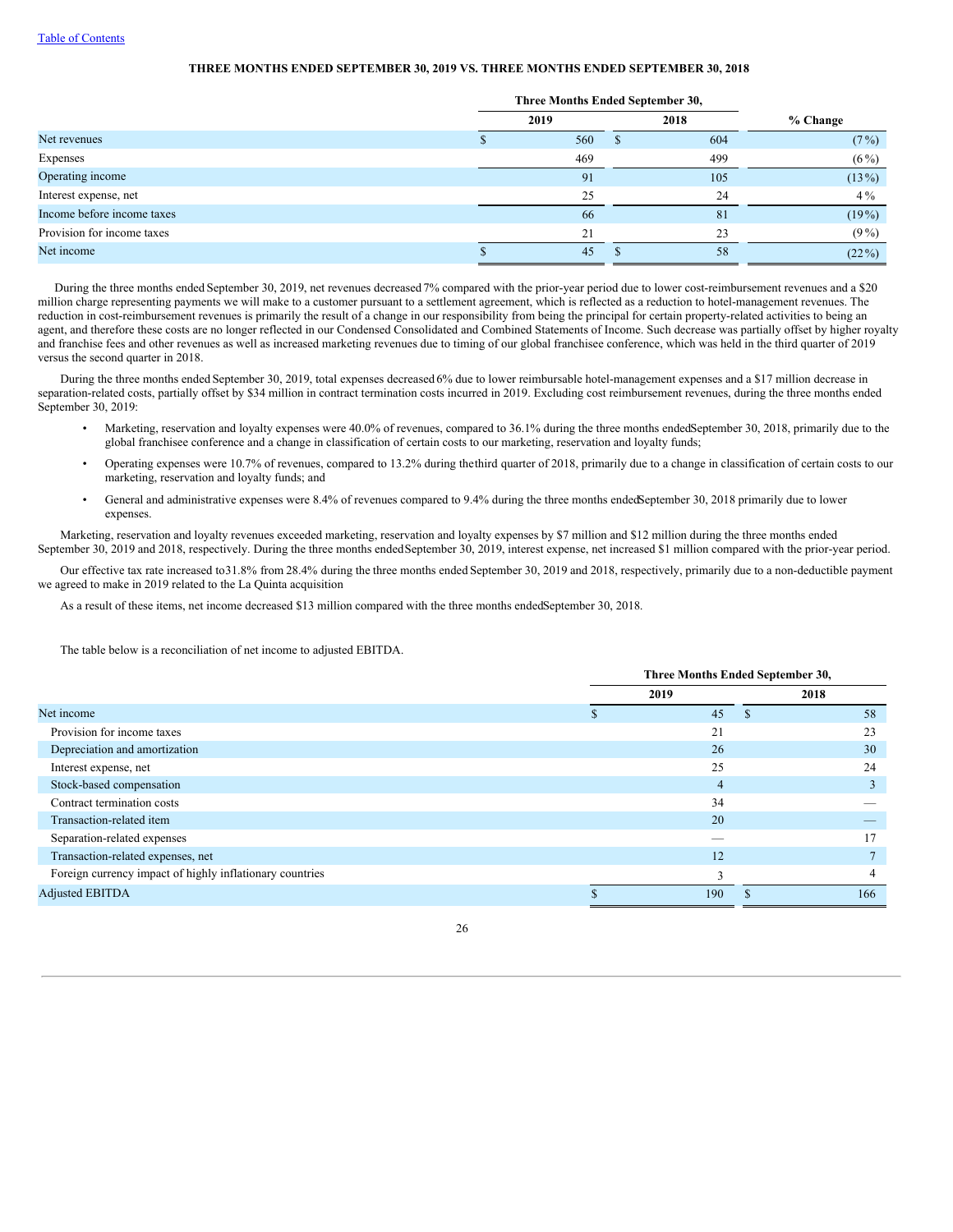Following is a discussion of the results of each of our segments and Corporate and Other for the three months endedSeptember 30, 2019 compared to the three months ended September 30, 2018:

|                          | <b>Net Revenues</b> |  |      | <b>Adjusted EBITDA</b> |  |      |  |      |            |
|--------------------------|---------------------|--|------|------------------------|--|------|--|------|------------|
|                          | 2019                |  | 2018 | $%$ Change             |  | 2019 |  | 2018 | $%$ Change |
| <b>Hotel Franchising</b> | 379                 |  | 348  | 9%                     |  | 195  |  | 178  | $10\%$     |
| Hotel Management         | 180                 |  | 252  | $(29\%)$               |  | 13   |  |      | $160\%$    |
| Corporate and Other      |                     |  |      | NM                     |  | (18) |  | (17) | NM         |
| <b>Total Company</b>     | 560                 |  | 604  | $7\%$                  |  | 190  |  | 166  | 14%        |

### **Hotel Franchising**

|                              |      | Three Months Ended September 30, |         |            |  |  |
|------------------------------|------|----------------------------------|---------|------------|--|--|
|                              | 2019 |                                  | 2018    | $%$ Change |  |  |
| <b>Rooms</b>                 |      |                                  |         |            |  |  |
| <b>United States</b>         |      | 460,100                          | 451,100 | $2\%$      |  |  |
| International                |      | 298,300                          | 280,100 | 6 %        |  |  |
| Total rooms                  |      | 758,400                          | 731,200 | $4\%$      |  |  |
| <b>RevPAR</b>                |      |                                  |         |            |  |  |
| <b>United States</b>         | S    | 51.93<br>S                       | 52.36   | $(1\%)$    |  |  |
| International <sup>(a)</sup> |      | 34.79                            | 36.42   | $(4\%)$    |  |  |
| Total RevPAR <sup>(a)</sup>  |      | 45.23                            | 46.34   | $(2\%)$    |  |  |

(a) Excluding currency effects, international RevPAR decreased 1% and total RevPAR decreased 2%.

Revenues increased 9% compared to the third quarter of 2018, primarily due to an increase in marketing, reservation and loyalty revenues primarily due to the timing of our global franchisee conference, which was held in the third quarter of 2019 versus the second quarter in 2018, as well as an increase in other fees.

Adjusted EBITDA grew 10% compared to the third quarter of 2018, to \$195 million, primarily due to the growth in revenues and increased synergies from the acquisition and integration of La Quinta. During the three months ended September 30, 2019:

- Marketing, reservation and loyalty expenses increased to 40.6% of revenues from 37.9% during the same period in the prior year primarily due to the global franchisee conference and a change in classification of certain costs to our marketing, reservation and loyalty funds;
- Operating expenses decreased to 5.5% of revenues from 8.2% during the same period in the prior year, primarily due to a change in classification of certain costs to our marketing, reservation and loyalty funds; and
- General and administrative expenses decreased to 2.1% of revenues, compared to 2.7% during the same period in the prior year.

Marketing, reservation and loyalty revenues exceeded marketing, reservation and loyalty expenses by \$12 million and \$19 million in the three months endedSeptember 30, 2019 and 2018, respectively.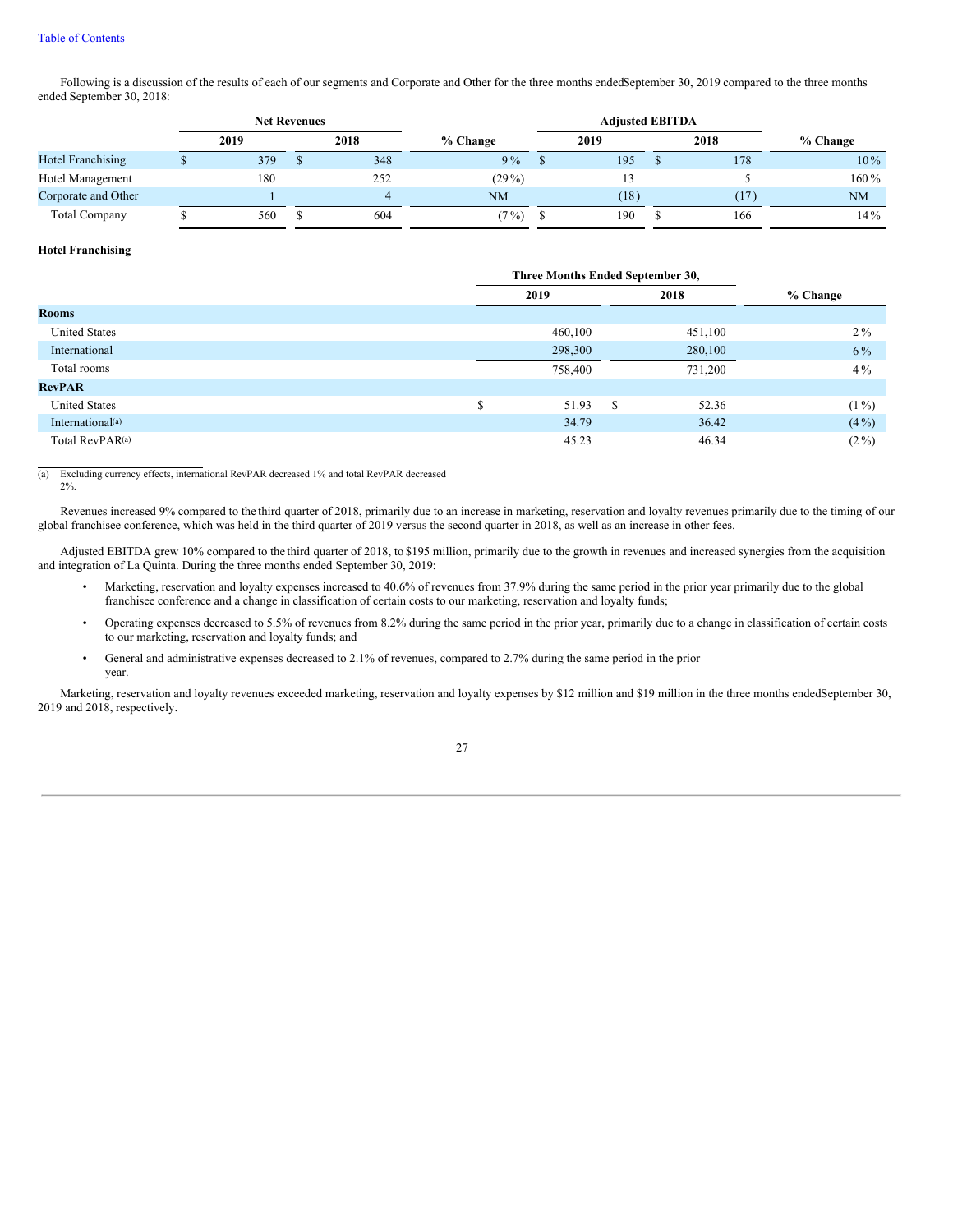### Table of [Contents](#page-1-0)

#### **Hotel Management**

|                              |   | Three Months Ended September 30, |               |        |            |  |
|------------------------------|---|----------------------------------|---------------|--------|------------|--|
|                              |   | 2019                             |               | 2018   | $%$ Change |  |
| <b>Rooms</b>                 |   |                                  |               |        |            |  |
| <b>United States</b>         |   | 49,100                           |               | 53,400 | $(8\%)$    |  |
| International                |   | 14,300                           |               | 13,700 | $4\%$      |  |
| Total rooms                  |   | 63,400                           |               | 67,100 | $(6\%)$    |  |
| <b>RevPAR</b>                |   |                                  |               |        |            |  |
| <b>United States</b>         | S | 70.75                            | <sup>\$</sup> | 71.95  | $(2\%)$    |  |
| International <sup>(a)</sup> |   | 52.49                            |               | 55.19  | $(5\%)$    |  |
| Total RevPAR <sup>(a)</sup>  |   | 66.65                            |               | 68.53  | $(3\%)$    |  |

(a) Excluding currency effects, international RevPAR was unchanged and total RevPAR decreased 2%.

Revenues decreased \$72 million compared to the prior-year period, primarily due to lower cost-reimbursement revenues as discussed above, which have no impact on adjusted EBITDA, and a \$20 million charge representing payments we will make to a customer pursuant to a settlement agreement, which is reflected as a reduction to hotelmanagement revenues. Such decrease is partially offset by higher owned hotel revenues and termination fees.

Adjusted EBITDA increased \$8 million compared to the prior-year period, due to a reduction in marketing expenses and higher termination fees.

Cost-reimbursement revenue was equal to reimbursable expenses in both2019 and 2018. Marketing, reservation and loyalty expenses exceeded marketing, reservation and loyalty revenues by \$3 million and \$7 million for the three months ended September 30, 2019 and 2018, respectively.

#### **Corporate and Other**

Corporate and Other revenues decreased \$3 million during the three months endedSeptember 30, 2019 compared to the same period in2018, which represents fees earned under a transition services agreement with our former Parent.

Adjusted EBITDA decreased \$1 million during the three months endedSeptember 30, 2019 compared to the same period in2018.

### **NINE MONTHS ENDED SEPTEMBER 30, 2019 VS. NINE MONTHS ENDED SEPTEMBER 30, 2018**

|                            | Nine Months Ended September 30, |       |       |            |
|----------------------------|---------------------------------|-------|-------|------------|
|                            |                                 | 2019  | 2018  | $%$ Change |
| Net revenues               |                                 | 1,561 | 1,341 | $16\%$     |
| Expenses                   |                                 | 1,356 | 1,140 | 19%        |
| Operating income           |                                 | 205   | 201   | $2\%$      |
| Interest expense, net      |                                 | 76    | 36    | <b>NM</b>  |
| Income before income taxes |                                 | 129   | 165   | $(22\%)$   |
| Provision for income taxes |                                 | 36    | 47    | $(23\%)$   |
| Net income                 |                                 | 93    | 118   | $(21\%)$   |

During the nine months ended September 30, 2019, net revenues increased 16% compared with the prior-year period, which was driven by \$267 million of incremental revenues from the La Quinta acquisition, including \$152 million of cost reimbursements. Excluding the incremental revenues from the La Quinta acquisition, a \$4 million unfavorable impact from currency translation and a \$3 million unfavorable impact from the Knights Inn divestiture, net revenues decreased 3% primarily due to lower costreimbursement revenues and a \$20 million charge representing payments we will make to a customer pursuant to a settlement agreement, which is reflected as a reduction to hotel-management revenues. Such decrease was partially offset by higher license and other fee revenues and an increase in owned-hotel revenues. The reduction in costreimbursement revenues is primarily the result of a change in our responsibility from being the principal for certain property-related activities to being an agent, and therefore these costs are no longer reflected in our Condensed Consolidated and Combined Statements of Income.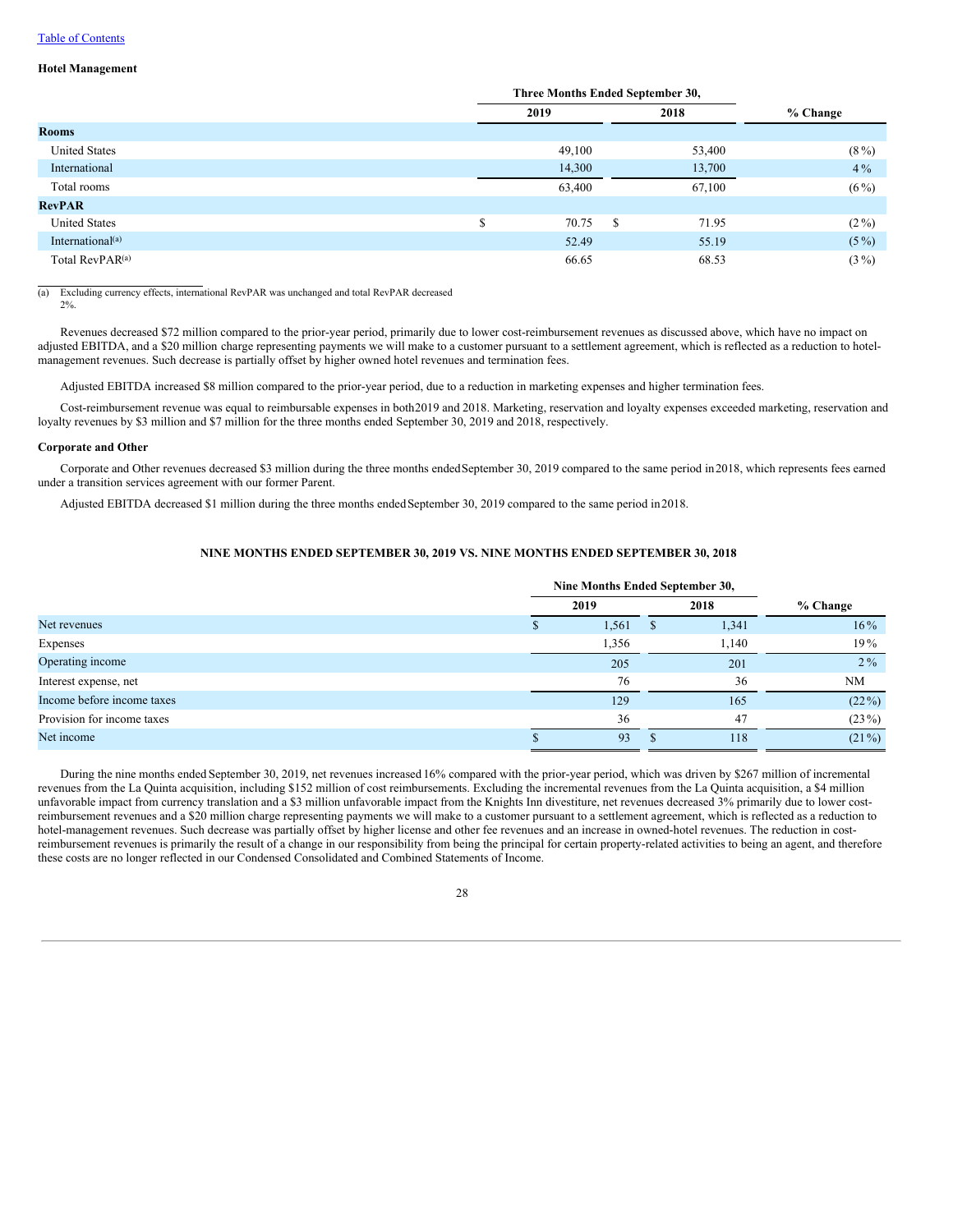During the nine months ended September 30, 2019, total expenses increased 19%, which included an estimated \$198 million of incremental expenses associated with the La Quinta acquisition, a \$45 million non-cash impairment charge and \$43 million in contract termination costs, partially offset by \$41 million of lower separation-related costs and a \$7 million decrease in net transaction-related costs primarily associated with the La Quinta acquisition.

Excluding cost reimbursement revenues and the incremental impact from the acquisition of La Quinta, during the nine months ended September 30, 2019:

- Marketing, reservation and loyalty expenses increased to 40.7% of revenues from 36.8% during thenine months ended September 30, 2018, primarily due to higher marketing expenses this year and a change in classification of certain costs to our marketing, reservation and loyalty funds;
- Operating expenses decreased to 12.6% of revenues from 14.9% during thenine months ended September 30, 2018, primarily due to a change in classification of certain costs to our marketing, reservation and loyalty funds and higher net revenues; and
- General and administrative expenses were 9.2% and 9.3% of revenues during thenine months ended September 30, 2019 and 2018, respectively.

Marketing, reservation and loyalty expenses exceeded marketing, reservation and loyalty revenues by \$17 million during thenine months ended September 30, 2019, and marketing, reservation and loyalty revenues exceeded marketing, reservation and loyalty expenses by \$12 million during the nine months ended September 30, 2018.

During the nine months ended September 30, 2019, interest expense, net increased \$40 million compared with the prior-year period due to the borrowings made by us in the second quarter of 2018, primarily to fund the La Quinta acquisition.

Our effective tax rates were 27.9% and 28.5% for the nine months ended September 30, 2019 and 2018, respectively. The decrease was primarily related to the tax impact from a settlement with state taxing authorities in the first quarter of 2019, partially offset by a non-deductible payment we agreed to make in 2019 related to the La Quinta acquisition and a tax benefit associated with stock-based compensation during 2018.

As a result of these items, net income decreased \$25 million compared with thenine months ended September 30, 2018.

The table below is a reconciliation of net income to adjusted EBITDA.

|                                                          | Nine Months Ended September 30, |                |    |      |  |
|----------------------------------------------------------|---------------------------------|----------------|----|------|--|
|                                                          |                                 | 2019           |    | 2018 |  |
| Net income                                               | D                               | 93             | \$ | 118  |  |
| Provision for income taxes                               |                                 | 36             |    | 47   |  |
| Depreciation and amortization                            |                                 | 81             |    | 71   |  |
| Interest expense, net                                    |                                 | 76             |    | 36   |  |
| Stock-based compensation                                 |                                 | 11             |    | 6    |  |
| Impairment, net                                          |                                 | 45             |    |      |  |
| Contract termination costs                               |                                 | 43             |    |      |  |
| Transaction-related item                                 |                                 | 20             |    |      |  |
| Separation-related expenses                              |                                 | 22             |    | 63   |  |
| Transaction-related expenses                             |                                 | 30             |    | 37   |  |
| Foreign currency impact of highly inflationary countries |                                 | $\overline{4}$ |    | 4    |  |
| Adjusted EBITDA                                          |                                 | 461            |    | 382  |  |

Following is a discussion of the results of each of our segments and Corporate and Other for thenine months ended September 30, 2019 compared to September 30, 2018:

|                          | <b>Net Revenues</b> |  |       |            | <b>Adjusted EBITDA</b> |      |            |
|--------------------------|---------------------|--|-------|------------|------------------------|------|------------|
|                          | 2019                |  | 2018  | $%$ Change | 2019                   | 2018 | $%$ Change |
| <b>Hotel Franchising</b> | 979                 |  | 840   | 17%        | 470                    | 394  | 19%        |
| Hotel Management         | 578                 |  | 497   | 16%        | 45                     | 29   | 55%        |
| Corporate and Other      |                     |  |       | $0\%$      | (54)                   | (41) | <b>NM</b>  |
| <b>Total Company</b>     | 1.561               |  | 1,341 | 16%        | 461                    | 382  | 21%        |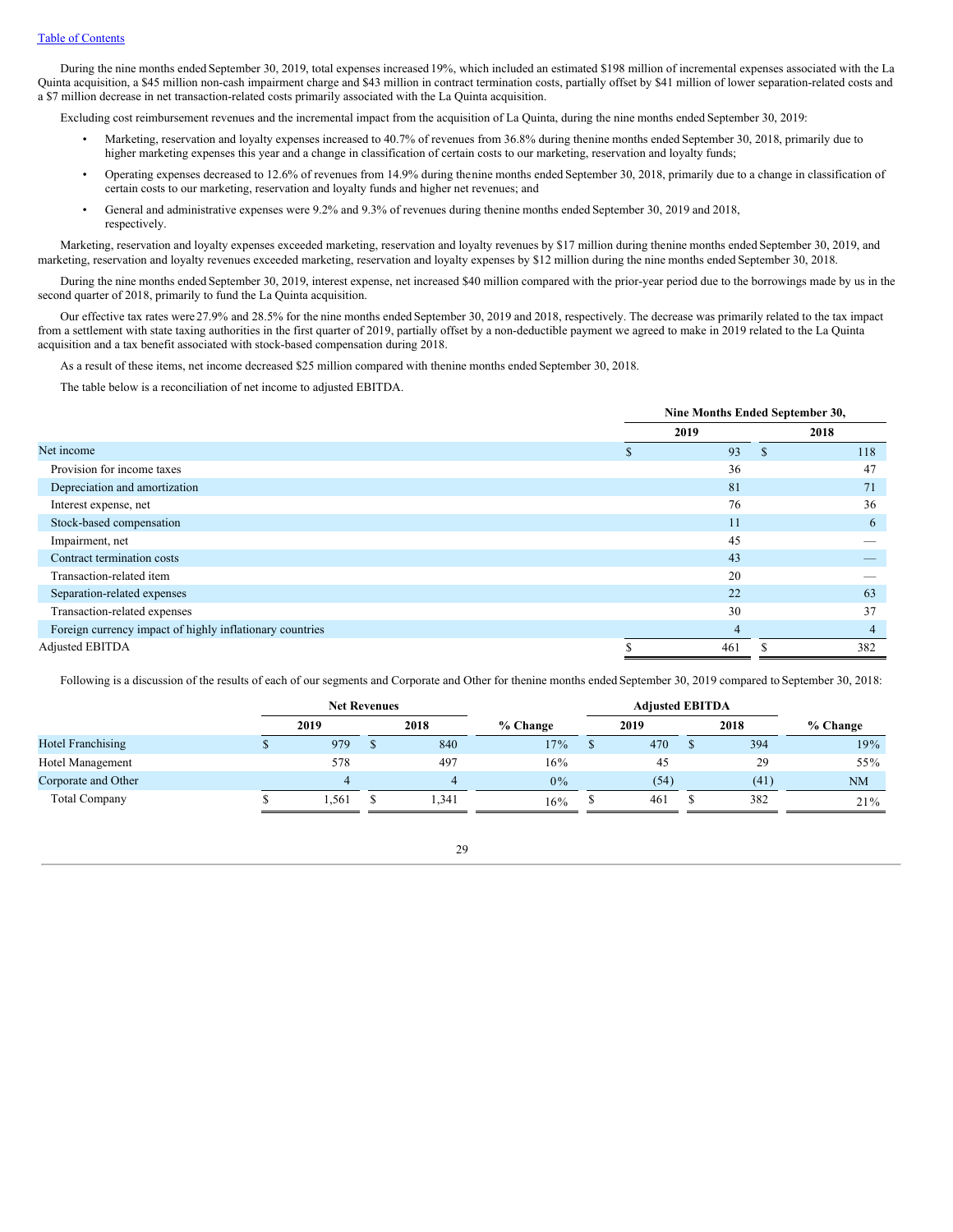### Table of [Contents](#page-1-0)

#### **Hotel Franchising**

|                             | Nine Months Ended September 30, |  |       |          |  |
|-----------------------------|---------------------------------|--|-------|----------|--|
|                             | 2019                            |  | 2018  | % Change |  |
| RevPAR <sup>(a)</sup>       |                                 |  |       |          |  |
| <b>United States</b>        | 46.18                           |  | 44.46 | $4\%$    |  |
| International $(b)$         | 31.37                           |  | 32.93 | $(5\%)$  |  |
| Total RevPAR <sup>(b)</sup> | 40.42                           |  | 40.06 | $1\%$    |  |

<sup>(</sup>a) Includes the impact of acquisitions and dispositions from the acquisition and disposition dates forward.

Net revenues increased 17% for the nine months ended September 30, 2019 compared with the same period in the prior year. Excluding a \$94 million net favorable incremental impact from our 2018 acquisition of La Quinta and divestiture of the Knights Inn brand and a \$4 million unfavorable impact from foreign currency translation, net revenues increased 6% primarily due to higher license and other fee revenues.

Adjusted EBITDA grew 19% compared to the nine months ended September 30, 2018, to \$470 million. Excluding an estimated \$48 million net favorable impact from our 2018 acquisition and divestiture and a \$5 million unfavorable impact from foreign currency, adjusted EBITDA grew 9%, reflecting the growth in revenues, partially offset by higher net marketing, reservation and loyalty expenses, which reduced adjusted EBITDA by \$39 million. Excluding the incremental impact from the acquisition of La Quinta, during the nine months ended September 30, 2019:

- Marketing, reservation and loyalty expenses increased to 43.0% of revenues from 40.0% during the same period in the prior year primarily due to higher marketing and advertising expenses and a change in classification of certain costs to our marketing, reservation and loyalty funds;
- Operating expenses decreased to 6.7% of revenues compared to 9.5% during the same period in the prior year primarily due to a change in classification of certain costs to our marketing, reservation and loyalty funds; and
- General and administrative expenses decreased to 2.2% of revenues from 3.3% during the same period in the prior year, primarily due to the impact of reorganizing certain functions into our Corporate segment as a result of our spin-off to a stand-alone public company.

Marketing, reservation and loyalty expenses exceeded marketing, reservation and loyalty revenues by \$2 million during thenine months ended September 30, 2019. Marketing, reservation and loyalty revenues exceeded marketing, reservation and loyalty expenses by \$21 million during the nine months ended September 30, 2018.

### **Hotel Management**

|                             |      | Nine Months Ended September 30, |  |       |          |  |  |
|-----------------------------|------|---------------------------------|--|-------|----------|--|--|
|                             | 2019 |                                 |  | 2018  | % Change |  |  |
| RevPAR <sup>(a)</sup>       |      |                                 |  |       |          |  |  |
| <b>United States</b>        | S    | 69.31                           |  | 79.34 | (13%)    |  |  |
| International $(b)$         |      | 52.37                           |  | 57.31 | $(9\%)$  |  |  |
| Total RevPAR <sup>(b)</sup> |      | 65.52                           |  | 72.66 | $(10\%)$ |  |  |

(a) Includes the impact of acquisitions and disposition from their respective dates forward.

(b) Excluding currency effects, international RevPAR was unchanged and total RevPAR decreased

Revenues increased \$81 million compared to the prior-year period, reflecting \$170 million of incremental revenues from La Quinta (including \$152 million of costreimbursement revenues). Excluding the incremental impact from the acquisition of La Quinta, revenues declined \$89 million primarily due to lower cost-reimbursement revenues as discussed above, which have no impact on adjusted EBITDA, higher termination fees, higher owned hotel revenues and a \$20 million charge representing payments we will make to a customer pursuant to a settlement agreement, which is reflected as a reduction to hotel-management revenues.

Adjusted EBITDA increased \$16 million compared to the prior-year period, primarily reflecting an estimated \$13 million of incremental adjusted EBITDA from La **Ouinta** 



<sup>(</sup>b) Excluding currency effects, international RevPAR increased 1% and total RevPAR increased 3%.

<sup>8%.</sup>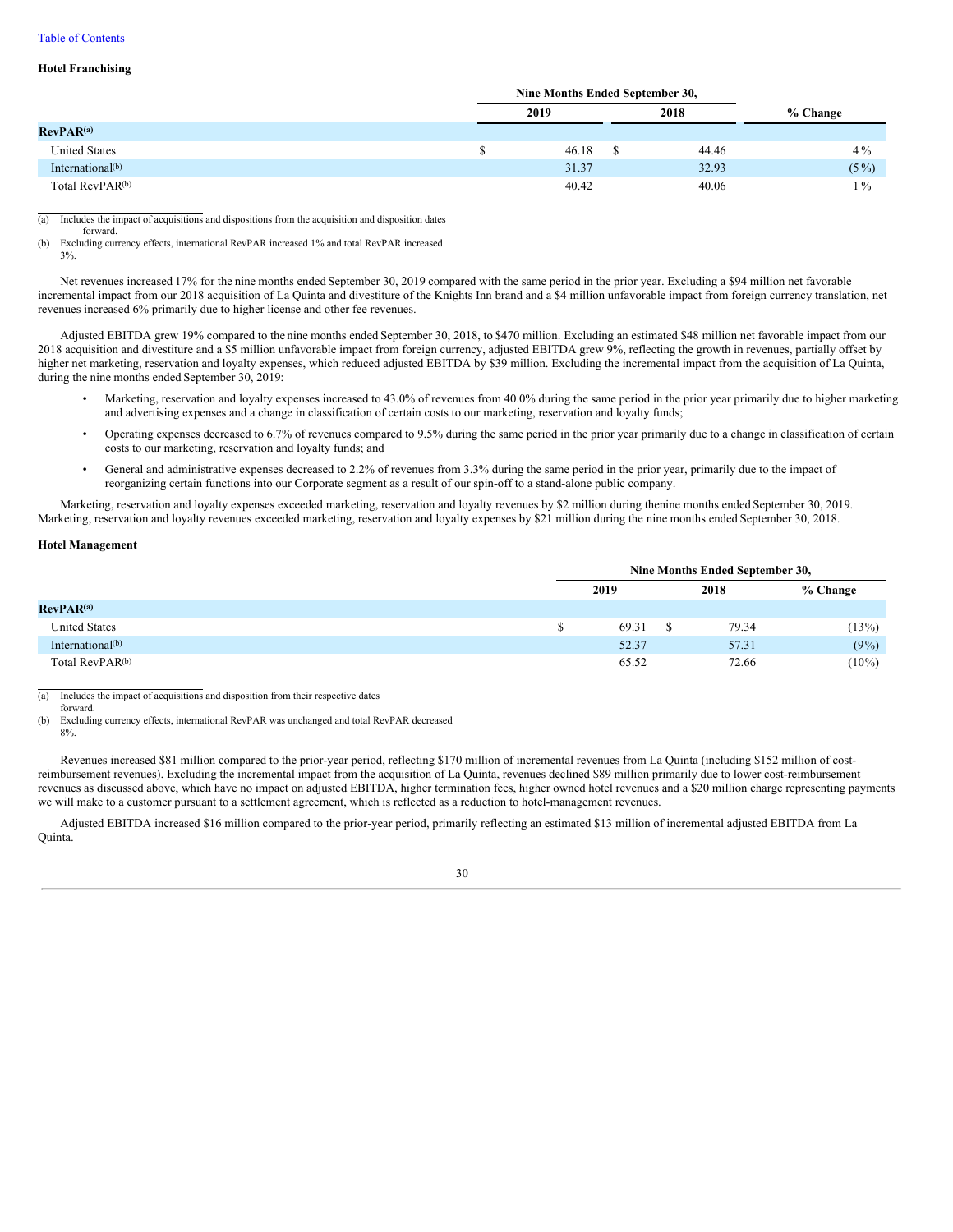Cost-reimbursement revenue was equal to reimbursable expenses in both2019 and 2018. Marketing, reservation and loyalty expenses exceeded marketing, reservation and loyalty revenues by \$10 million and \$9 million for the nine months ended September 30, 2019 and 2018, respectively.

#### **Corporate and Other**

Corporate and Other revenues were \$4 million during the nine months ended September 30, 2019 and 2018, which represents fees earned under a transition services agreement with our former Parent.

Adjusted EBITDA decreased \$13 million during the nine months ended September 30, 2019 compared to the same period in2018, primarily due to a reorganization of certain functions into our Corporate segment in connection with our spin-off to a stand-alone public company.

### **FINANCIAL CONDITION, LIQUIDITY AND CAPITAL RESOURCES**

### **FINANCIAL CONDITION**

|                            | September 30,<br>2019 | December 31,<br>2018 | Change |
|----------------------------|-----------------------|----------------------|--------|
| Total assets               | 4,630                 | 4,976                | (346)  |
| Total liabilities          | 3,388                 | 3,558                | (170)  |
| Total stockholders' equity | 1,242                 | 1,418                | (176)  |

Total assets decreased \$346 million from December 31, 2018 to September 30, 2019 primarily due to a reduction in cash as a result of payments for taxes assumed with the La Quinta acquisition, stock repurchases and dividends. Total liabilities decreased \$170 million primarily due to the payment of the aforementioned tax liability assumed with the La Quinta acquisition. Total equity decreased \$176 million from December 31, 2018 to September 30, 2019 primarily due to stock repurchases and dividends, partially offset by our net income for the period.

### **LIQUIDITY AND CAPITAL RESOURCES**

We intend to use the cash flow generated by our operations to create value for stockholders. Our asset-light business model, with low fixed costs and stable, recurring franchise fee revenue, generates attractive margins and cash flow. In addition to investments in the business, including acquisitions of brands and businesses that would expand our presence and capabilities in the lodging industry, we expect to return capital to our stockholders through dividends and/or share repurchases. We expect to pay a regular dividend and use excess cash to repurchase shares.

As of September 30, 2019, we had a Term Loan with an aggregate principal amount of \$1.6 billion maturing in 2025 and a five-year revolving credit facility maturing in 2023 with an aggregate principal amount of \$750 million, all of which was undrawn. The interest rate per annum applicable to our Term Loan is equal to, at our option, either a base rate plus a margin of 0.75% or LIBOR plus a margin of 1.75%. The revolving credit facility is subject to an interest rate per annum equal to, at our option, either a base rate plus a margin ranging from 0.50% to 1.00% or LIBOR plus a margin ranging from 1.50% to 2.00%, in either case based upon the total leverage ratio of the Company and its restricted subsidiaries.

The Federal Reserve has established the Alternative Reference Rates Committee to identify alternative reference rates in the event that LIBOR ceases to exist after 2021. Our credit facility, which includes its revolving credit facility and term loan, gives the option to use LIBOR as a base rate and our interest rate swaps are based on the onemonth U.S. dollar LIBOR rate. In the event that LIBOR is no longer published, the credit facility allows us and the administrative agent of the facility to replace LIBOR with an alternative benchmark rate, subject to the approval of majority of lenders. The International Swaps and Derivatives Association is expected to issue protocols to allow swap parties to amend their existing contracts.

Our liquidity and access to capital may be impacted by our credit rating, financial performance and global credit market conditions. We believe that our existing cash, cash equivalents, cash generated through operations and our expected access to financing facilities, together with funding through our revolving credit facility, will be sufficient to fund our operating activities, anticipated capital expenditures and growth needs.

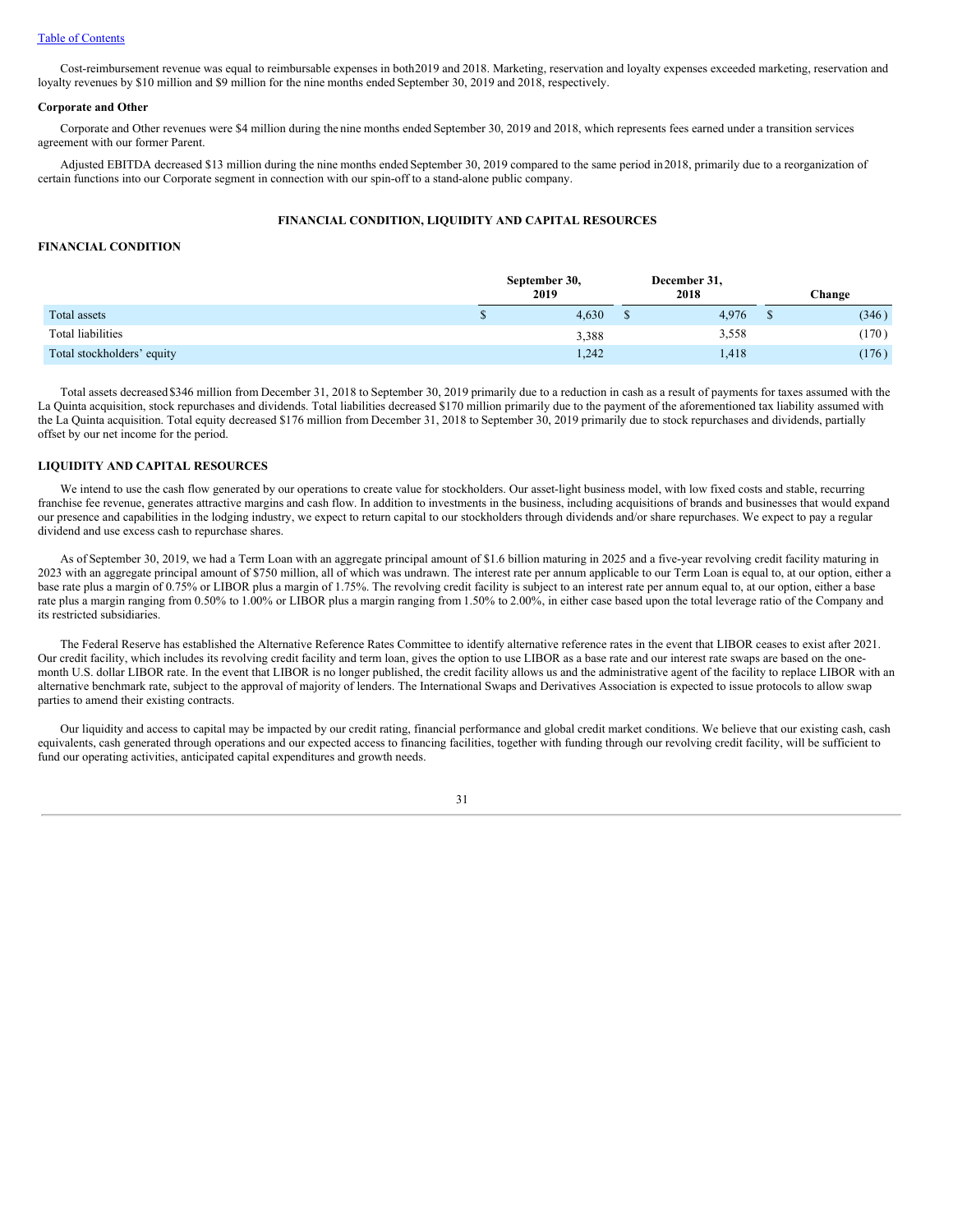#### Table of [Contents](#page-1-0)

#### **CASH FLOW**

The following table summarizes the changes in cash, cash equivalents and restricted cash during thenine months ended September 30, 2019 and 2018:

|                                                          | Nine Months Ended September 30, |      |         |  |         |  |
|----------------------------------------------------------|---------------------------------|------|---------|--|---------|--|
|                                                          | 2019                            | 2018 |         |  | Change  |  |
| Cash provided by/(used in)                               |                                 |      |         |  |         |  |
| Operating activities                                     | 9                               |      | 101     |  | (92)    |  |
| Investing activities                                     | (37)                            |      | (1,697) |  | 1,660   |  |
| Financing activities                                     | (204)                           |      | 1.924   |  | (2,128) |  |
| Net change in cash, cash equivalents and restricted cash | (232)                           |      | 328     |  | (560)   |  |

During the nine months ended September 30, 2019, net cash provided by operating activities decreased\$92 million compared to the prior-year period primarily due to the incremental payment of \$153 million of tax liabilities assumed in the La Quinta acquisition in 2018, partially offset by a decrease in cash used for separation-related costs.

Net cash used in investing activities decreased \$1.7 billion compared to the prior-year period, primarily due to the payment for the acquisition of La Quinta in 2018.

Net cash used in financing activities increased \$2.1 billion compared to the prior-year period, primarily due to proceeds from borrowings used to fund the La Quinta acquisition in 2018.

#### *Capital Deployment*

We focus on optimizing cash flow and seeking to deploy capital to generate attractive risk-adjusted returns in ways that are consistent with, and further, our strategic objectives. We intend to continue to invest in select capital and technological improvements across our business. We may also seek to obtain additional franchise agreements and hotel-management contracts on a strategic and selective basis as well as grow our business through acquisitions. In addition, we expect to return cash to stockholders through the payment of dividends and the repurchase of common stock.

During the nine months ended September 30, 2019, we spent \$35 million on capital expenditures, primarily related to information technology and the integration of La Quinta. During 2019, we anticipate spending approximately \$50 million to \$55 million on capital expenditures, including expenditures of approximately \$10 million to integrate La Quinta.

In addition, during the nine months ended September 30, 2019, we spent \$10 million net of repayments on development advance notes to acquire new franchise and management agreements. In an effort to support growth in our business, we intend to continue to provide development advance notes, which may include agreements with multi-unit owners, from time to time. We may also continue to provide other forms of financial support.

We expect that the majority of the expenditures that will be required to pursue our capital spending programs and strategic investments (other than any significant acquisitions) will be financed with cash flow generated through operations. Additional expenditures will be financed with general corporate borrowings.

#### *Stock Repurchase Program*

In May 2018, our Board of Directors approved a share repurchase plan, effective immediately following our spin-off, pursuant to which we were authorized to purchase up to \$300 million of our common stock. In August 2019, the Board increased the capacity of the program by \$300 million. Under the plan, we may, from time to time, purchase our common stock through various means, including, without limitation, open market transactions, privately negotiated transactions or tender offers, subject to the terms of the tax matters agreement entered into in connection with our spin-off.

Under our current stock repurchase program, we repurchased approximately3.2 million shares at an average price of\$53.02 for a cost of \$169 million during the nine months ended September 30, 2019. We had \$312 million of remaining availability under our program as ofSeptember 30, 2019.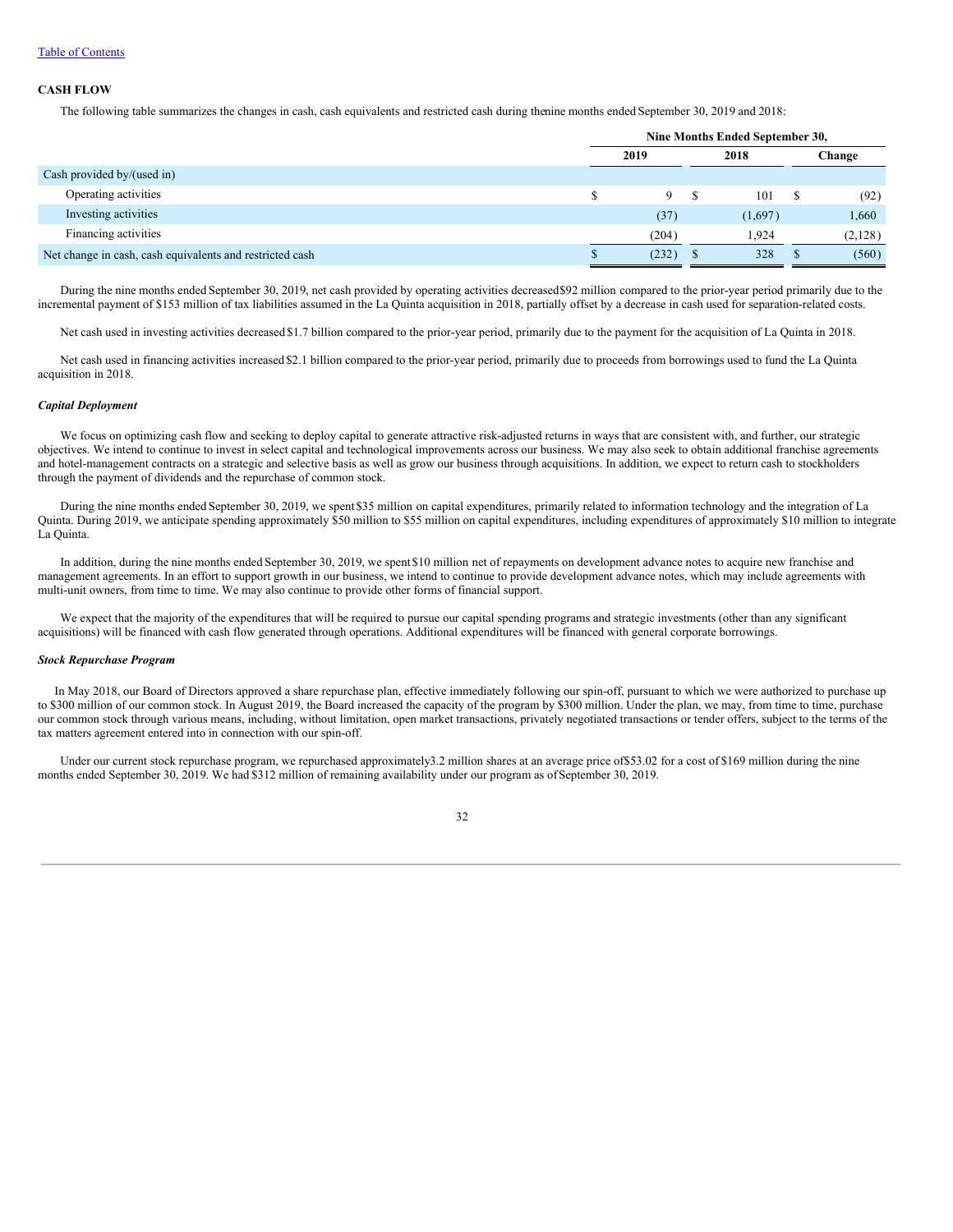### *Dividend Policy*

During the nine months ended September 30, 2019, we declared quarterly cash dividends of \$0.29 per share each quarter (\$85 million in aggregate). The declaration and payment of future dividends to holders of our common stock are at the discretion of our Board of Directors and depend upon many factors, including our financial condition, earnings, capital requirements of our business, covenants associated with certain debt obligations, legal requirements, regulatory constraints, industry practice and other factors that our Board of Directors deems relevant. There is no assurance that a payment of a dividend will occur in the future.

### **LONG-TERM DEBT COVENANTS**

Our credit facilities contain customary covenants that, among other things, impose limitations on indebtedness; liens; mergers, consolidations, liquidations and dissolutions; dispositions, restricted debt payments, restricted payments and transactions with affiliates. Events of default in these credit facilities include, among others, failure to pay interest, principal and fees when due; breach of a covenant or warranty; acceleration of or failure to pay other debt in excess of a threshold amount; unpaid judgments in excess of a threshold amount, insolvency matters; and a change of control. The credit facilities require us to comply with a financial covenant to be tested quarterly, consisting of a maximum first-lien leverage ratio of 5.0 times. The ratio is calculated by dividing consolidated first lien indebtedness (as defined in the credit agreement) net of consolidated unrestricted cash as of the measurement date by consolidated EBITDA (as defined in the credit agreement), as measured on a trailing four-fiscal-quarter basis preceding the measurement date. As of September 30, 2019, our first-lien leverage ratio was 2.4 times.

The indenture under which the senior notes due 2026 were issued contains covenants that limit, among other things, Wyndham Hotels & Resorts, Inc.'s ability and that of certain of its subsidiaries to (i) create liens on certain assets; (ii) enter into sale and leaseback transactions; and (iii) merge, consolidate or sell all or substantially all of Wyndham Hotels & Resorts, Inc.'s assets. These covenants are subject to a number of important exceptions and qualifications.

As of September 30, 2019, we were in compliance with the financial covenants described above.

#### **SEASONALITY**

While the hotel industry is seasonal in nature, periods of higher revenues vary property-by-property and performance is dependent on location and guest base. Based on historical performance, revenues from franchise and management contracts are generally higher in the second and third quarters than in the first or fourth quarters due to increased leisure travel during the spring and summer months. The seasonality of our business may cause fluctuations in our quarterly operating results, earnings and profit margins. As we expand into new markets and geographical locations, we may experience increased or different seasonality dynamics that create fluctuations in operating results different from the fluctuations we have experienced in the past.

### **COMMITMENTS AND CONTINGENCIES**

We are involved in claims, legal and regulatory proceedings and governmental inquiries related to our business. Litigation is inherently unpredictable and, although we believe that our accruals are adequate and/or that we have valid defenses in these matters, unfavorable results could occur. As such, an adverse outcome from such proceedings for which claims are awarded in excess of the amounts accrued, if any, could be material to us with respect to earnings and/or cash flows in any given reporting period. As of September 30, 2019, the potential exposure resulting from adverse outcomes of such legal proceedings could, in the aggregate, range up to\$10 million in excess of recorded accruals. However, we do not believe that the impact of such litigation should result in a material liability to us in relation to our financial position or liquidity. For a more detailed description of our commitments and contingencies see Note 9 - Commitments and Contingencies to the Condensed Consolidated and Combined Financial Statements contained in Part I, Item 1 of this report.

#### **CRITICAL ACCOUNTING POLICIES**

In presenting our financial statements in conformity with generally accepted accounting principles, we are required to make estimates and assumptions that affect the amounts reported therein. Several of the estimates and assumptions we are required to make relate to matters that are inherently uncertain as they pertain to future events. However, events that are outside of our control cannot be predicted and, as such, they cannot be contemplated in evaluating such estimates and assumptions. If there is a significant unfavorable change to current conditions, it could result in a material impact to our combined results of

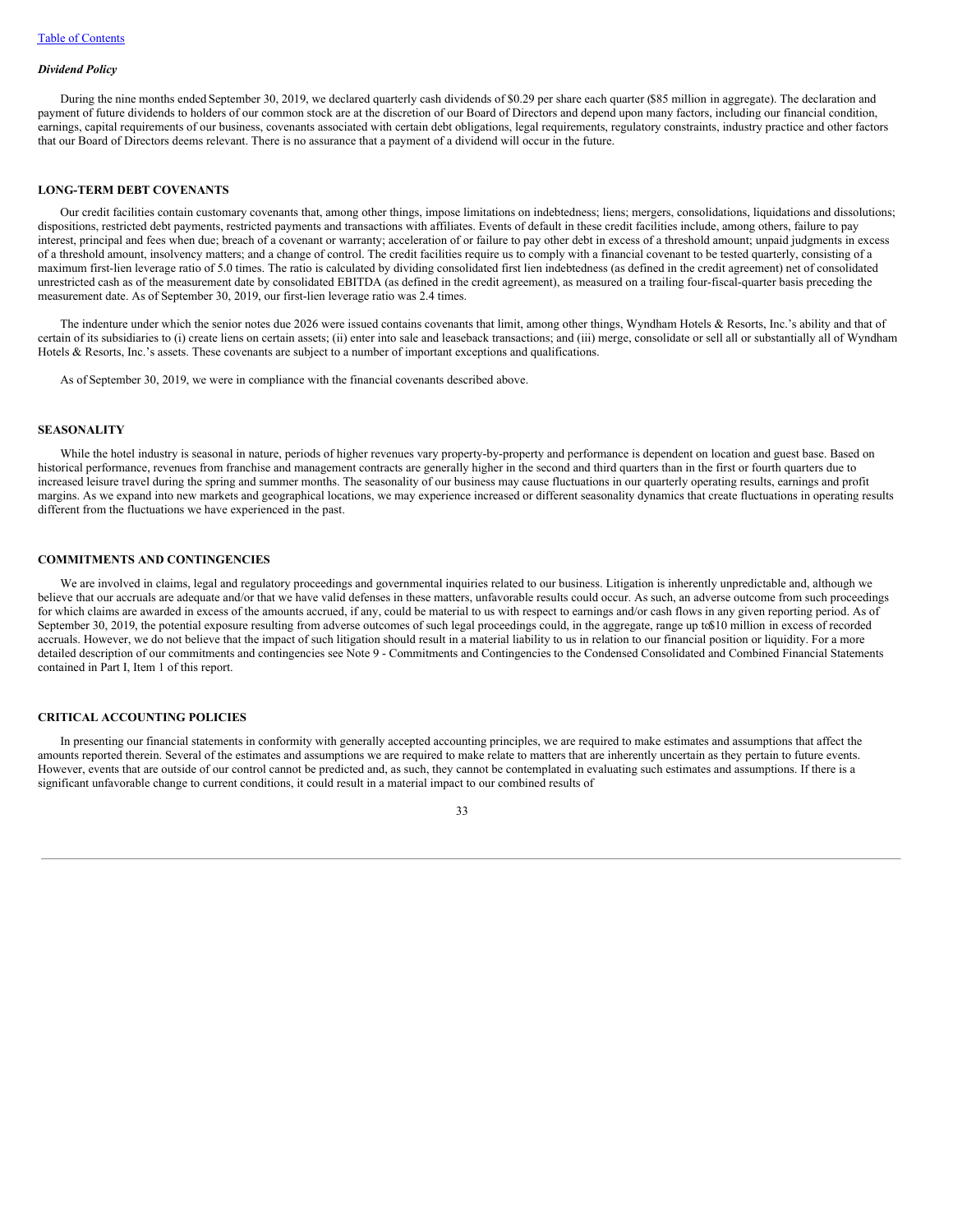operations, financial position and liquidity. We believe that the estimates and assumptions we used when preparing our financial statements were the most appropriate at that time. These Condensed Consolidated and Combined Financial Statements should be read in conjunction with the Company's 2018 Consolidated and Combined Financial Statements included in its most recent Annual Report on [Form](http://www.sec.gov/Archives/edgar/data/1722684/000172268419000008/wh-20181231x10k.htm) 10-K filed with the SEC and any subsequent reports filed with the SEC, which includes a description of our critical accounting policies that involve subjective and complex judgments that could potentially affect reported results.

### <span id="page-35-0"></span>**Item 3. Quantitative and Qualitative Disclosures About Market Risks.**

We use various financial instruments, including interest swap contracts, to reduce the interest rate risk related to our debt. We also use foreign currency forwards to manage and reduce the foreign currency exchange rate risk associated with our foreign currency denominated receivables and payables, forecasted royalties, forecasted earnings and cash flows of foreign subsidiaries and other transactions.

We are exclusively an end user of these instruments, which are commonly referred to as derivatives. We do not engage in trading, market making or other speculative activities in the derivatives markets. More detailed information about these financial instruments is provided in Note 8 - Fair Value to the Condensed Consolidated and Combined Financial Statements. Our principal market exposures are interest rate and currency exchange rate risks.

We assess our exposures to changes in interest rates utilizing a sensitivity analysis. The sensitivity analysis measures the potential impact in earnings, fair values and cash flows based on a hypothetical 10% change (increase and decrease) in interest rates. Our variable-rate borrowings, which consists of our Term Loan, a portion of which has been swapped to a fixed interest rate, and any borrowings we make under our revolving credit facility, expose us to risks caused by fluctuations in the applicable interest rates. The total outstanding balance of such variable-rate borrowings, net of swaps, was \$484 million as of September 30, 2019. A hypothetical 10% change in our effective weighted average interest rate on our variable-rate borrowings would result in approximately a \$1 million increase or decrease to our annual long-term debt interest expense, and a onepoint change in the underlying interest rates would result in approximately a \$5 million increase or decrease in our annual interest expense.

The fair values of cash and cash equivalents, trade receivables, accounts payable and accrued expenses and other current liabilities approximate their carrying values due to the short-term nature of these assets and liabilities.

We have foreign currency rate exposure to exchange rate fluctuations worldwide, particularly with respect to the Canadian Dollar, the Chinese Yuan, the Euro, the British Pound and the Argentine Peso. We anticipate that such foreign currency exchange rate risk will remain a market risk exposure for the foreseeable future.

We use a current market pricing model to assess the changes in the value of our foreign currency derivatives used by us to hedge underlying exposure that primarily consists of our non-functional-currency current assets and liabilities. The primary assumption used in these models is a hypothetical 10% weakening or strengthening of the U.S. dollar against all our currency exposures as of September 30, 2019. The gains and losses on the hedging instruments are largely offset by the gains and losses on the underlying assets, liabilities or expected cash flows. As of September 30, 2019, the absolute notional amount of our outstanding foreign exchange hedging instruments was \$64 million. We have determined through such analyses that a hypothetical 10% change in foreign currency exchange rates would have resulted in approximately a \$5 million increase or decrease to the fair value of our outstanding forward foreign currency exchange contracts, which would generally be offset by an opposite effect on the underlying exposure being economically hedged.

Argentina is now considered to be a highly inflationary economy. As ofSeptember 30, 2019, we had total net assets of \$8million in Argentina.

Our total market risk is influenced by a wide variety of factors including the volatility present within the markets and the liquidity of the markets. There are certain limitations inherent in the sensitivity analyses presented. While probably the most meaningful analysis, these "shock tests" are constrained by several factors, including the necessity to conduct the analysis based on a single point in time and the inability to include the complex market reactions that normally would arise from the market shifts modeled.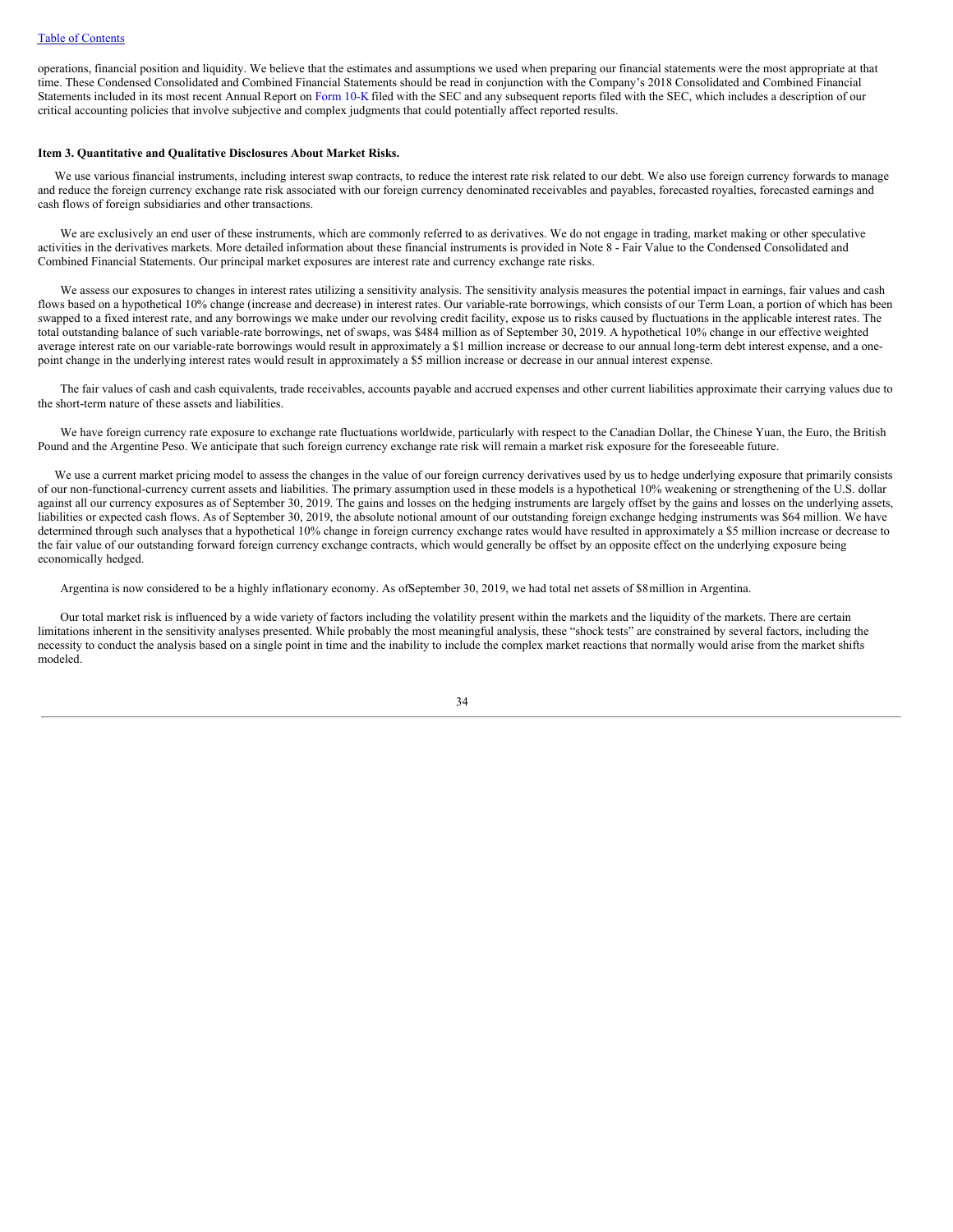#### <span id="page-36-0"></span>**Item 4. Controls and Procedures.**

- (a) *Disclosure Controls and Procedures*. As of the end of the period covered by this report, we carried out an evaluation, under the supervision and with the participation of our management, including our principal executive and principal financial officers, of the effectiveness of the design and operation of our disclosure controls and procedures (as such term is defined in Rule 13(a)-15(e) of the Exchange Act). Based on such evaluation, our principal executive and principal financial officers concluded that our disclosure controls and procedures were effective and operating to provide reasonable assurance that information required to be disclosed by us in the reports we file or submit under the Exchange Act is recorded, processed, summarized and reported within the time periods specified in the rules and forms of the SEC, and to provide reasonable assurance that such information is accumulated and communicated to our management, including our principal executive and principal financial officers, as appropriate, to allow timely decisions regarding required disclosure.
- (b) *Internal Control Over Financial Reporting.* There have been no changes in our internal control over financial reporting (as such term is defined in Rule 13a-15(f) under the Exchange Act) during the period to which this report relates that have materially affected, or are reasonably likely to materially affect, our internal control over financial reporting. As of September 30, 2019, we utilized the criteria established in *Internal Control-Integrated Framework (2013)* issued by the Committee of Sponsoring Organizations of the Treadway Commission.

### <span id="page-36-1"></span>**PART II – OTHER INFORMATION**

### **Item 1. Legal Proceedings.**

We are involved in various claims, legal and regulatory proceedings arising in the ordinary course of business, none of which, in the opinion of management, is expected to have a material adverse effect on our financial condition. See Note 9 - Commitments and Contingencies to the Condensed Consolidated and Combined Financial Statements for a description of claims and legal actions arising in the ordinary course of our business.

### <span id="page-36-2"></span>**Item 1A. Risk Factors.**

The discussion of our business and operations should be read together with the risk factors under the section titled "Item 1A. Risk Factors" in the Company's most recent Annual Report on [Form](http://www.sec.gov/Archives/edgar/data/1722684/000172268419000008/wh-20181231x10k.htm) 10-K filed with the U.S. Securities and Exchange Commission (the "SEC") and any subsequent reports filed with the SEC, which describe various risks and uncertainties to which we are or may become subject. These risks and uncertainties have the potential to affect our business, financial condition, results of operations, cash flows, strategies or prospects in a material and adverse manner.

### <span id="page-36-3"></span>**Item 2. Unregistered Sales of Equity Securities and Use of Proceeds.**

In May 2018, our Board of Directors authorized a stock repurchase program that enables us to repurchase up to \$300 million of our common stock. In August 2019, the Board increased the capacity of the program by \$300 million. Below is a summary of our common stock repurchases, excluding fees and expenses, by month for the quarter ended September 30, 2019:

| Period       | <b>Total Number of Shares</b><br>Purchased | <b>Average Price Paid per Share</b> | <b>Total Number of Shares</b><br><b>Purchased as Part of Publicly</b><br><b>Announced Plan</b> | <b>Approximate Dollar Value of</b><br><b>Shares that May Yet Be</b><br><b>Purchased Under Plan</b> |
|--------------|--------------------------------------------|-------------------------------------|------------------------------------------------------------------------------------------------|----------------------------------------------------------------------------------------------------|
| July         | 199,582                                    | 58.20                               | 199.582                                                                                        | 74,877,964                                                                                         |
| August       | 566,958                                    | 52.02                               | 566,958                                                                                        | 345, 387, 547                                                                                      |
| September    | 643.621                                    | 52.64                               | 643.621                                                                                        | 311,509,403                                                                                        |
| <b>Total</b> | 1,410,161                                  | 53.17                               | 1,410,161                                                                                      | 311,509,403                                                                                        |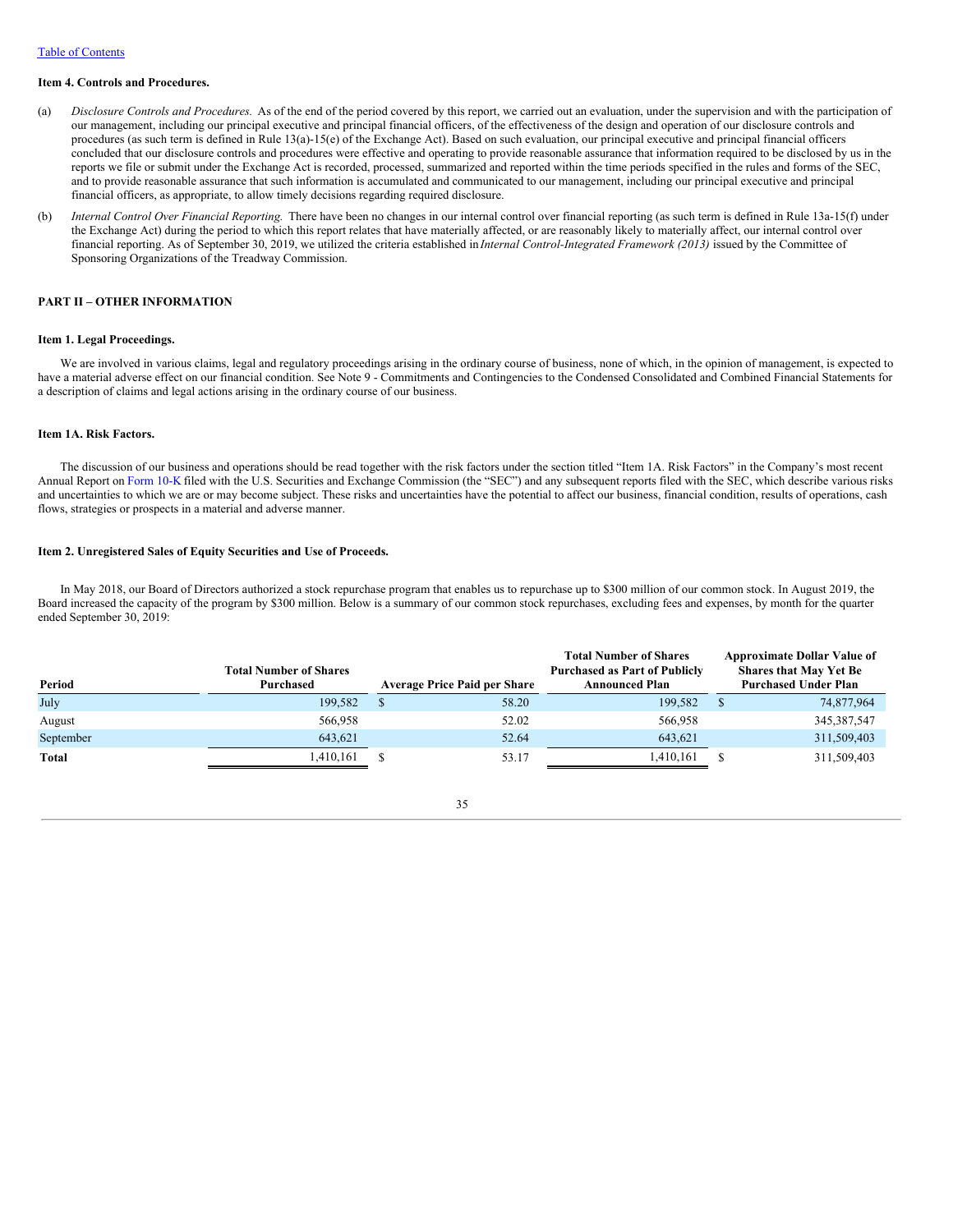### <span id="page-37-0"></span>**Item 3. Defaults Upon Senior Securities.**

<span id="page-37-1"></span>None.

# **Item 4. Mine Safety Disclosures.**

Not applicable.

## <span id="page-37-2"></span>**Item 5. Other Information.**

None.

## <span id="page-37-3"></span>**Item 6. Exhibits.**

The exhibit index appears on the page immediately following the signature page of this report.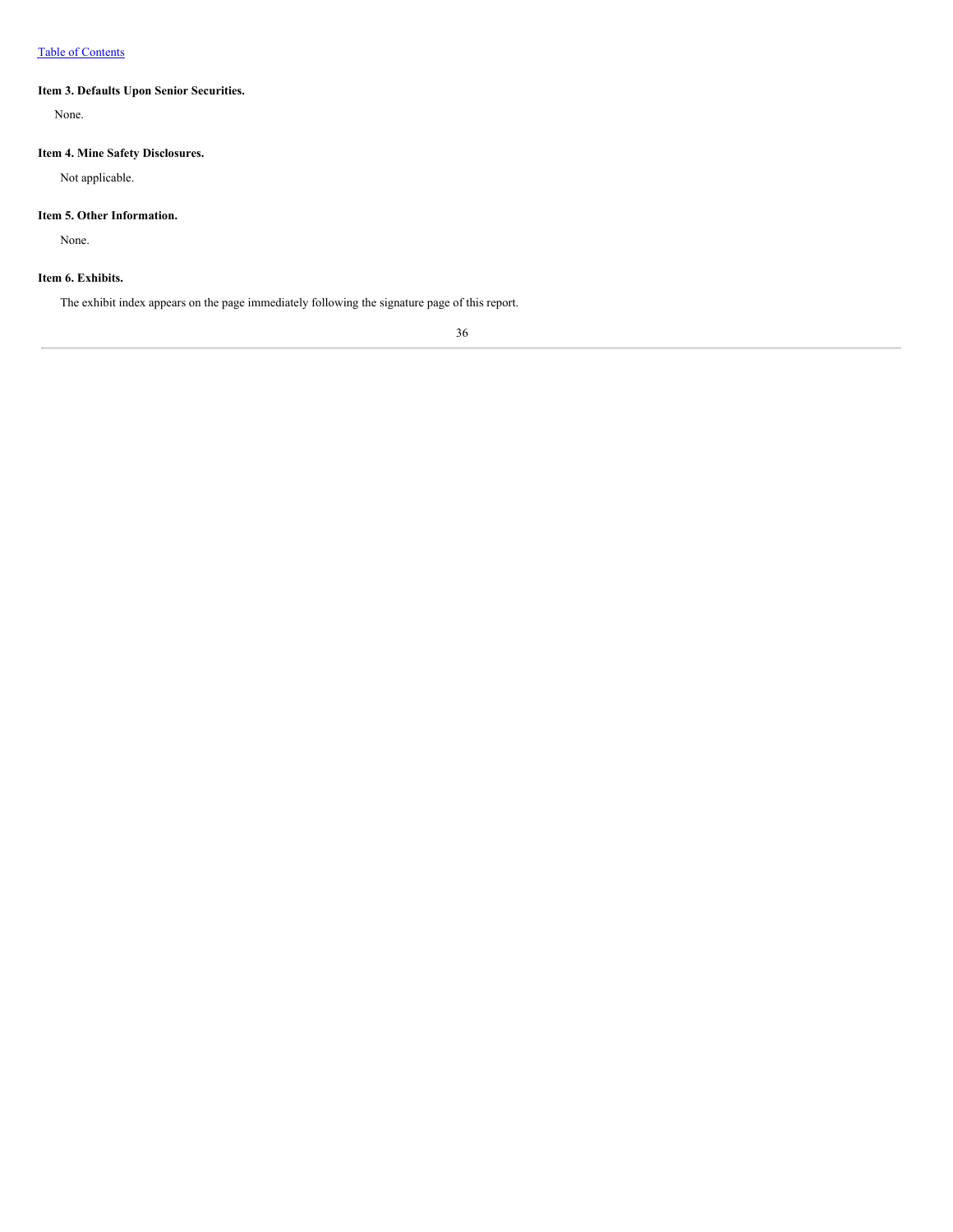### <span id="page-38-0"></span>**SIGNATURES**

Pursuant to the requirements of the Securities Exchange Act of 1934, the registrant has duly caused this report to be signed on its behalf by the undersigned thereunto duly authorized.

|                        |     | WYNDHAM HOTELS & RESORTS, INC. |  |
|------------------------|-----|--------------------------------|--|
| Date: October 29, 2019 | By: | /s/ David B. Wyshner           |  |
|                        |     | David B. Wyshner               |  |
|                        |     | Chief Financial Officer        |  |
| Date: October 29, 2019 | By: | /s/ Nicola Rossi               |  |
|                        |     | Nicola Rossi                   |  |
|                        |     | Chief Accounting Officer       |  |
|                        | 37  |                                |  |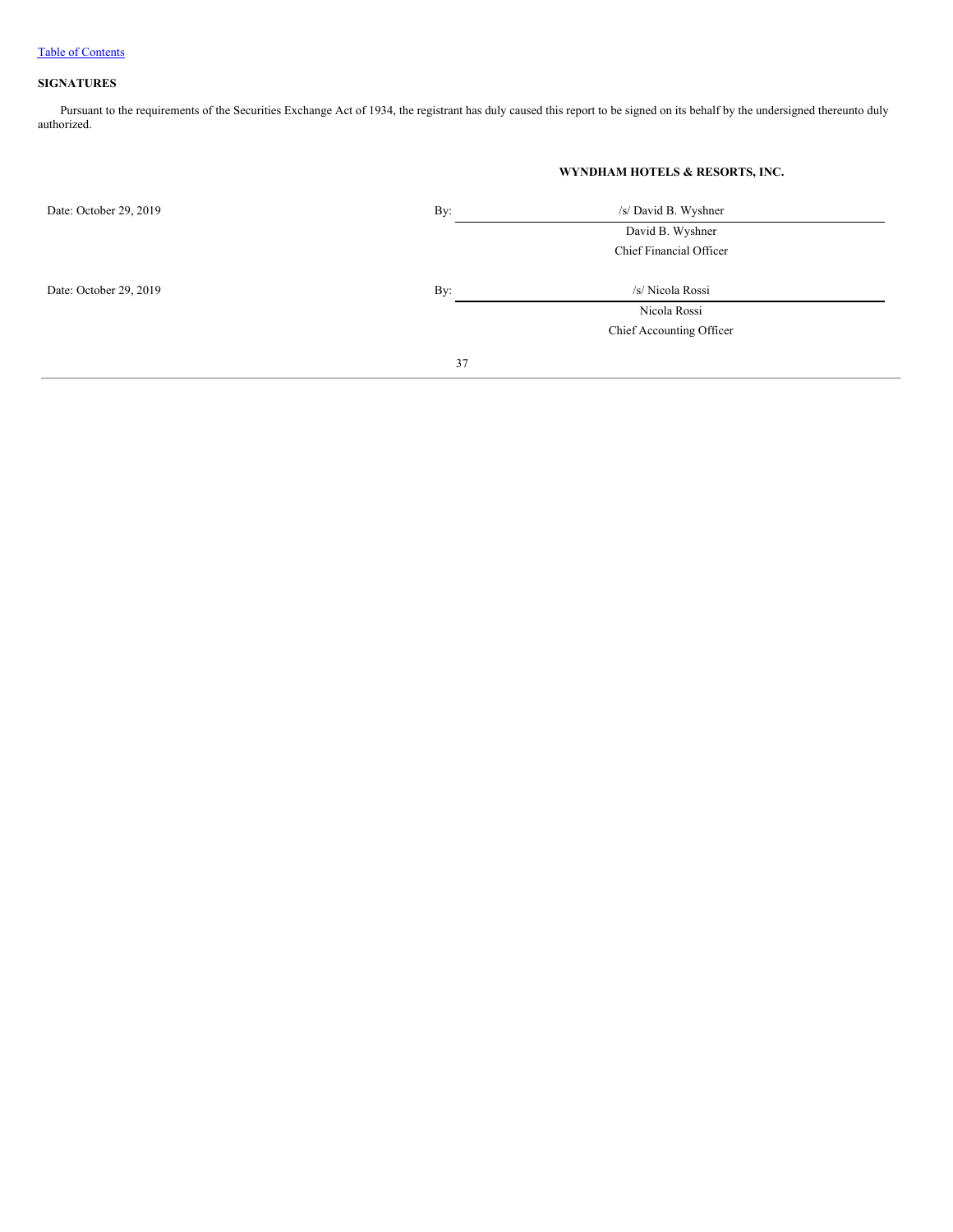# Table of [Contents](#page-1-0)

### **Exhibit Index**

# **Exhibit No. Description**

| $15.1*$     | Letter re: Unaudited Interim Financial Information                                                                          |
|-------------|-----------------------------------------------------------------------------------------------------------------------------|
| $31.1*$     | Certification of President and Chief Executive Officer Pursuant to Rule 13a-14(a) Under the Securities Exchange Act of 1934 |
| $31.2*$     | Certification of Chief Financial Officer Pursuant to Rule 13a-14(a) Under the Securities Exchange Act of 1934               |
| $32**$      | Certification of President and Chief Executive Officer and Chief Financial Officer pursuant to 18 U.S.C. Section 1350       |
| $101.$ INS* | <b>XBRL Instance Document</b>                                                                                               |
| $101.SCH*$  | <b>XBRL Taxonomy Extension Schema Document</b>                                                                              |
| $101.CAL*$  | XBRL Taxonomy Extension Calculation Linkbase Document                                                                       |
| $101.$ DEF* | XBRL Taxonomy Extension Definition Linkbase Document                                                                        |
| $101.LAB*$  | XBRL Taxonomy Extension Label Linkbase Document                                                                             |
| $101.PRE*$  | XBRL Taxonomy Extension Presentation Linkbase Document                                                                      |

\* Filed herewith.

\*\* Furnished with this report.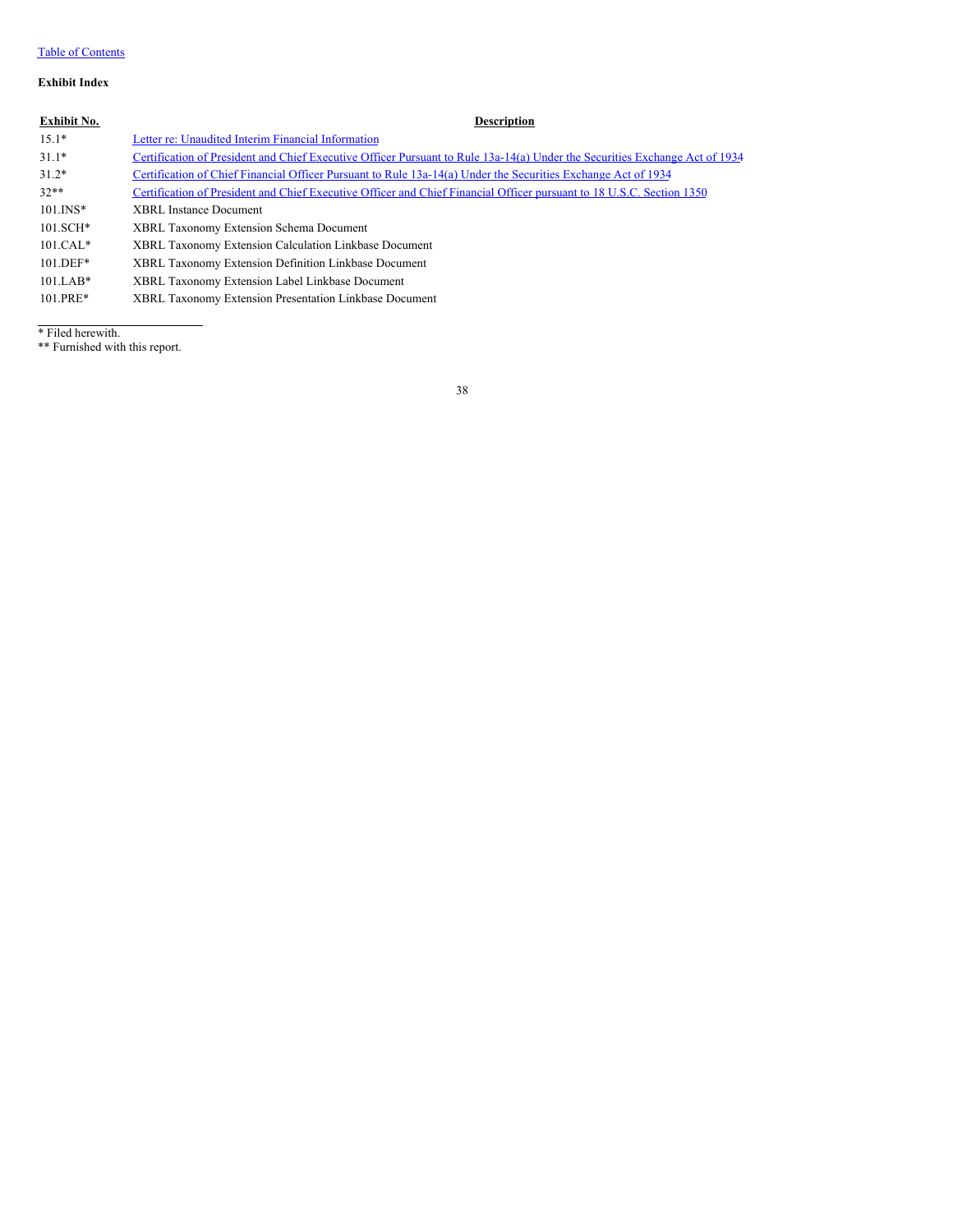<span id="page-40-0"></span>October 29, 2019

Wyndham Hotels & Resorts, Inc. 22 Sylvan Way Parsippany, New Jersey 07054

We have reviewed, in accordance with the standards of the Public Company Accounting Oversight Board (United States), the unaudited interim condensed consolidated and combined financial statements of Wyndham Hotels & Resorts, Inc. and subsidiaries for the three-month and nine-month periods ended September 30, 2019 and 2018, as indicated in our report dated October 29, 2019. As indicated in such report, because we did not perform an audit, we expressed no opinion on those financial statements.

We are aware that our report referred to above, which is included in your Quarterly Report on Form 10-Q for the quarter ended September 30, 2019, is incorporated by reference in Registration Statement No. 333-224923 on Form S-8 and Registration Statement No. 333-232421 on Form S-8.

We also are aware that the aforementioned report, pursuant to Rule 436(c) under the Securities Act of 1933, is not considered a part of the Registration Statement prepared or certified by an accountant or a report prepared or certified by an accountant within the meaning of Sections 7 and 11 of that Act.

/s/ Deloitte & Touche LLP New York, New York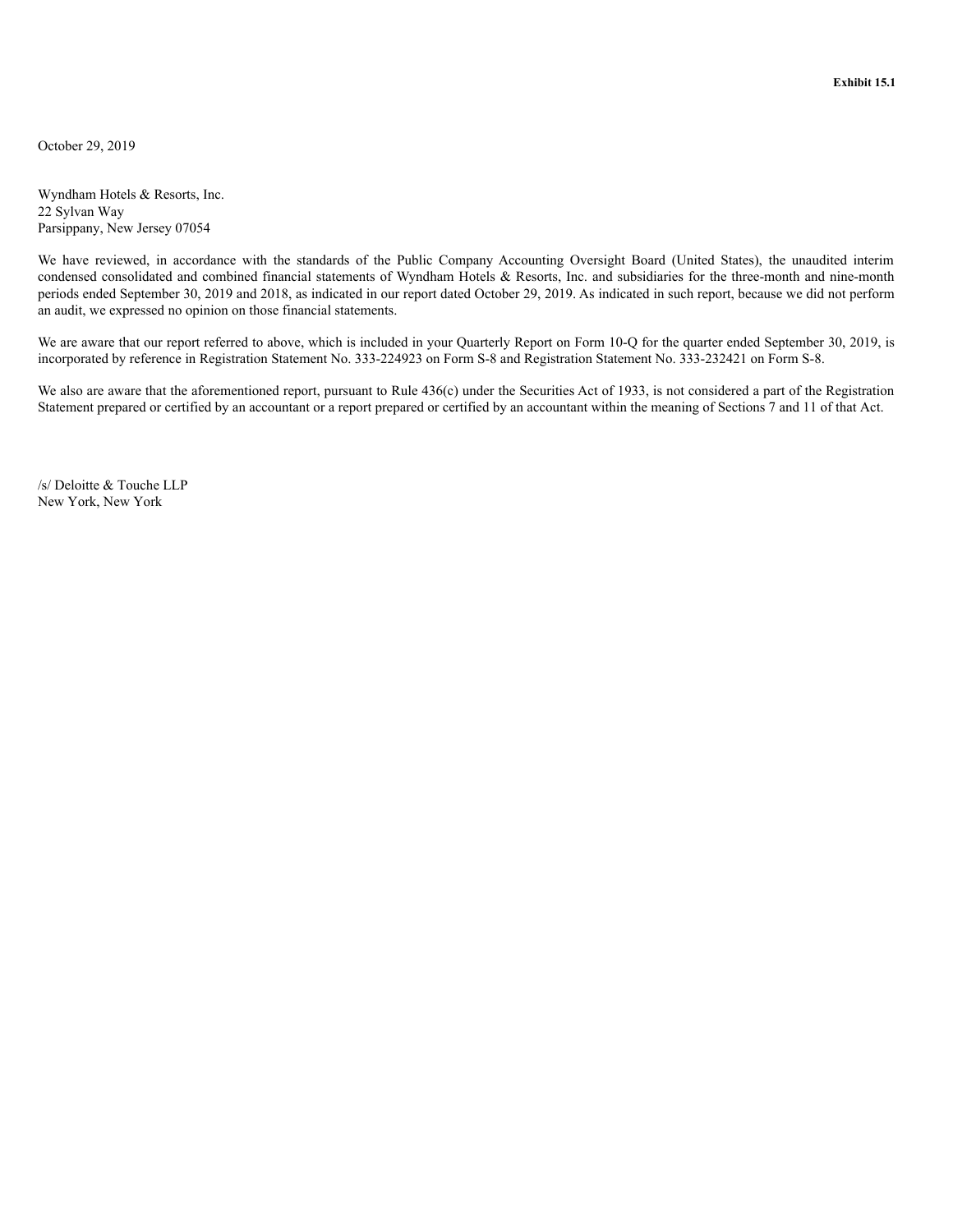### **CERTIFICATION**

<span id="page-41-0"></span>I, Geoffrey A. Ballotti, certify that:

- 1. I have reviewed this quarterly report on Form 10-Q of Wyndham Hotels & Resorts, Inc.;
- 2. Based on my knowledge, this report does not contain any untrue statement of a material fact or omit to state a material fact necessary to make the statements made, in light of the circumstances under which such statements were made, not misleading with respect to the period covered by this report;
- 3. Based on my knowledge, the financial statements, and other financial information included in this report, fairly present in all material respects the financial condition, results of operations and cash flows of the registrant as of, and for, the periods presented in this report;
- 4. The registrant's other certifying officer(s) and I are responsible for establishing and maintaining disclosure controls and procedures (as defined in Exchange Act Rules  $13a-15(e)$  and  $15d-15(e)$ ) and internal control over financial reporting (as defined in Exchange Act Rules  $13a-15(f)$  and  $15d-15(f)$ ) for the registrant and have:
	- a) Designed such disclosure controls and procedures, or caused such disclosure controls and procedures to be designed under our supervision, to ensure that material information relating to the registrant, including its consolidated subsidiaries, is made known to us by others within those entities, particularly during the period in which this report is being prepared;
	- b) Designed such internal control over financial reporting, or caused such internal control over financial reporting to be designed under our supervision, to provide reasonable assurance regarding the reliability of financial reporting and the preparation of financial statements for external purposes in accordance with generally accepted accounting principles;
	- c) Evaluated the effectiveness of the registrant's disclosure controls and procedures and presented in this report our conclusions about the effectiveness of the disclosure controls and procedures, as of the end of the period covered by this report based on such evaluation; and
	- d) Disclosed in this report any change in the registrant's internal control over financial reporting that occurred during the registrant's most recent fiscal quarter (the registrant's fourth fiscal quarter in the case of an annual report) that has materially affected, or is reasonably likely to materially affect, the registrant's internal control over financial reporting; and
- 5. The registrant's other certifying officer(s) and I have disclosed, based on our most recent evaluation of internal control over financial reporting, to the registrant's auditors and the audit committee of the registrant's Board of Directors (or persons performing the equivalent functions):
	- a) All significant deficiencies and material weaknesses in the design or operation of internal control over financial reporting which are reasonably likely to adversely affect the registrant's ability to record, process, summarize and report financial information; and
	- b) Any fraud, whether or not material, that involves management or other employees who have a significant role in the registrant's internal control over financial reporting.

Date: October 29, 2019

/S/ GEOFFREY A. BALLOTTI

PRESIDENT AND CHIEF EXECUTIVE OFFICER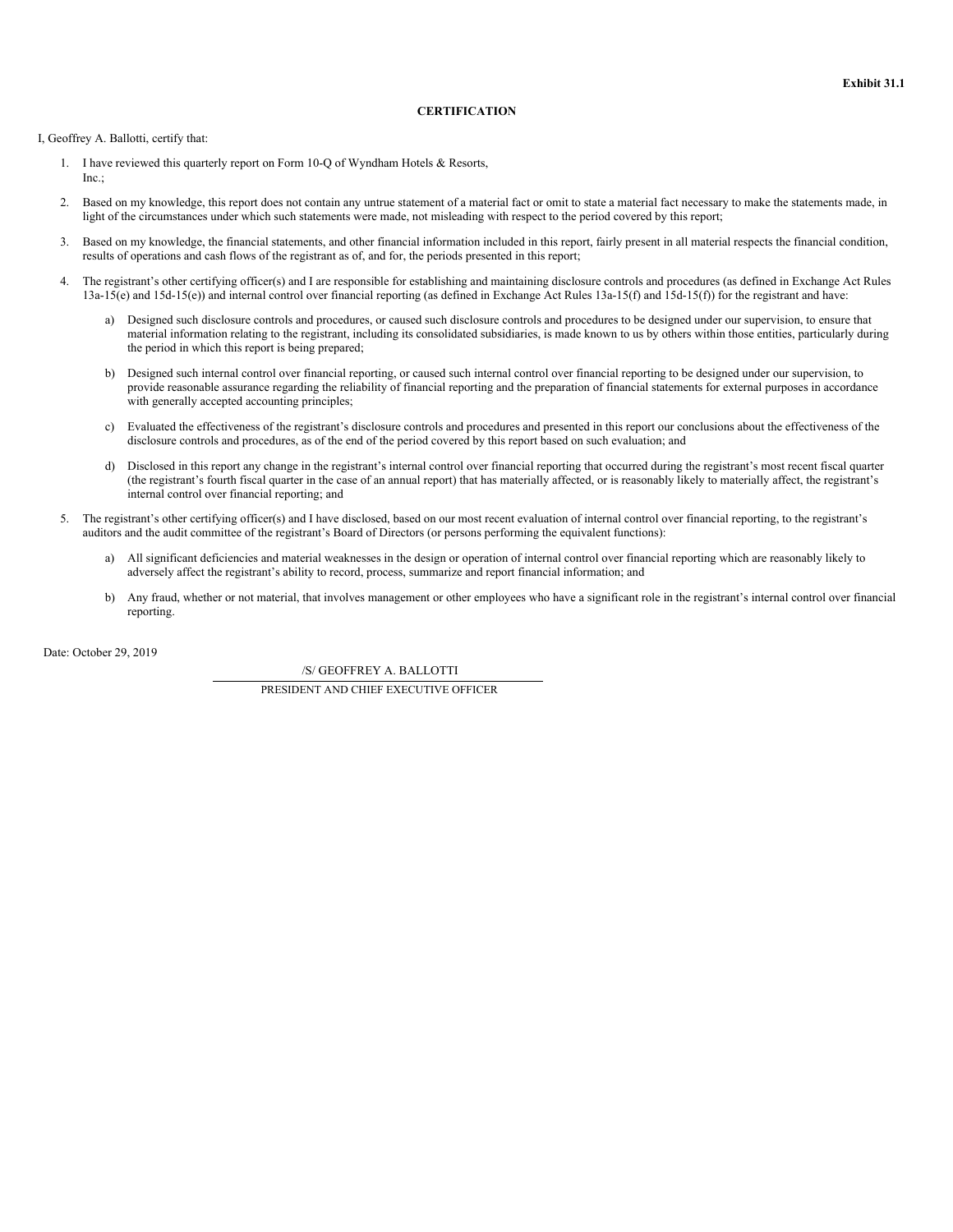### **CERTIFICATION**

<span id="page-42-0"></span>I, David B. Wyshner, certify that:

- 1. I have reviewed this quarterly report on Form 10-Q of Wyndham Hotels & Resorts, Inc.;
- 2. Based on my knowledge, this report does not contain any untrue statement of a material fact or omit to state a material fact necessary to make the statements made, in light of the circumstances under which such statements were made, not misleading with respect to the period covered by this report;
- 3. Based on my knowledge, the financial statements, and other financial information included in this report, fairly present in all material respects the financial condition, results of operations and cash flows of the registrant as of, and for, the periods presented in this report;
- 4. The registrant's other certifying officer(s) and I are responsible for establishing and maintaining disclosure controls and procedures (as defined in Exchange Act Rules  $13a-15(e)$  and  $15d-15(e)$ ) and internal control over financial reporting (as defined in Exchange Act Rules  $13a-15(f)$  and  $15d-15(f)$ ) for the registrant and have:
	- a) Designed such disclosure controls and procedures, or caused such disclosure controls and procedures to be designed under our supervision, to ensure that material information relating to the registrant, including its consolidated subsidiaries, is made known to us by others within those entities, particularly during the period in which this report is being prepared;
	- b) Designed such internal control over financial reporting, or caused such internal control over financial reporting to be designed under our supervision, to provide reasonable assurance regarding the reliability of financial reporting and the preparation of financial statements for external purposes in accordance with generally accepted accounting principles;
	- c) Evaluated the effectiveness of the registrant's disclosure controls and procedures and presented in this report our conclusions about the effectiveness of the disclosure controls and procedures, as of the end of the period covered by this report based on such evaluation; and
	- d) Disclosed in this report any change in the registrant's internal control over financial reporting that occurred during the registrant's most recent fiscal quarter (the registrant's fourth fiscal quarter in the case of an annual report) that has materially affected, or is reasonably likely to materially affect, the registrant's internal control over financial reporting; and
- 5. The registrant's other certifying officer(s) and I have disclosed, based on our most recent evaluation of internal control over financial reporting, to the registrant's auditors and the audit committee of the registrant's Board of Directors (or persons performing the equivalent functions):
	- a) All significant deficiencies and material weaknesses in the design or operation of internal control over financial reporting which are reasonably likely to adversely affect the registrant's ability to record, process, summarize and report financial information; and
	- b) Any fraud, whether or not material, that involves management or other employees who have a significant role in the registrant's internal control over financial reporting.

Date: October 29, 2019

/S/ DAVID B. WYSHNER

CHIEF FINANCIAL OFFICER